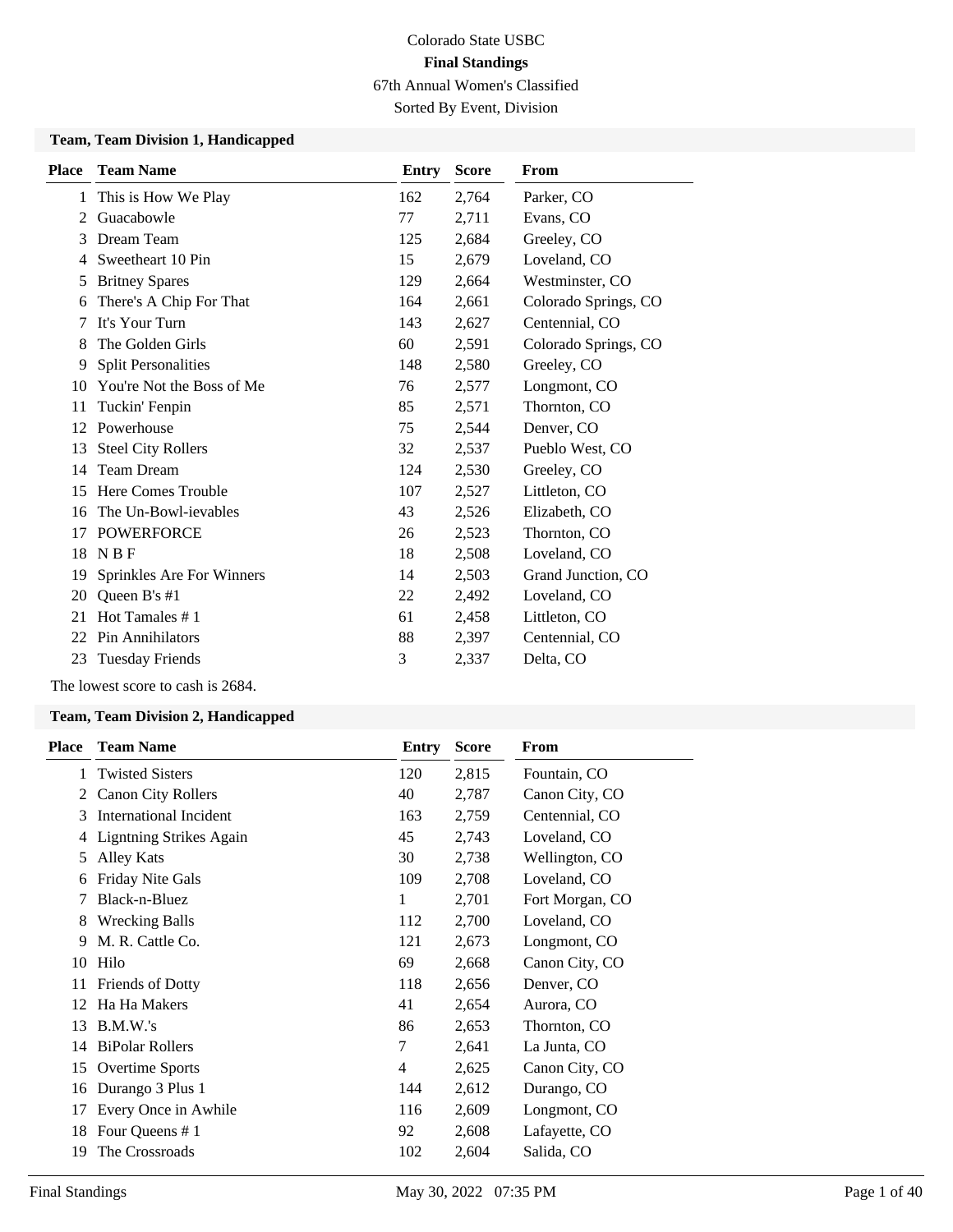Sorted By Event, Division

#### **Team, Team Division 2, Handicapped**

| <b>Place</b> | <b>Team Name</b>               | <b>Entry</b> | <b>Score</b> | From                 |
|--------------|--------------------------------|--------------|--------------|----------------------|
| 20           | Good Friends                   | 36           | 2,602        | Aurora, CO           |
| 21           | <b>Ten Pin Warriors</b>        | 39           | 2,600        | Colo Spgs, CO        |
|              | 22 Bowling With My Gnomies     | 56           | 2,598        | Grand Junction, CO   |
|              | 23 Rollin' With the Homies     | 78           | 2,594        | Pueblo, CO           |
| 24           | J.J. and M Squared             | 74           | 2,593        | Colorado Springs, CO |
| 25           | Chocolate Chip #1              | 150          | 2,587        | Denver, CO           |
|              | 26 Centennial Lanes            | 149          | 2,586        | Longmont, CO         |
| 27           | Gutterly Insane                | 8            | 2,582        | Buena Vista, CO      |
| 28           | <b>Ultra Girls</b>             | 42           | 2,578        | Elizabeth, CO        |
| 29           | When Bally Met Alley           | 135          | 2,576        | Longmont, CO         |
| 30           | <b>Magic Pinbusters</b>        | 11           | 2,575        | Arvada, CO           |
| 31           | Chocolate Chip #2              | 151          | 2,568        | Denver, CO           |
|              | 32 Hidden Talent               | 6            | 2,566        | Loveland, CO         |
| 33           | <b>Lucky Strikes</b>           | 33           | 2,564        | Cheraw, CO           |
|              | 34 Well We Tried               | 136          | 2,553        | Longmont, CO         |
| 35           | 3 Drunks and Our D.D.          | 13           | 2,552        | Littleton, CO        |
| 35           | Pin Knockers                   | 53           | 2,552        | Windsor, CO          |
| 37           | Four Queens # 2                | 93           | 2,551        | Lafayette, CO        |
| 38           | <b>Alley Kats</b>              | 72           | 2,545        | Granby, CO           |
| 39           | Hauler Back AG                 | 25           | 2,543        | LaJunta, CO          |
| 40           | Just Us Girls                  | 153          | 2,540        | Westminster, CO      |
| 41           | <b>Tweety Girls</b>            | 91           | 2,539        | Northglenn, CO       |
| 41           | All State Insurance - Jake Ket | 96           | 2,539        | Greeley, CO          |
| 43           | Livin' on a Spare              | 57           | 2,530        | Aurora, CO           |
| 44           | Queen B's #2                   | 23           | 2,529        | Fort Collins, CO     |
| 45           | <b>Blush Bombers</b>           | 165          | 2,527        | Lakewood, CO         |
|              | 46 Avengers Ladies             | 155          | 2,525        | Denver, CO           |
| 47           | Morgan Lanes                   | 82           | 2,523        | Fort Morgan, CO      |
| 48           | MoJo's                         | 71           | 2,519        | Aurora, CO           |
| 49           | Westcliffe Gutter Girls        | 29           | 2,507        | Westcliffe, CO       |
| 50           | Grandmas Rule                  | 137          | 2,505        | Longmont, CO         |
| 51           | Colorado Wild Fire             | 51           | 2,501        | Howard, CO           |
|              | 52 Ball Busters                | 58           | 2,497        | Aurora, CO           |
| 53           | <b>Loveland Strikers</b>       | 79           | 2,494        | Loveland, CO         |
| 53           | <b>Sweet Rolls</b>             | 119          | 2,494        | Thornton, CO         |
| 55           | <b>Top Hats</b>                | 19           | 2,488        | Lafayette, CO        |
|              | 56 Nine Dispare                | 147          | 2,486        | Loveland, CO         |
| 57           | <b>Calvin Turner Roofing</b>   | 154          | 2,484        | Pueblo, CO           |
| 58           | Throw A Better Ball            | 54           | 2,476        | Grand Junction, CO   |
| 59           | Four Queens # 3                | 94           | 2,475        | Lafayette, CO        |
| 60           | Big Girls Don't Cry            | 157          | 2,468        | Lakewood, CO         |
| 61           | Who Gives A Split              | 9            | 2,466        | Fraser, CO           |
| 62           | Larry's Auto Body              | 138          | 2,458        | Fort Morgan, CO      |
| 63           | Ya Ya's                        | 156          | 2,456        | Lakewood, CO         |
| 64           | MaXXX'd Out                    | 81           | 2,452        | Windsor, CO          |
|              | 65 Pinbowl Wizards             | 142          | 2,446        | Denver, CO           |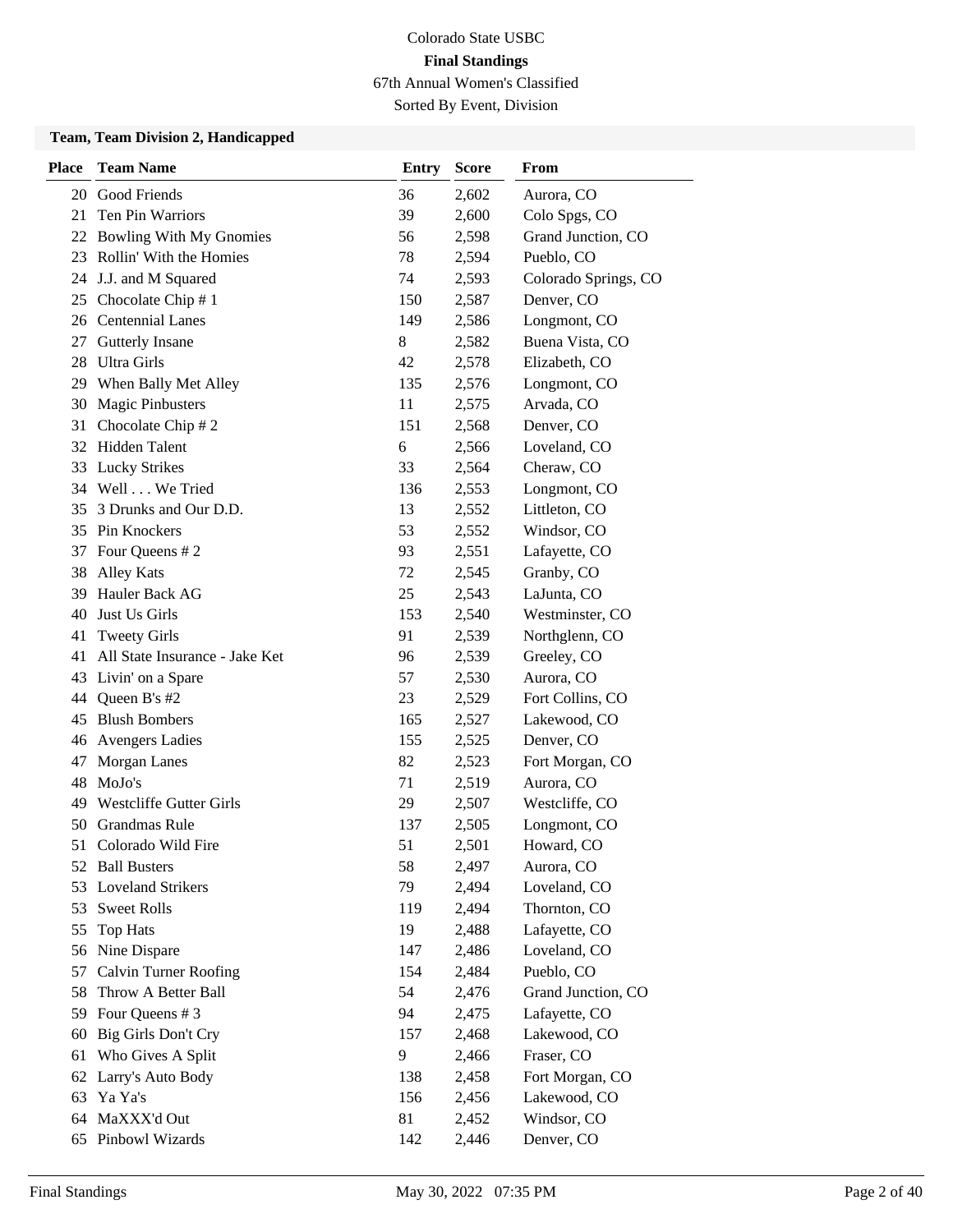Sorted By Event, Division

#### **Team, Team Division 2, Handicapped**

|    | <b>Place</b> Team Name            | Entry | <b>Score</b> | <b>From</b>        |
|----|-----------------------------------|-------|--------------|--------------------|
|    | 66 Here For Fun                   | 28    | 2,439        | Pueblo, CO         |
| 67 | Colorado Krazies #3               | 132   | 2,422        | Aurora, CO         |
|    | 68 For The Love of a Farmer's Dau | 17    | 2,420        | Loveland, CO       |
|    | 68 Strikes Be With You            | 115   | 2,420        | Aurora, CO         |
|    | 70 Bowling Buddies                | 38    | 2,416        | Grand Junction, CO |
| 71 | Huh? What?                        | 127   | 2,414        | Brighton, CO       |
|    | 72 PHANTOM STRIKERS               | 70    | 2,413        | Littleton, CO      |
|    | 73 Roll Slow Drink Fast           | 55    | 2,387        | Whitewater, CO     |
|    | 74 Sangre De Cristo Financial     | 49    | 2,370        | Canon City, CO     |
|    | 75 Split Personalities            | 113   | 2,360        | Granby, CO         |
|    | 76 Colorado Krazies # 2           | 131   | 2,329        | Bailey, CO         |

The lowest score to cash is 2656.

#### **Team, Team Division 3, Handicapped**

| <b>Place</b> | <b>Team Name</b>               | <b>Entry</b>   | <b>Score</b> | From               |
|--------------|--------------------------------|----------------|--------------|--------------------|
| 1            | <b>Mount Princeton</b>         | 108            | 2,914        | Howard, CO         |
| 2            | <b>Spotts Brothers</b>         | 80             | 2,790        | Ft. Morgan, CO     |
| 3            | <b>Sterling Wood Riders</b>    | 140            | 2,745        | Merino, CO         |
| 4            | Wanta B's                      | 52             | 2,728        | Bennett, CO        |
| 5            | Ten Pins Down                  | 87             | 2,715        | Lafayette, CO      |
| 6            | 3 <sub>G</sub> 's              | 62             | 2,685        | Colo Spgs, CO      |
| 7            | <b>Paint Ballers</b>           | 68             | 2,665        | Fort Collins, CO   |
| 8            | Splits and Giggles             | 117            | 2,649        | Aurora, CO         |
| 9            | Looney Gals                    | 64             | 2,648        | Breckenridge, CO   |
| 10           | Friends r Us                   | 106            | 2,644        | Ft Morgan, CO      |
| 11           | <b>Tuesday Ladies</b>          | 47             | 2,637        | Greeley, CO        |
| 12           | Pikes Peak Gourmet Popcorn     | 100            | 2,634        | Cascade, CO        |
| 13           | <b>PSH</b> Signs               | 37             | 2,631        | Salida, CO         |
| 14           | Justa Stitchin                 | 5              | 2,625        | Walsh, CO          |
| 15           | Spare Me                       | 27             | 2,624        | Canon City, CO     |
| 16           | <b>FC</b> Barbelles            | 44             | 2,618        | Fort Collins, CO   |
| 17           | Queens of the Dashes           | 122            | 2,616        | Lamar, CO          |
| 17           | Colorado Krazies #1            | 130            | 2,616        | Westminster, CO    |
| 19           | <b>Alley Cats</b>              | $\overline{c}$ | 2,604        | Evans, CO          |
| 20           | <b>Bipolar Rollers</b>         | 59             | 2,600        | Aurora, CO         |
| 21           | <b>Alley Cats</b>              | 101            | 2,593        | Craig, CO          |
| 22           | Hearts A Rollin                | 110            | 2,592        | Loveland, CO       |
| 23           | Napa Chixz                     | 104            | 2,591        | Buena Vista, CO    |
| 24           | Becky, Tammy, Bobbie, and Izzy | 159            | 2,587        | Grand Junction, CO |
| 25           | Dolls With Balls               | 35             | 2,586        | Sterling, CO       |
| 26           | Pickup Artists                 | 114            | 2,580        | Arvada, CO         |
| 27           | Pizzino Concrete               | 90             | 2,578        | Salida, CO         |
| 28           | Bee Stings                     | 50             | 2,577        | Haxtun, CO         |
| 29           | Pin Breakers                   | 145            | 2,576        | Colo Spgs, CO      |
| 30           | <b>Awesome Bowling Moms</b>    | 139            | 2,574        | Ft. Morgan, CO     |
| 31           | Colorado Krazies #4            | 133            | 2,564        | Denver, CO         |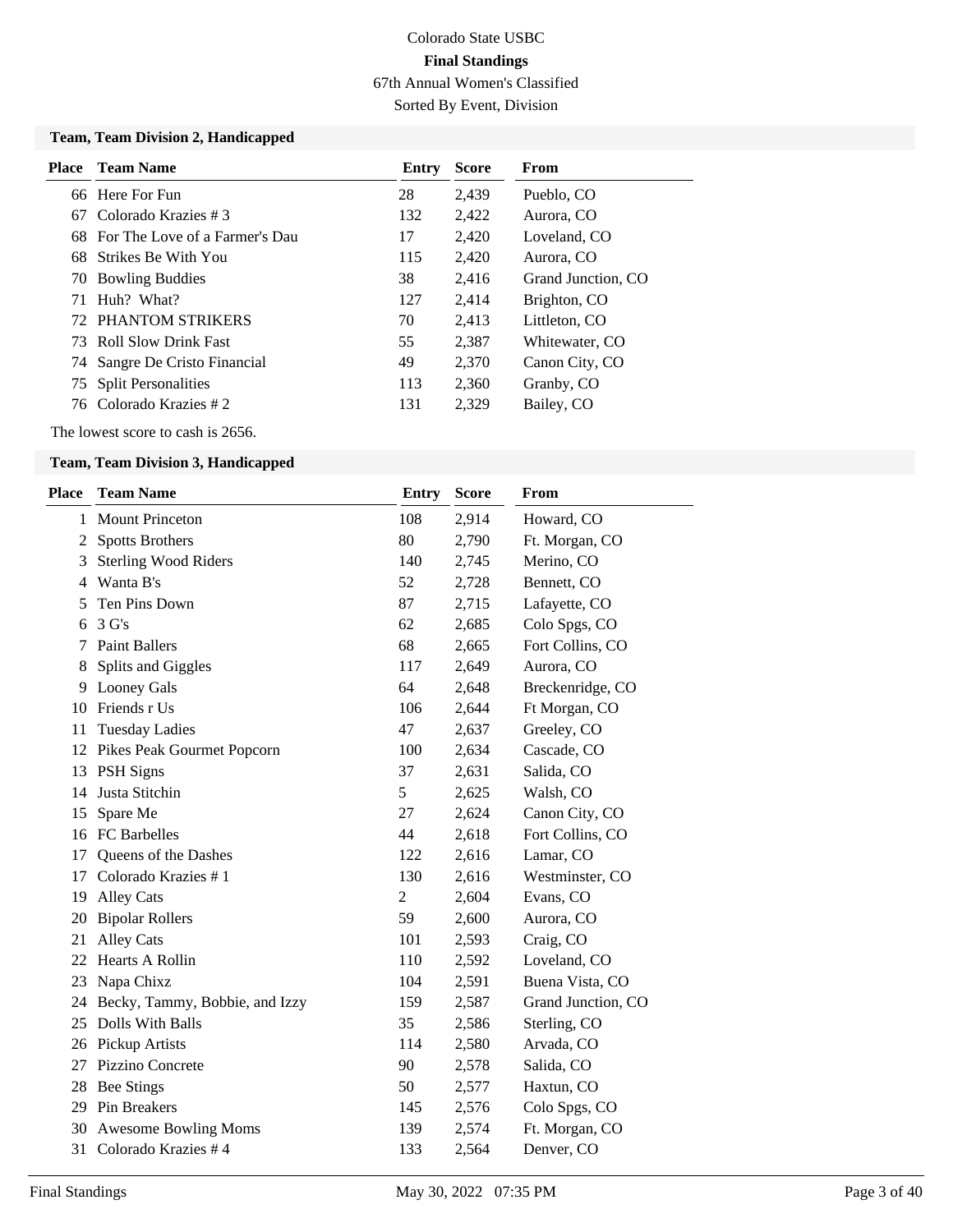Sorted By Event, Division

#### **Team, Team Division 3, Handicapped**

| <b>Place</b> | <b>Team Name</b>          | <b>Entry</b> | <b>Score</b> | From                 |
|--------------|---------------------------|--------------|--------------|----------------------|
| 32           | Antique Little Girls      | 16           | 2,563        | Buena Vista, CO      |
| 33           | Kaicyns BBQ               | 48           | 2,561        | La Junta, CO         |
| 33           | Spare Me                  | 103          | 2,561        | Loveland, CO         |
| 33           | The Dizzy Lizzy's         | 126          | 2,561        | Ft. Morgan, CO       |
| 36           | Happy Hour                | 84           | 2,559        | Agate, CO            |
| 36           | WHEN PIGS FLY             | 99           | 2,559        | Colorado Springs, CO |
| 38           | <b>Walker J Autoworks</b> | 161          | 2,555        | Salida, CO           |
| 39           | Fun Gals                  | 20           | 2,553        | Loveland, CO         |
| 40           | Ski Country Wenches       | 65           | 2,549        | Frisco, CO           |
| 41           | All Relative              | 12           | 2,537        | Sterling, CO         |
| 42           | <b>Dream Catchers</b>     | 98           | 2,532        | Montrose, CO         |
| 42           | Pink Ladies of Sterling   | 105          | 2,532        | Sterling, CO         |
| 44           | Just For Fun              | 21           | 2,527        | Loveland, CO         |
| 45           | <b>Melody Lanes</b>       | 111          | 2,523        | Julesburg, CO        |
| 46           | <b>Red Smiley Storage</b> | 89           | 2,519        | Salida, CO           |
| 47           | All Stars                 | 63           | 2,487        | Dillon, CO           |
| 48           | DL Styling                | 160          | 2,480        | Loveland, CO         |
| 49           | Pin Killers               | 10           | 2,478        | Loveland, CO         |
| 50           | 4 Amigos                  | 73           | 2,466        | La Jara, CO          |
| 51           | <b>Bi Polar Rollers</b>   | 97           | 2,464        | Longmont, CO         |
| 52           | <b>Curve Balls</b>        | 46           | 2,459        | Dillon, CO           |
| 53           | <b>Schweddy Bowls</b>     | 66           | 2,458        | Breckenridge, CO     |
| 54           | Nova's Sunshine Girls     | 24           | 2,435        | Julesburg, CO        |
| 55           | F Troop                   | 67           | 2,427        | Grand Junction, CO   |
| 56           | Four Queens #4            | 95           | 2,409        | Lafayette, CO        |
| 57           | Chocolate Chip # 3        | 152          | 2,404        | Denver, CO           |
| 58           | <b>Striking Ladies</b>    | 34           | 2,318        | Arvada, CO           |

The lowest score to cash is 2649.

#### **Team, Team Scratch, Scratch**

| Place | Team Name                 | Entry | <b>Score</b> | From                 |
|-------|---------------------------|-------|--------------|----------------------|
|       | There's A Chip For That   | 164   | 2,533        | Colorado Springs, CO |
|       | 2 Powerhouse              | 75    | 2,413        | Denver, CO           |
|       | 3 POWERFORCE              | 26    | 2,395        | Thornton, CO         |
| 4     | <b>Steel City Rollers</b> | 32    | 2,198        | Pueblo West, CO      |
|       | 5 Tuckin' Fenpin          | 85    | 2,173        | Thornton, CO         |
| 6     | Just Us Girls             | 153   | 1,933        | Westminster, CO      |
|       | Black-n-Bluez             |       | 1,931        | Fort Morgan, CO      |
| 8     | Dolls With Balls          | 35    | 1.746        | Sterling, CO         |
|       |                           |       |              |                      |

The lowest score to cash is 2413.

| Place | <b>Team Name</b>                         | <b>Entry Score</b> |       | From                 |
|-------|------------------------------------------|--------------------|-------|----------------------|
|       | 1 Griffin Shae \ Riffel Danyale M.       | -54                | 1.436 | Grand Junction, CO   |
|       | 2 Ausec Dana S. \ Cohrs Lauri A.         | 164                | 1.418 | Colorado Springs, CO |
|       | 3 Price Kasey P. $\bigcup$ Diggs Theresa | 93                 | 1.380 | Lafayette, CO        |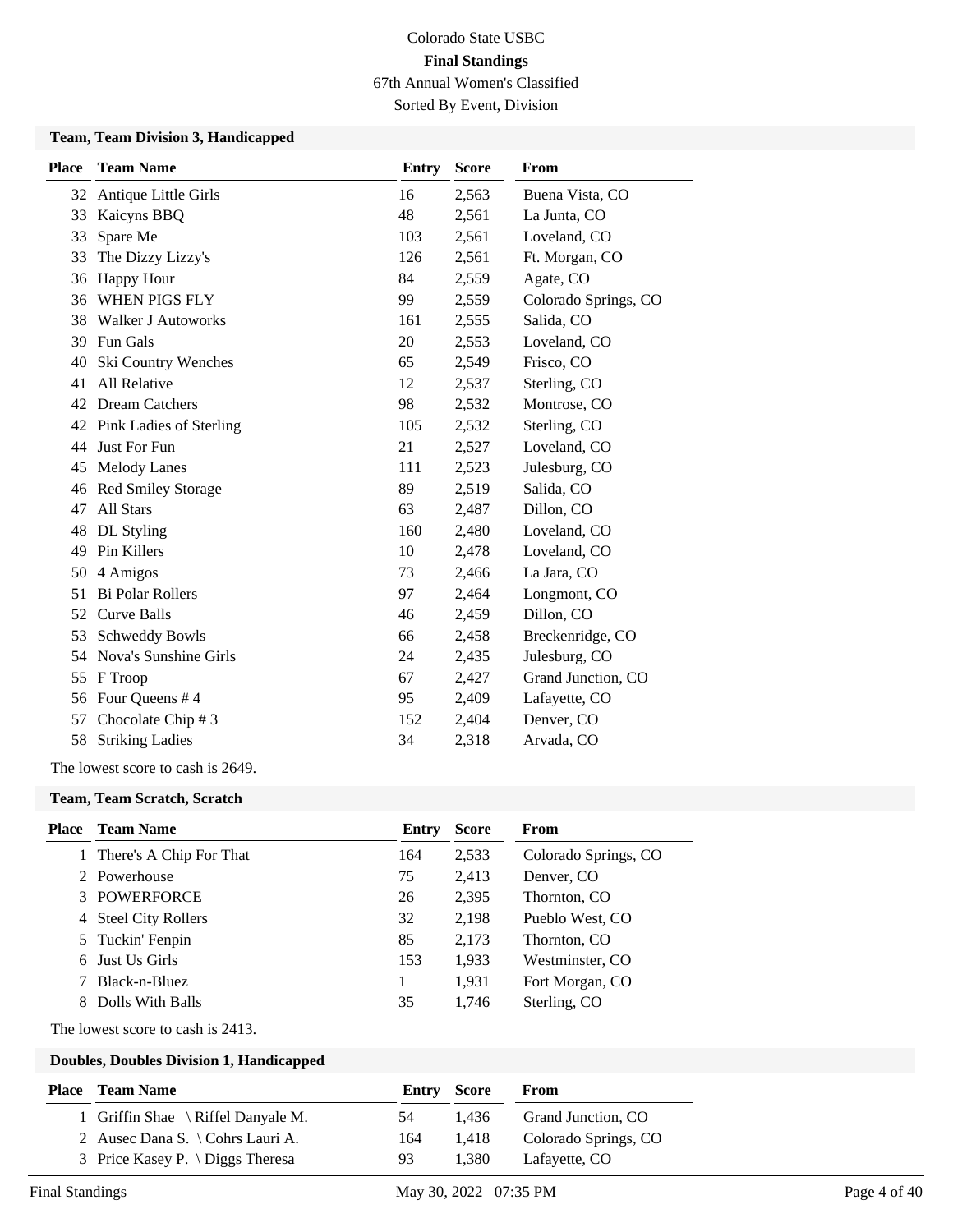Sorted By Event, Division

#### **Doubles, Doubles Division 1, Handicapped**

| <b>Place</b> | <b>Team Name</b>                           | <b>Entry</b> | <b>Score</b> | From                 |
|--------------|--------------------------------------------|--------------|--------------|----------------------|
|              | 4 Buckley Kristen \ Bjork Melissa A.       | 14           | 1,372        | Grand Junction, CO   |
| 4            | Dumler Audra M. \ Finley Denise            | 76           | 1,372        | Longmont, CO         |
| 6            | Gee Becky L. \ Conklin Linda M.            | 85           | 1,353        | Thornton, CO         |
| 7            | Smith Tamara H. \ Matthies Penny M.        | 25           | 1,343        | LaJunta, CO          |
| 8            | Arndt Emily \ Tonsing Chelsea L.           | 18           | 1,339        | Loveland, CO         |
| 9            | Compliment Cora J. \ Schafer Michelle M.   | 162          | 1,336        | Parker, CO           |
|              | 10 Powers Sharon M. \Dato Angela N.        | 75           | 1,328        | Denver, CO           |
| 11           | Sheehy Gail \ Dressor Cindy M.             | 148          | 1,322        | Greeley, CO          |
| 12           | States Alexus L. \ French Harmony          | 14           | 1,317        | Grand Junction, CO   |
| 13           | Walker Teri R. \ Jensma Shae L.            | 42           | 1,311        | Elizabeth, CO        |
| 14           | Zapf Kelly K. \ Karam Kimberly M.          | 162          | 1,310        | Parker, CO           |
| 15           | Bracht Kayleigh \ Barinque Ashleigh J.     | 129          | 1,299        | Westminster, CO      |
|              | 16 Mc Mullen Debbie K. \ Maly Michelle M.  | 75           | 1,295        | Denver, CO           |
| 17           | Chapin Susan R. \ Johnson Cindy M.         | 22           | 1,290        | Loveland, CO         |
| 17           | May-Bruce Jami \ Struble Jo L.             | 26           | 1,290        | Thornton, CO         |
| 19           | Dageenakis Serena L. \ Seres Kimberly      | 76           | 1,283        | Longmont, CO         |
| 20           | Griffin LaCinda S. \Theilgaard Jann M.     | 45           | 1,282        | Loveland, CO         |
| 21           | Reichelderfer Adrianne N. \ Satrang Renee  | 112          | 1,276        | Loveland, CO         |
| 22           | Gade Teryl L. \ Bellofatto Tammy S.        | 107          | 1,269        | Littleton, CO        |
| 23           | Wojahn Casie \ Saulnier Mackenzie L.       | 141          | 1,266        | Ft Collins, CO       |
| 24           | Rogers Jennifer L. \ Walbaum Linda         | 164          | 1,263        | Colorado Springs, CO |
| 25           | Rayburn Peggy L. \ Horst Jill D.           | 32           | 1,256        | Pueblo West, CO      |
| 26           | Kost Dianne M. \ Lykins Rhonda D.          | 26           | 1,250        | Thornton, CO         |
| 27           | Schell Kathy A. \ Hoyer Tina C.            | 123          | 1,245        | Golden, CO           |
| 28           | Mayland Michelle L. \ Grimes Jaelyn S.     | 85           | 1,243        | Thornton, CO         |
| 29           | Becher Tiffanie J. \ Mears Dolores M.      | 77           | 1,240        | Evans, CO            |
|              | 30 Canfield Shannon \Tremelling Melissa    | 15           | 1,218        | Loveland, CO         |
| 31           | Urbanic Sandra J. \ Lemon Martha D.        | 88           | 1,217        | Centennial, CO       |
| 32           | Wisk Kari K. $\setminus$ Brothis Debbie A. | 43           | 1,214        | Elizabeth, CO        |
|              | 33 Elias Wanda \ Schmidt Tina M.           | 60           | 1,210        | Colorado Springs, CO |
|              | 34 Bloom Karen L. \ Hamblen Lee T.         | 61           | 1,206        | Littleton, CO        |
|              | 35 Higgins Bre J. \ Ward Terri L.          | 22           | 1,200        | Loveland, CO         |
|              | 36 Guy Trina Y. \ Braxel Jody A.           | 163          | 1,188        | Centennial, CO       |
| 37           | Avila Jane M. \ Montour Brandy L.          | 94           | 1,180        | Lafayette, CO        |
| 38           | Marshall Erica R. \ Marshall Allison J.    | 49           | 1,178        | Canon City, CO       |
| 39           | Pratt Terry L. \ Horn Christy              | 113          | 1,175        | Granby, CO           |
| 40           | Smith Sylvia A. \ Butler-Fisher Linda R.   | 39           | 1,173        | Colo Spgs, CO        |
| 40           | Follmar Kristen K. \ Moores Cassandra M.   | 154          | 1,173        | Pueblo, CO           |
|              | 42 Calhoun Teresa \ Griswold Cina R.       | 3            | 1,145        | Delta, CO            |
|              | 43 Johnson Elesha M. \ Efendic Alice E.    | 157          | 1,117        | Lakewood, CO         |
|              | 44 Bond Deanna L. \ Meyer Loree L.         | 32           | 1,116        | Pueblo West, CO      |

The lowest score to cash is 1353.

| <b>Place</b> Team Name             | <b>Entry Score From</b> |                        |
|------------------------------------|-------------------------|------------------------|
| Hasty Cindy W. \ Brophy-Lindo Erin |                         | 116 1,446 Longmont, CO |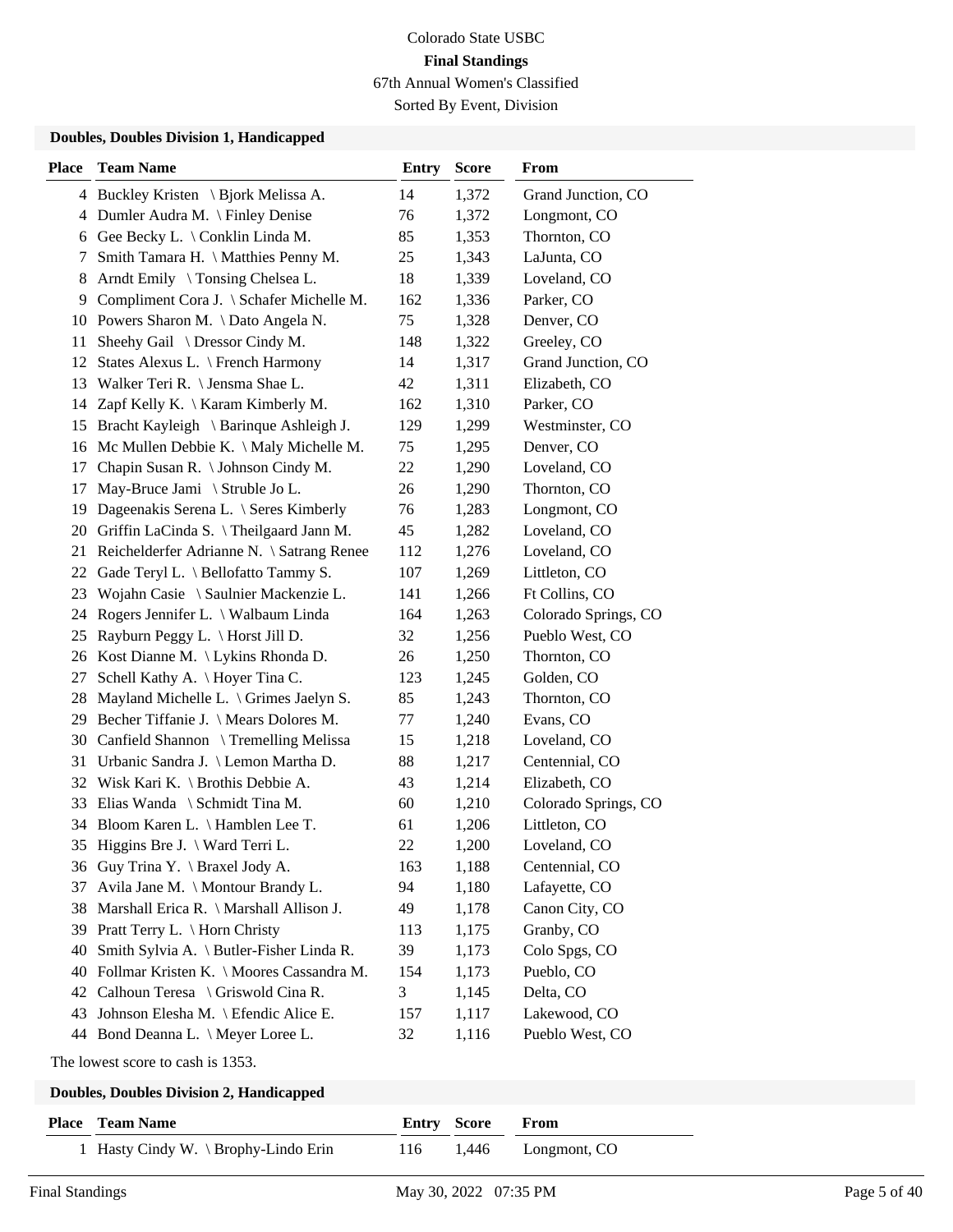Sorted By Event, Division

| <b>Place</b> | <b>Team Name</b>                                        | <b>Entry</b> | <b>Score</b> | From               |
|--------------|---------------------------------------------------------|--------------|--------------|--------------------|
|              | 2 Ketchum Erika \ Hausser Tonya G.                      | 112          | 1,411        | Loveland, CO       |
| 2            | Flack Mary E. \ Franiok Georgina M.                     | 156          | 1,411        | Lakewood, CO       |
|              | 4 Stepanich-Smith Brianne B. \ Stepanich Carol<br>Ann   | 43           | 1,410        | Elizabeth, CO      |
|              | 5 Whitehead Barbara J. \ Winklepleck Charlotte 52<br>E. |              | 1,405        | Bennett, CO        |
| 6            | Sudar Megan \ Sudar Ronda J.                            | 11           | 1,389        | Arvada, CO         |
| 7            | Wilson Courtney M. \ Guss Latrisha N.                   | 41           | 1,386        | Aurora, CO         |
| 7            | Eccher Deidre \ Martinez Pam S.                         | 154          | 1,386        | Pueblo, CO         |
| 9            | Reed Evelyn L. $\setminus$ Payne Alice P.               | 96           | 1,380        | Greeley, CO        |
| 10           | Tefft Sara \ Souza-Price Maria                          | 135          | 1,374        | Longmont, CO       |
| 11           | Campbell Michelle \ Bachicha Amy J.                     | 135          | 1,373        | Longmont, CO       |
| 12           | Trickey Melinda \ Schafer Terri P.                      | 1            | 1,371        | Fort Morgan, CO    |
| 13           | Russell Deanna \ Everett Jennifer                       | 33           | 1,369        | Cheraw, CO         |
| 13           | Macaluso Christina R. \ Vaughan Inga                    | 78           | 1,369        | Pueblo, CO         |
|              | 15 Roman Linda \ Malais Sherrie                         | 79           | 1,366        | Loveland, CO       |
|              | 16 Mc Glothlin Tammy T. \ Darnell Misty D.              | 146          | 1,362        | Florence, CO       |
| 17           | Oliver Kimberly E. \ Hampton Darlene M.                 | 151          | 1,358        | Denver, CO         |
| 18           | Kibel Sherri A. $\setminus$ Knaub Janice J.             | 96           | 1,342        | Greeley, CO        |
| 19           | Utard Linda L. \ Huffer Dianne L.                       | 70           | 1,340        | Littleton, CO      |
| 19           | Chapman Joann L. \ Bless Melinda J.                     | 115          | 1,340        | Aurora, CO         |
| 21           | Donaldson Faith T. \ Morrissey Rose V.                  | 129          | 1,339        | Westminster, CO    |
|              | 22 Lee Corina S. \ Chambers Desiree C.                  | 6            | 1,337        | Loveland, CO       |
|              | 22 McConnell Adele I. \ Meakins Patricia R.             | 50           | 1,337        | Haxtun, CO         |
|              | 24 Almond Darlena C. \ Johnson Amy M.                   | 136          | 1,335        | Longmont, CO       |
|              | 25 Brown Veronica P. \ Morning Bonita A.                | 151          | 1,326        | Denver, CO         |
| 26           | Trimbell Erika D. \ Schultz Christina K.                | 61           | 1,325        | Littleton, CO      |
| 26           | Walker Marcey $\setminus$ Sanchez Denise R.             | 161          | 1,325        | Salida, CO         |
| 28           | Montano Sonia A. \ Montano Elaine J.                    | 92           | 1,324        | Lafayette, CO      |
| 29           | Garcia Tammi Y. \ Hawk Cindey A.                        | 94           | 1,323        | Lafayette, CO      |
| 30           | Agnew Janiece A. \ Lord Kim                             | 66           | 1,319        | Breckenridge, CO   |
|              | 30 Bellingar Amanda \ Adams Heather                     | 102          | 1,319        | Salida, CO         |
|              | 30 Wood Mickey R. \ Norris Karen E.                     | 153          | 1,319        | Westminster, CO    |
|              | 33 Meadows Anna M. \DELVECCHIO DONNA 79<br>А.           |              | 1,316        | Loveland, CO       |
| 34           | Samborski Kelley \ Wood Marisa M.                       | 136          | 1,315        | Longmont, CO       |
|              | 35 Scott Jill R. \ Hamaker Barbara J.                   | 41           | 1,311        | Aurora, CO         |
|              | 36 Proctor Tammy A. \ McClelland Bobbie J.              | 159          | 1,310        | Grand Junction, CO |
|              | 37 Kent Diana L. \ Weber Lori L.                        | 119          | 1,305        | Thornton, CO       |
| 38           | Arrington Ann \ Unfred Maggie E.                        | 38           | 1,301        | Grand Junction, CO |
|              | 38 Luther Patti K. \ Steinmetz Greta M.                 | 148          | 1,301        | Greeley, CO        |
| 40           | Nelson Dianna C. \ Aaro Lynne M.                        | 51           | 1,300        | Howard, CO         |
| 41           | Boatwright Nancy K. \ Mackey Christina                  | 7            | 1,295        | La Junta, CO       |
| 41           | Vidmar Tammy J. \ Seiling Cindy                         | 29           | 1,295        | Westcliffe, CO     |
| 41           | Gaudian Diane L. \ Dayton Khrystalena C.                | 81           | 1,295        | Windsor, CO        |
| 41           | Gerhardt Sherri \ Beigle Ruth G.                        | 149          | 1,295        | Longmont, CO       |
|              | 45 Kegley Cathyann \ Glover Shana L.                    | 118          | 1,294        | Denver, CO         |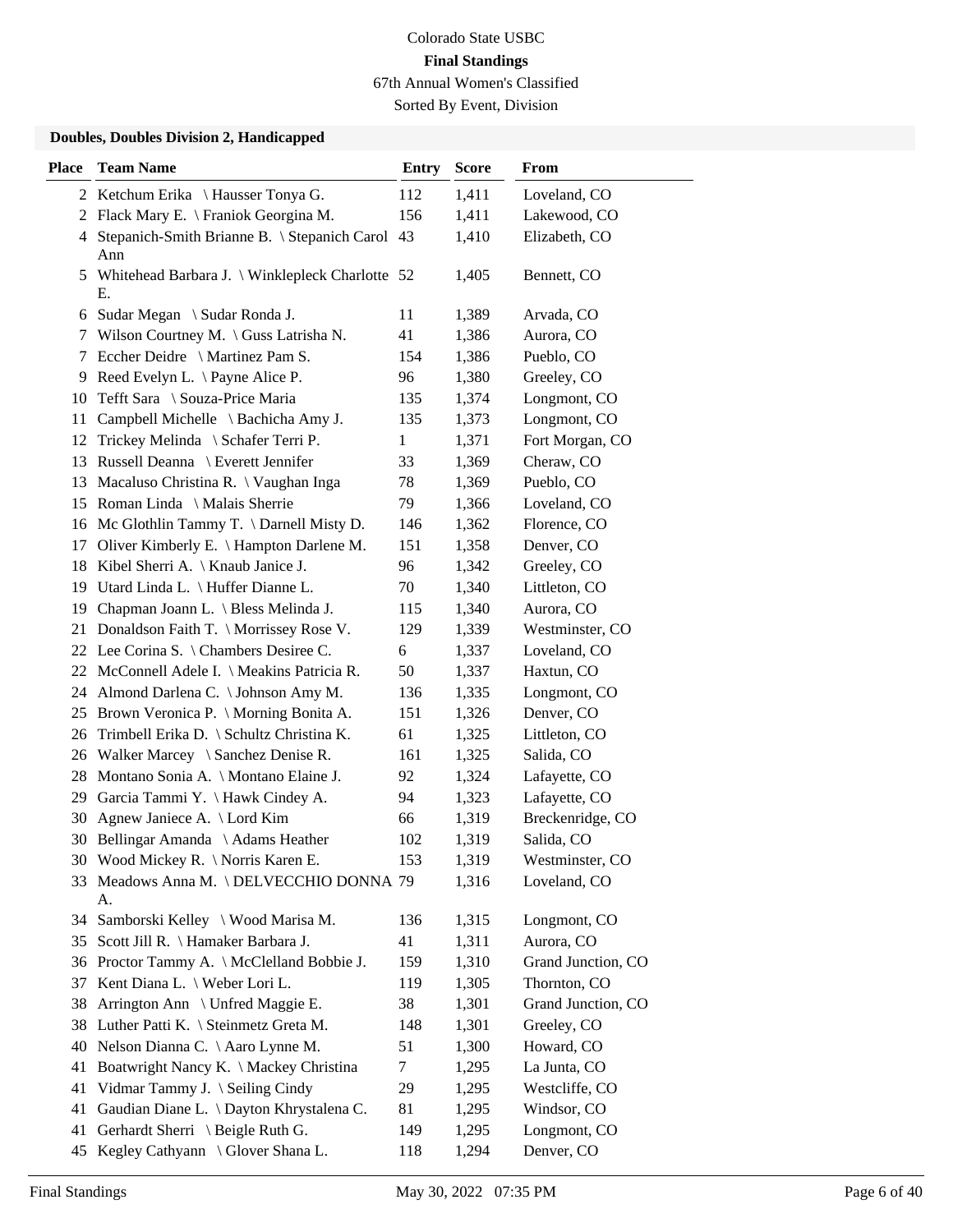Sorted By Event, Division

| <b>Place</b> | <b>Team Name</b>                               | <b>Entry</b>   | <b>Score</b> | From                 |
|--------------|------------------------------------------------|----------------|--------------|----------------------|
|              | 46 Brown Sandra K. \ Martin Vicki L.           | 91             | 1,293        | Northglenn, CO       |
| 47           | Jones Tara D. \ Jones Sharon K.                | 7              | 1,291        | La Junta, CO         |
| 47           | Porter Sherry L. \ Lewis Karla S.              | 155            | 1,291        | Denver, CO           |
| 47           | Johnson Denise M. \ Blackwell Jacqueline       | 158            | 1,291        | Durango, CO          |
|              | 50 Keys Karen L. \ Wacker Dianne M.            | 15             | 1,290        | Loveland, CO         |
| 50           | Day Kim $\{ \}$ Harms Deb S.                   | 97             | 1,290        | Longmont, CO         |
|              | 52 Lion Terri L. \ Betts Carolyn D.            | 30             | 1,289        | Wellington, CO       |
|              | 52 Horvath Sandra L.   Klovdahl Traci L.       | 53             | 1,289        | Windsor, CO          |
|              | 52 Pope Kathy \ Stone Pamper                   | 81             | 1,289        | Windsor, CO          |
| 55           | Andersen Jean F. \ Gates Angela                | 3              | 1,285        | Delta, CO            |
| 56           | Jordan Carol P.   Henderson Traci L.           | 132            | 1,284        | Aurora, CO           |
|              | 57 Comeau Wanda M. \Trever Debbie L.           | 121            | 1,283        | Longmont, CO         |
| 58           | Harrah Patti A. \Turner Mary Jo                | 88             | 1,282        | Centennial, CO       |
| 59           | Santillanes Sandra I. \ Mc Henry Patricia      | 36             | 1,280        | Aurora, CO           |
| 60           | Stoner Sharon A. \ Jones Jackie K.             | $\overline{4}$ | 1,279        | Canon City, CO       |
| 61           | Achziger Kim N. \ Cobb Joanie C.               | 53             | 1,277        | Windsor, CO          |
| 61           | Murtaugh Linda $\setminus$ Burke Kathy M.      | 72             | 1,277        | Granby, CO           |
| 61           | Burch Hilda \ Wesley Jan                       | 144            | 1,277        | Durango, CO          |
|              | 64 Hunter Alise D. \ Dilley Tedra J.           | 60             | 1,276        | Colorado Springs, CO |
|              | 64 Peck Annie E. \ Peck Lori R.                | 71             | 1,276        | Aurora, CO           |
| 66           | Mann Robbi L. \ Allen Michelle D.              | 74             | 1,275        | Colorado Springs, CO |
| 67           | Elliott Jody L. $\setminus$ Carlson Heather A. | 13             | 1,273        | Littleton, CO        |
| 67           | Reed Heather R. \ Schmidt La Vaughan J.        | 86             | 1,273        | Thornton, CO         |
| 69           | Short Beverly A. \Thompson Debbie K.           | 87             | 1,268        | Lafayette, CO        |
| 70           | Simms-Adair Angel C. \Hale Jessica D.          | 40             | 1,267        | Canon City, CO       |
| 70           | Engell Roxann \ Engell Lindsey J.              | 45             | 1,267        | Loveland, CO         |
| 72           | Orlowski Gabi \ Orlowski Saskia                | 163            | 1,266        | Centennial, CO       |
|              | 73 Luensmann Lyn J. \ Miller Lori J.           | 116            | 1,265        | Longmont, CO         |
| 73           | Gray Edith \ Logsdon Katrina L.                | 142            | 1,265        | Denver, CO           |
| 75           | Laughlin Donna J. \ Vogt Kathy A.              | 128            | 1,264        | Ft Collins, CO       |
| 75           | Price Caroline D. \ Phillips Alyson M.         | 155            | 1,264        | Denver, CO           |
| 77           | James Susan S. \ McGinley Rosemarie            | 9              | 1,263        | Fraser, CO           |
| 77           | Puckett Debbie \ Angstead Carol A.             | 149            | 1,263        | Longmont, CO         |
| 79           | Pacheco Maureen \ Rojas Katherine R.           | 115            | 1,262        | Aurora, CO           |
| 80           | Bell Jodee R. \ Wilcox Tracee L.               | 58             | 1,261        | Aurora, CO           |
| 81           | VanDeusen Valerie S. \ Gaide Robin A.          | 29             | 1,259        | Westcliffe, CO       |
| 82           | Brueckner Diana C. \ Lee Lana K.               | 6              | 1,256        | Loveland, CO         |
| 82           | Horsch Karen E. \ Hodson Liz                   | 63             | 1,256        | Dillon, CO           |
| 82           | Lozano Hillary R. \ Burford Crystal L.         | 69             | 1,256        | Canon City, CO       |
| 85           | Vigil Anna M. \ Ward Evilia                    | 127            | 1,255        | Brighton, CO         |
| 86           | Bishop Rebecca J. \ Williams Tawni M.          | 120            | 1,252        | Fountain, CO         |
| 87           | Holte Diana G. \ Wenzel Liz E.                 | 86             | 1,249        | Thornton, CO         |
| 88           | Moore Shelley K. $\backslash$ Fowler Betty R.  | 56             | 1,247        | Grand Junction, CO   |
| 89           | McDowell Taunya D. \ Harding Doreen M.         | 4              | 1,245        | Canon City, CO       |
| 90           | Hanna Danielle L. \ Nelson Janelle K.          | 77             | 1,243        | Evans, CO            |
| 91           | Bamber Laurie A. \ McCormick Cindy             | 57             | 1,242        | Aurora, CO           |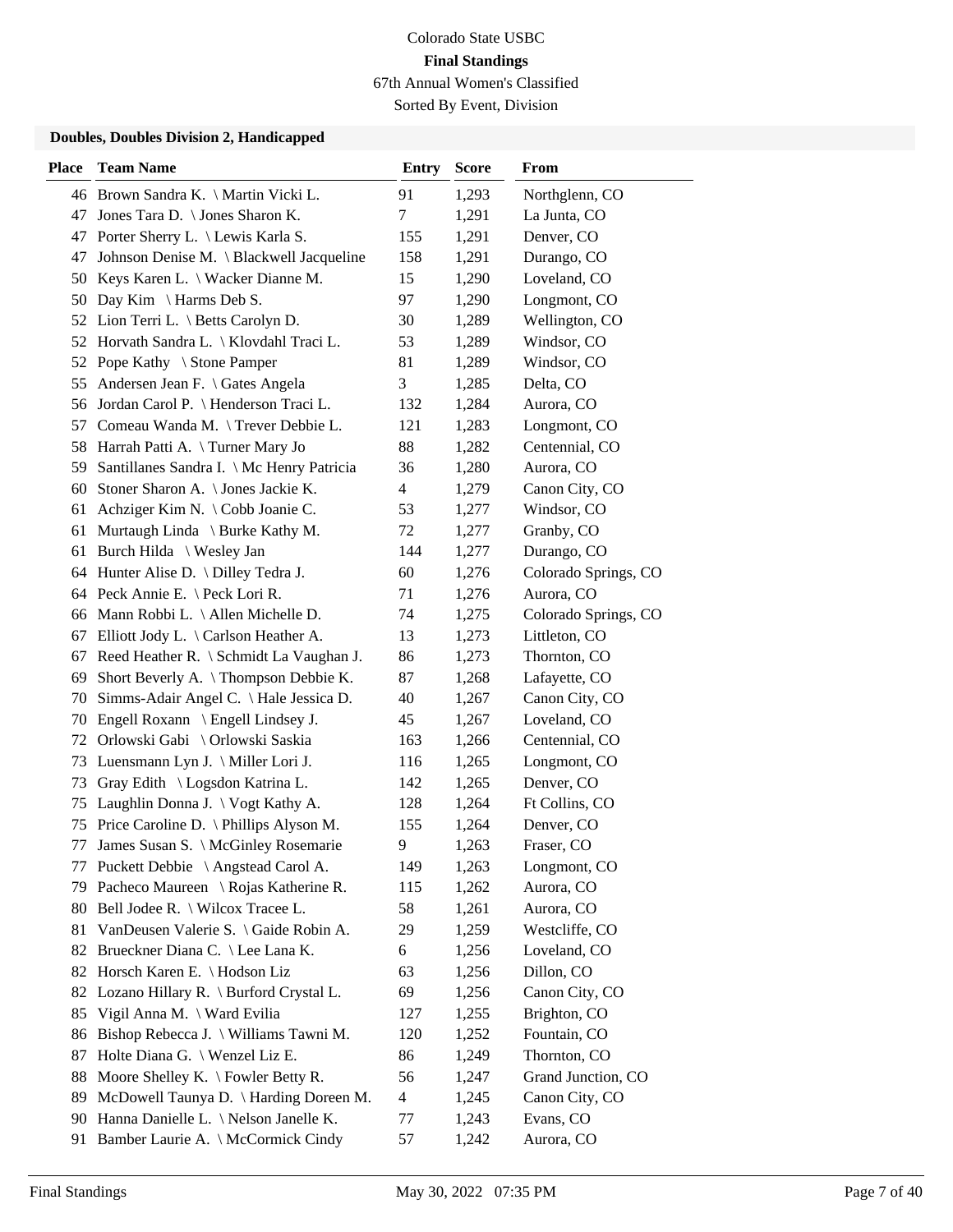Sorted By Event, Division

| <b>Place</b> | <b>Team Name</b>                             | <b>Entry</b> | <b>Score</b> | From               |
|--------------|----------------------------------------------|--------------|--------------|--------------------|
|              | 91 Kirk Shawn M. \ Peterson Tammy L.         | 147          | 1,242        | Loveland, CO       |
|              | 93 Eisenhand Bobbi L. \ Steiner Janet A.     | 8            | 1,240        | Buena Vista, CO    |
| 94           | Johnson Nichole L. \ Neal Cheri L.           | 57           | 1,236        | Aurora, CO         |
| 95           | Cucuiat Jamielee \ Fay Destini A.            | 54           | 1,235        | Grand Junction, CO |
|              | 96 Graff Debra K. \ Carritt Mary L.          | 82           | 1,228        | Fort Morgan, CO    |
| 97           | Van Wyk Linette S. \ Aragon Francine         | 157          | 1,225        | Lakewood, CO       |
| 98           | Haney-Heilig Tahnya \ Maestas Connie L.      | 137          | 1,224        | Longmont, CO       |
|              | 99 Diette Stephanie K. \ McClure Nancy A.    | 13           | 1,222        | Littleton, CO      |
|              | 100 Martinez Cheryl L. \ Schamp Barbara A.   | 107          | 1,219        | Littleton, CO      |
|              | 100 Loomis Susan L. \ Sammeth Jean M.        | 114          | 1,219        | Arvada, CO         |
|              | 102 Shanahan Char \ Meyer Tracy              | 23           | 1,214        | Fort Collins, CO   |
| 103          | Glock Tracey M. \ Quinn Sarah C.             | 119          | 1,210        | Thornton, CO       |
| 103          | Dettling Jacqueline \ Wood Merlina           | 137          | 1,210        | Longmont, CO       |
| 103          | Ogrentz Donna \ Berryhill Nancy              | 142          | 1,210        | Denver, CO         |
|              | 103 Mc Nitt Elizabeth A. \ Sabatos Debbie    | 165          | 1,210        | Lakewood, CO       |
|              | 107 Idleburg Patricia S. \ Wilson Delilah K. | 39           | 1,208        | Colo Spgs, CO      |
|              | 107 LaMar Donna M. \ Headrick Nancy J.       | 147          | 1,208        | Loveland, CO       |
|              | 109 Romanski Erin A.   Wade Vanessa L.       | 69           | 1,204        | Canon City, CO     |
|              | 110 Kirby Linda \ Ferguson Sue               | 38           | 1,202        | Grand Junction, CO |
| 111          | Hoffman Barb A. \ Harmon Maggie E.           | 17           | 1,201        | Loveland, CO       |
| 111          | Hilton Toni \ Greer Sandy                    | 58           | 1,201        | Aurora, CO         |
|              | 113 Wallis Debbie A. \ Becker Roslyn M.      | 118          | 1,199        | Denver, CO         |
|              | 114 Martin Roberta S. \ Eckert Sandra D.     | 68           | 1,197        | Fort Collins, CO   |
|              | 115 Prather Jennifer \ Kellerby Kristina C.  | 56           | 1,193        | Grand Junction, CO |
| 116          | Sacry Jude M. \ Stone Sinjun O.              | 19           | 1,187        | Lafayette, CO      |
| 117          | Roderiquez Tillie W. \ Kell Irene W.         | 132          | 1,186        | Aurora, CO         |
| 118          | Ferguson Kathie \ Musgrave Debbie J.         | 1            | 1,183        | Fort Morgan, CO    |
| 119          | Wingate Jo Anne $\setminus$ Skiles Tina J.   | 59           | 1,176        | Aurora, CO         |
| 119          | Massey Denise E. \ Russell Trisha M.         | 55           | 1,176        | Whitewater, CO     |
| 121          | Scranton Crystal L. \ Saleny Janice M.       | 120          | 1,171        | Fountain, CO       |
|              | 122 Crowder Debbie A. \ Phillips Gloria J.   | 33           | 1,168        | Cheraw, CO         |
|              | 123 Castillo Kacey L. \ Bergdoll Kandi M.    | 95           | 1,163        | Lafayette, CO      |
|              | 124 Aman Cathy M. \Aman Cara B.              | 70           | 1,162        | Littleton, CO      |
| 125          | Kline Kimberly L. \ Odor Barbara A.          | 138          | 1,159        | Fort Morgan, CO    |
|              | 126 Rotella Dawn A. \ Stewart Ellen M.       | 91           | 1,154        | Northglenn, CO     |
|              | 127 Rivera Nichole \ Rivera Evangeline I.    | 92           | 1,153        | Lafayette, CO      |
| 128          | Ward Sandy D. \ Lucio Lucy                   | 23           | 1,149        | Fort Collins, CO   |
| 129          | See Marlene K. \ Fry Ardith O.               | 49           | 1,148        | Canon City, CO     |
| 130          | Weaver-Fisher Tami R. \ Jensen Tammy K.      | 30           | 1,142        | Wellington, CO     |
| 131          | Lloyd Melba A. \ Mahuron Debbie L.           | 131          | 1,141        | Bailey, CO         |
| 132          | Ross Heidi J. \ Coulson Patty Sue (Motor)    | 72           | 1,139        | Granby, CO         |
| 133          | Trujillo Krystal R. \ Baldi Veronica L.      | 127          | 1,131        | Brighton, CO       |
| 134          | Hammel Amber \ Blair Connie L.               | 153          | 1,129        | Westminster, CO    |
|              | 135 Rivera Theresa \ Rairdon Stacey M.       | 10           | 1,125        | Loveland, CO       |
| 136          | Speer Emily M. \ Speer Nancy E.              | 131          | 1,099        | Bailey, CO         |
| 137          | McHodgkins Kim K. \ Johnson Victoria L.      | 55           | 1,089        | Whitewater, CO     |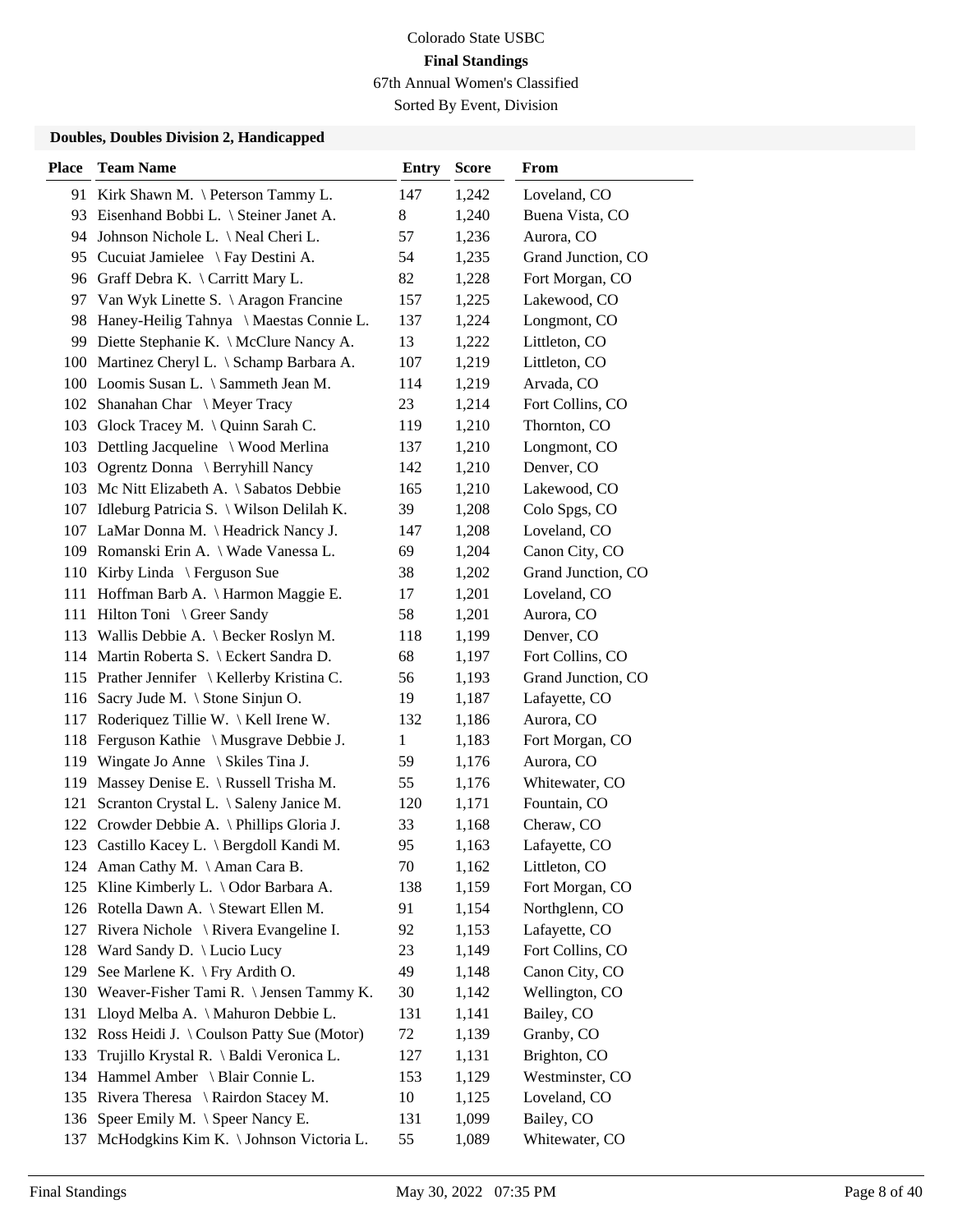Sorted By Event, Division

#### **Doubles, Doubles Division 2, Handicapped**

| <b>Place</b> Team Name                 | Entry Score |       | From         |
|----------------------------------------|-------------|-------|--------------|
| 138 Jackson Tracy \ Brundage Roxann L. | 18.         | 1.083 | Loveland, CO |
| 139 Smith Carol Ann \ Peters Kerri G.  | -28         | 1.066 | Pueblo. CO   |

The lowest score to cash is 1340.

| Place | <b>Team Name</b>                          | Entry          | <b>Score</b> | From                 |
|-------|-------------------------------------------|----------------|--------------|----------------------|
|       | 1 Gaalaas Morgan \ Gaalaas Toni           | 89             | 1,419        | Salida, CO           |
|       | 2 Rigli Cheryl L. \ Sup Jamie E.          | 2              | 1,409        | Evans, CO            |
| 3     | James Ashley D. \ Poplin Denise R.        | 102            | 1,404        | Salida, CO           |
| 4     | Gaalaas Lana \ Beach Brenda               | 90             | 1,395        | Salida, CO           |
| 5     | Martin Kelly M. \ De Vos Francie H.       | 9              | 1,380        | Fraser, CO           |
| 6     | Culp Shannon J. \ Schleicher Cheri S.     | 108            | 1,379        | Howard, CO           |
| 7     | Osthoff Juliane R. \ Chilcote Barbara J.  | 139            | 1,374        | Ft. Morgan, CO       |
| 8     | Monks Tara J. \ Atwater Kandi             | 84             | 1,370        | Agate, CO            |
|       | 9 Trennepohl Wanda K. \ Houk Bridgett R.  | 111            | 1,368        | Julesburg, CO        |
|       | 10 Green Barbara D. \ Benson Susan L.     | 99             | 1,356        | Colorado Springs, CO |
|       | 11 Acevedo Sandy L. \ Kibel Jessica R.    | $\overline{2}$ | 1,343        | Evans, CO            |
|       | 12 Montoya Pearl \ Miller Sandy J.        | 52             | 1,336        | Bennett, CO          |
|       | 12 Hazen Lorie R. \ Philben Monette R.    | 71             | 1,336        | Aurora, CO           |
|       | 14 Yeadon Teri A. \ Wirebaugh Cheryl      | 62             | 1,335        | Colo Spgs, CO        |
|       | 15 Ausmus Sheryl L. \ Mondragon Brooke    | 122            | 1,331        | Lamar, CO            |
|       | 16 Wilhelmson Evelyn \ Martin Mary E.     | 126            | 1,328        | Ft. Morgan, CO       |
|       | 17 Nelson Catherine M. \Troutman DeeAnn   | 37             | 1,327        | Salida, CO           |
|       | 18 Furuiye Sarah S. \ Leach Torie         | 117            | 1,326        | Aurora, CO           |
|       | 19 Morgan Marsha E. \ Goedert Sheila L.   | 106            | 1,322        | Ft Morgan, CO        |
|       | 20 Lorenz Teena M. \ Strickland Morgan M. | 113            | 1,321        | Granby, CO           |
|       | 21 Espinosa Karilyn \ Armstrong Sherry    | 73             | 1,319        | La Jara, CO          |
|       | 22 Andreas Cindy \ Andreas Patti L.       | 89             | 1,318        | Salida, CO           |
|       | 22 Dole Jean M. \ Hall-Epps Antoshia D.   | 145            | 1,318        | Colo Spgs, CO        |
|       | 24 Hittle Brenda M. \Palmer Kimberly A.   | 68             | 1,316        | Fort Collins, CO     |
| 25    | Spitz Cim L. \ Spence LeOra M.            | 44             | 1,315        | Fort Collins, CO     |
|       | 26 Hutson C. Diane \ Lucero Lola J.       | 47             | 1,312        | Greeley, CO          |
|       | 26 Webb Amelia G. \ Webb Diane R.         | 80             | 1,312        | Ft. Morgan, CO       |
|       | 28 Hinkle Misty B. \ Hinkle Marsha L.     | 40             | 1,310        | Canon City, CO       |
|       | 28 Lewark Donna L. \ Lewark Laura         | 65             | 1,310        | Frisco, CO           |
|       | 28 Schukar Tina R. \ Linton Eunice A.     | 101            | 1,310        | Craig, CO            |
|       | 31 Holmes Christie C. \ Hladek Deanie     | 106            | 1,307        | Ft Morgan, CO        |
|       | 32 Middlemist Linda \ Scott Betty I.      | 73             | 1,305        | La Jara, CO          |
|       | 33 Lambert Carolyn F. \ Carter Sally      | 134            | 1,304        | Lakewood, CO         |
|       | 34 Port Jean K. \ Lumba Marie             | 42             | 1,302        | Elizabeth, CO        |
| 35    | Phillips Kelly S. \ Harris Jessica        | 25             | 1,301        | LaJunta, CO          |
| 35    | Cox Bonnie J. \ Carlson Michelle R.       | 121            | 1,301        | Longmont, CO         |
| 37    | Ewing Sandra L. \ Spotanski Cindy S.      | 21             | 1,300        | Loveland, CO         |
| 38    | Roth Nickey \ Rogers Carolyn L.           | 48             | 1,296        | La Junta, CO         |
| 39    | Gettman Jada R. \ DeSanti Jane            | 140            | 1,295        | Merino, CO           |
| 40    | Helgesen Becky \ Proctor Isabel K.        | 159            | 1,294        | Grand Junction, CO   |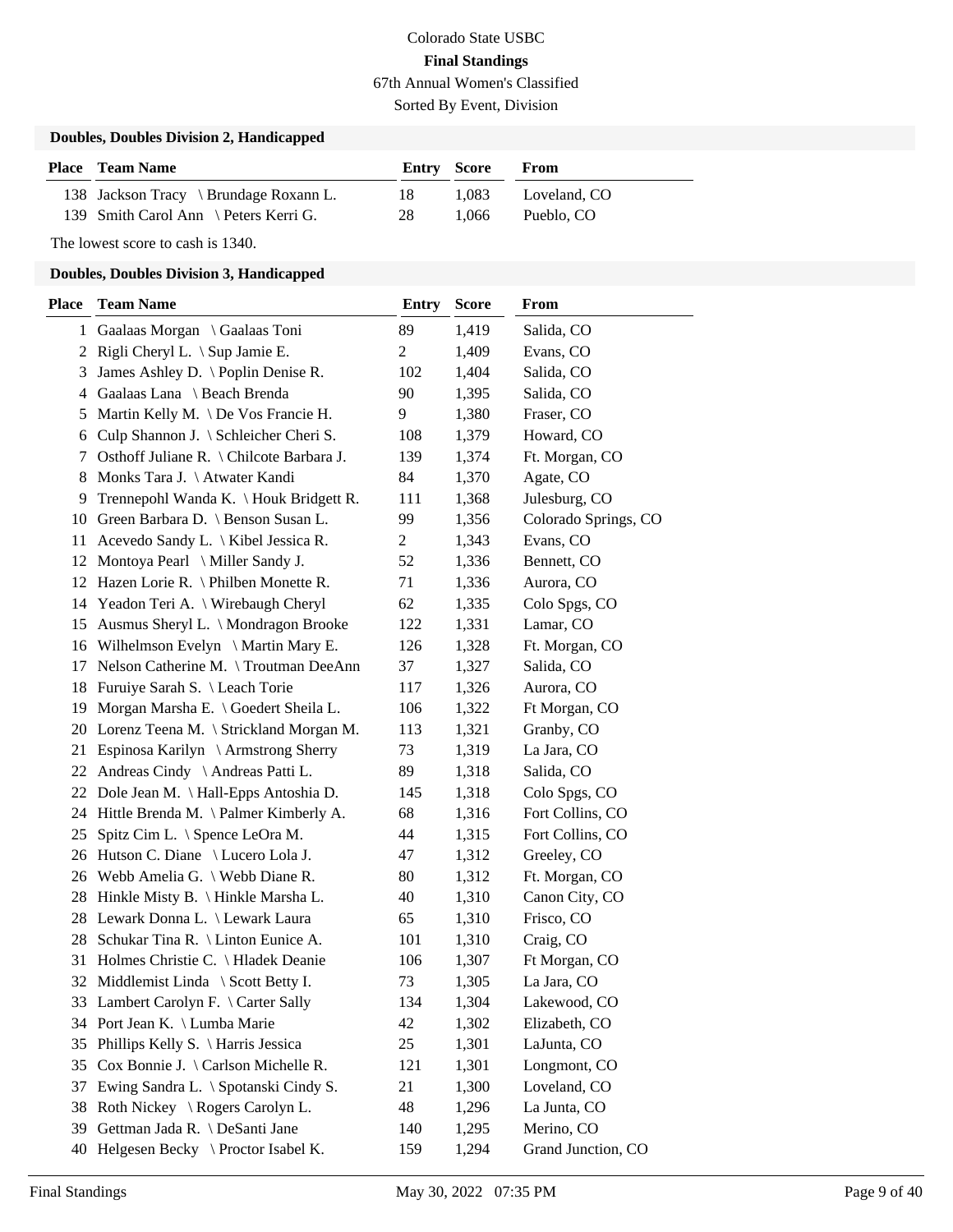Sorted By Event, Division

| <b>Place</b> | <b>Team Name</b>                                | <b>Entry</b> | <b>Score</b> | From                 |
|--------------|-------------------------------------------------|--------------|--------------|----------------------|
|              | 41 LeBeau Dana \ Hyden Shirley A.               | 144          | 1,293        | Durango, CO          |
|              | 42 Lawson Heather R. \Cain-MacBean Desiree      | 108          | 1,292        | Howard, CO           |
|              | 42 Reiber La Loni L. \ Burke Shelagh            | 95           | 1,292        | Lafayette, CO        |
|              | 44 Prim Marjorie \ Williams Elaine              | 46           | 1,291        | Dillon, CO           |
|              | 44 Jones Shirley L. \ Ingmanson Joan P.         | 47           | 1,291        | Greeley, CO          |
|              | 44 Kanda P. Jane \ Foss Darlene K.              | 67           | 1,291        | Grand Junction, CO   |
| 47           | Hodson Kelsey \ McDonnell Gracie                | 63           | 1,290        | Dillon, CO           |
|              | 47 Hammer Karen \ Warner Kathy J.               | 64           | 1,290        | Breckenridge, CO     |
|              | 49 Tabuchi Lu Ann L. \ Smith Sally J.           | 10           | 1,286        | Loveland, CO         |
|              | 50 Clements Jana M. \ McGilton Jennifer B.      | 74           | 1,285        | Colorado Springs, CO |
| 51           | Miller Gloria A. \ Daggett Jan                  | 44           | 1,284        | Fort Collins, CO     |
| 52           | Whitman-Dizmang Joyce A. \ Spahn Sandy K. 35    |              | 1,283        | Sterling, CO         |
| 52           | Delp Loretta J. \ Wilson Flora M.               | 130          | 1,283        | Westminster, CO      |
|              | 54 Wiggins Kristi L. \Haggerton April L.        | 97           | 1,282        | Longmont, CO         |
| 55           | Furuiye Nicki \ Sakagawa Debbie                 | 117          | 1,280        | Aurora, CO           |
| 56           | Gretch Kimberly K. \ Bullock Shalynn M.         | 35           | 1,279        | Sterling, CO         |
| 56           | Wernsman Kay $\setminus$ Bivins Michele L.      | 50           | 1,279        | Haxtun, CO           |
| 58           | Gordon Jenean C. \ Schmeeckle Pamela D.         | 5            | 1,278        | Walsh, CO            |
| 59           | Whatley Cynthia R. \ Haugen Tina S.             | 48           | 1,276        | La Junta, CO         |
| 60           | Segura Cathy \ Parker Renee A.                  | 11           | 1,274        | Arvada, CO           |
| 61           | Zell Dorothy J. $\langle$ Paul Licia D.         | 62           | 1,272        | Colo Spgs, CO        |
|              | 62 Koverman Anita M. \ Williams Lorie L.        | 64           | 1,271        | Breckenridge, CO     |
| 62           | Tait Darrian M. \ Mildenberger Rhonda E.        | 105          | 1,271        | Sterling, CO         |
|              | 62 Hunker Diana L. \ Mildenberger Sara K.       | 105          | 1,271        | Sterling, CO         |
|              | 62 Lovato Brenda L. \ Sandoval Serina K.        | 152          | 1,271        | Denver, CO           |
|              | 66 Oliver Rachel \ Gertge Karen E.              | 12           | 1,270        | Sterling, CO         |
| 67           | Markham Elizabeth \ VanSyckle Carolyn           | 17           | 1,266        | Loveland, CO         |
| 67           | Isgar Tana M. \ Robinson Darlene                | 145          | 1,266        | Colo Spgs, CO        |
|              | 69 Veltri Marcia L. \ Stolba Annette K.         | 8            | 1,265        | Buena Vista, CO      |
| 69           | Sailsbery Nancy K. \ Schenk Vicki L.            | 138          | 1,265        | Fort Morgan, CO      |
| 71           | Johnson Geraldine H. \ Stahl Marilyn            | 51           | 1,260        | Howard, CO           |
| 72           | Kaufman Annie \ Engelhardt Vicki K.             | 20           | 1,259        | Loveland, CO         |
|              | 73 Collins Betty J. \ Kleist Linda L.           | 24           | 1,257        | Julesburg, CO        |
| 73           | Horton Phyllis N. \Newton Catherine L.          | 87           | 1,257        | Lafayette, CO        |
| 75           | Sales Lynde K. \ Borroel Nicole J.              | 101          | 1,256        | Craig, CO            |
| 76           | Scott Linda C. \ Alexander Dee                  | 150          | 1,255        | Denver, CO           |
| 77           | Robinson Kay \ Szmutko Steph                    | 65           | 1,253        | Frisco, CO           |
| 77           | Sanchez Juanita K. \ Smith Taylor               | 161          | 1,253        | Salida, CO           |
| 79           | Sam Mary Titus \ Davis Pamela D.                | 150          | 1,251        | Denver, CO           |
| 80           | Sager Leslie A. \ Hessler Rene L.               | 140          | 1,250        | Merino, CO           |
| 81           | Mascarenas Marilyn K. \ Mascarenas Debbie<br>L. | 104          | 1,249        | Buena Vista, CO      |
| 81           | Williamson Debbie R. \ Herrera Debbie           | 122          | 1,249        | Lamar, CO            |
| 81           | Kembel Penny D. \ Shaver Jennifer L.            | 139          | 1,249        | Ft. Morgan, CO       |
| 84           | Jaques Taryn \ Jaques Cynthia S.                | 34           | 1,248        | Arvada, CO           |
|              | 85 Close Cyna L. \ Baroni Joyce                 | 37           | 1,244        | Salida, CO           |
|              | 86 Eastburn Andrea C. \ McGuffin Debra A.       | 99           | 1,243        | Colorado Springs, CO |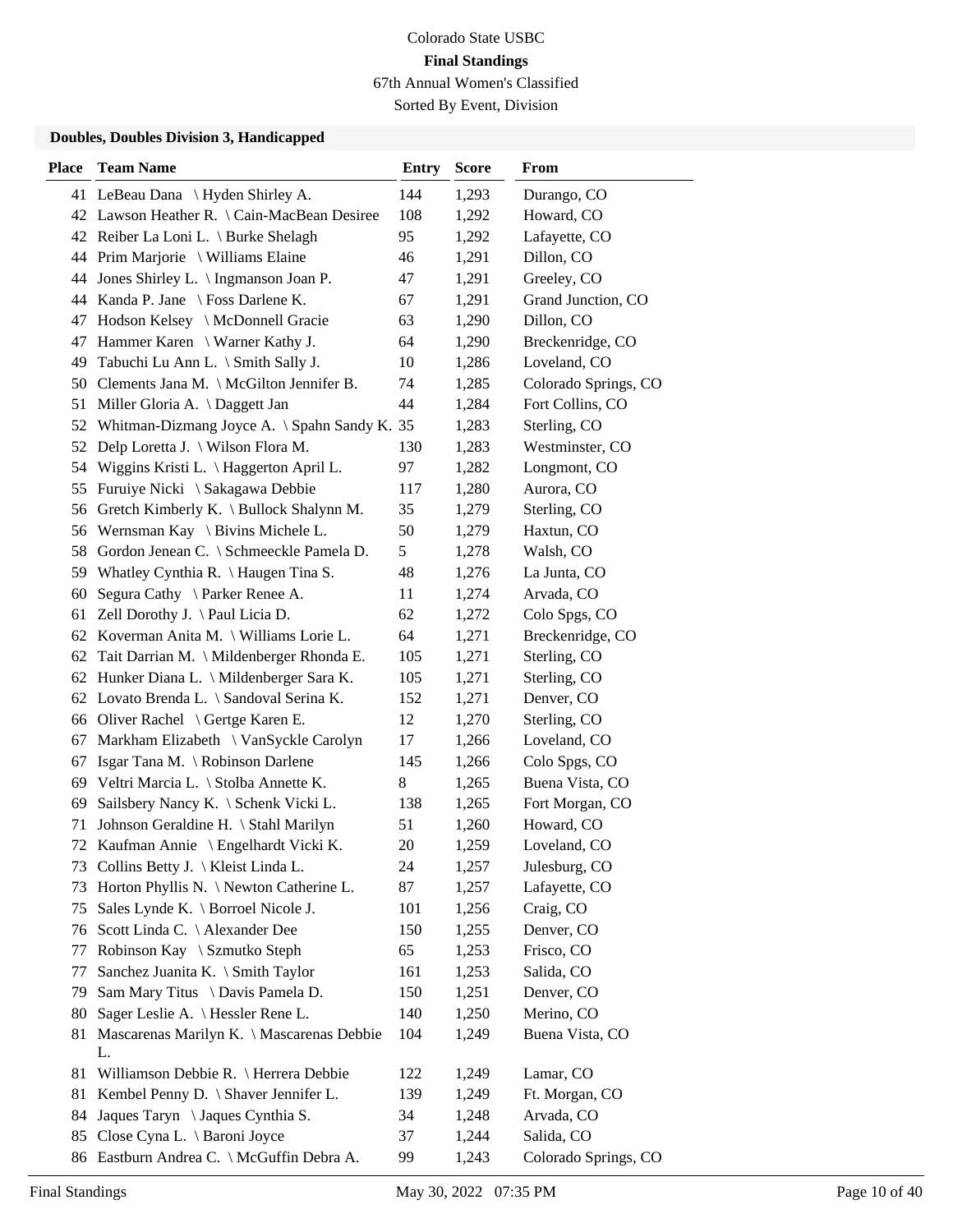Sorted By Event, Division

#### **Doubles, Doubles Division 3, Handicapped**

| <b>Place</b> | <b>Team Name</b>                             | <b>Entry</b> | <b>Score</b> | From               |
|--------------|----------------------------------------------|--------------|--------------|--------------------|
|              | 87 Le Blanc Jacque S. \ Oliver Angela S.     | 12           | 1,241        | Sterling, CO       |
| 87           | Shelton Sandra L. \ Davis-Lee Donna I.       | 19           | 1,241        | Lafayette, CO      |
| 87           | Stansbury Karen A. \ Blanks Barbara J.       | 21           | 1,241        | Loveland, CO       |
| 87           | Kinsley Shellie R. \ Vatrano Nicole          | 109          | 1,241        | Loveland, CO       |
| 91           | Krile Shannon B. \ Gardulski Natilie A.      | 160          | 1,240        | Loveland, CO       |
| 92           | Romero Stella R. \ Meastas Marcella          | 28           | 1,237        | Pueblo, CO         |
|              | 93 Martin Dell R. \ Henderson Jeanne M.      | 27           | 1,235        | Canon City, CO     |
| 93           | Hughes Julie A. $\Im$ Jiron Sally M.         | 98           | 1,235        | Montrose, CO       |
| 95           | Nix Cathie E. \ Peterson Brenda              | 80           | 1,233        | Ft. Morgan, CO     |
| 95           | Engle Sherry K. $\setminus$ Craig Doris M.   | 82           | 1,233        | Fort Morgan, CO    |
| 97           | Dickens Chris A. \ Fanning Cynthia A.        | 114          | 1,232        | Arvada, CO         |
| 98           | Gaalaas Tandi J. \ Pugh Brandi               | 90           | 1,231        | Salida, CO         |
| 99           | Caldwell Donna R. \ Hebberd Janice M.        | 5            | 1,229        | Walsh, CO          |
| 100          | Block Jill $\setminus$ Morgan Melanie        | 66           | 1,227        | Breckenridge, CO   |
| 101          | Erickson Carla \ Parsons Annette             | 46           | 1,226        | Dillon, CO         |
|              | 102 Young Lindette C. \ Andereck Lois        | 133          | 1,225        | Denver, CO         |
| 102          | Moore Becky L. $\setminus$ Curtis Cindy A.   | 152          | 1,225        | Denver, CO         |
| 104          | Schormann Becky L. \ Bodine Karen L.         | 100          | 1,224        | Cascade, CO        |
|              | 105 Alvarado Esther J. \ Alvarado Yolanda B. | 98           | 1,223        | Montrose, CO       |
|              | 106 Webb Linda I. \ Palser Lonnie            | 111          | 1,214        | Julesburg, CO      |
| 107          | Hermanson Kathy \ Wilson Nicole D.           | 100          | 1,213        | Cascade, CO        |
| 108          | Shields Cathie \ Welle Marcene K.            | 126          | 1,210        | Ft. Morgan, CO     |
|              | 109 Ruder Melanie A. \ Hernandez Diane E.    | 24           | 1,209        | Julesburg, CO      |
| 110          | Jazowski Karen A. \ Briggs Dawn L.           | 160          | 1,207        | Loveland, CO       |
| 111          | Dominguez Alisha D. \ Dominguez JoAnn        | 93           | 1,204        | Lafayette, CO      |
|              | 112 Dotson Beth A. \ Kuchenbrod Karen L.     | 83           | 1,198        | Elizabeth, CO      |
|              | 113 Winkler Janene M. \ Reinarts Barbara J.  | 133          | 1,197        | Denver, CO         |
| 114          | Waitman Lori R. \ Bard Natalie K.            | 27           | 1,195        | Canon City, CO     |
|              | 114 Bell Kristine N. \ Monks Jo Dee L.       | 84           | 1,195        | Agate, CO          |
|              | 116 Clark Muriel M. \ Sisneros Tabatha C.    | 130          | 1,193        | Westminster, CO    |
| 117          | Simmons Kim K. $\Upsilon$ Tverberg Pam S.    | 156          | 1,183        | Lakewood, CO       |
|              | 118 Frank Donna L. \Rohr Vicki K.            | 36           | 1,180        | Aurora, CO         |
|              | 119 DeKoevend Mary A. \ Forster Linda D.     | 67           | 1,166        | Grand Junction, CO |
| 120          | Stevens Shelley \ Villalobos Monalisa        | 104          | 1,154        | Buena Vista, CO    |
| 121          | Servin Ashley J. \ Smith Barb                | 20           | 1,150        | Loveland, CO       |
|              | 122 Miller Cindy \ Baker Teresa A.           | 59           | 1,133        | Aurora, CO         |
|              | 123 Lovato Brenda J. \Thompson Sylvia        | 78           | 1,125        | Pueblo, CO         |
|              | 124 Herman Mary L. \ Carlton Andrea P.       | 165          | 1,120        | Lakewood, CO       |
|              | 125 Garnhart Jane D. \ Garnhart Cindy L.     | 34           | 1,053        | Arvada, CO         |

The lowest score to cash is 1326.

| Place | <b>Team Name</b>     | <b>Entry Score</b> |     | From                 |
|-------|----------------------|--------------------|-----|----------------------|
|       | 1 Van Wyk Linette S. | 157                | 817 | Lakewood, CO         |
|       | 2 Rogers Jennifer L. | 164                | 810 | Colorado Springs, CO |
|       | 3 Mears Dolores M.   |                    | 800 | Evans. CO            |
|       |                      |                    |     |                      |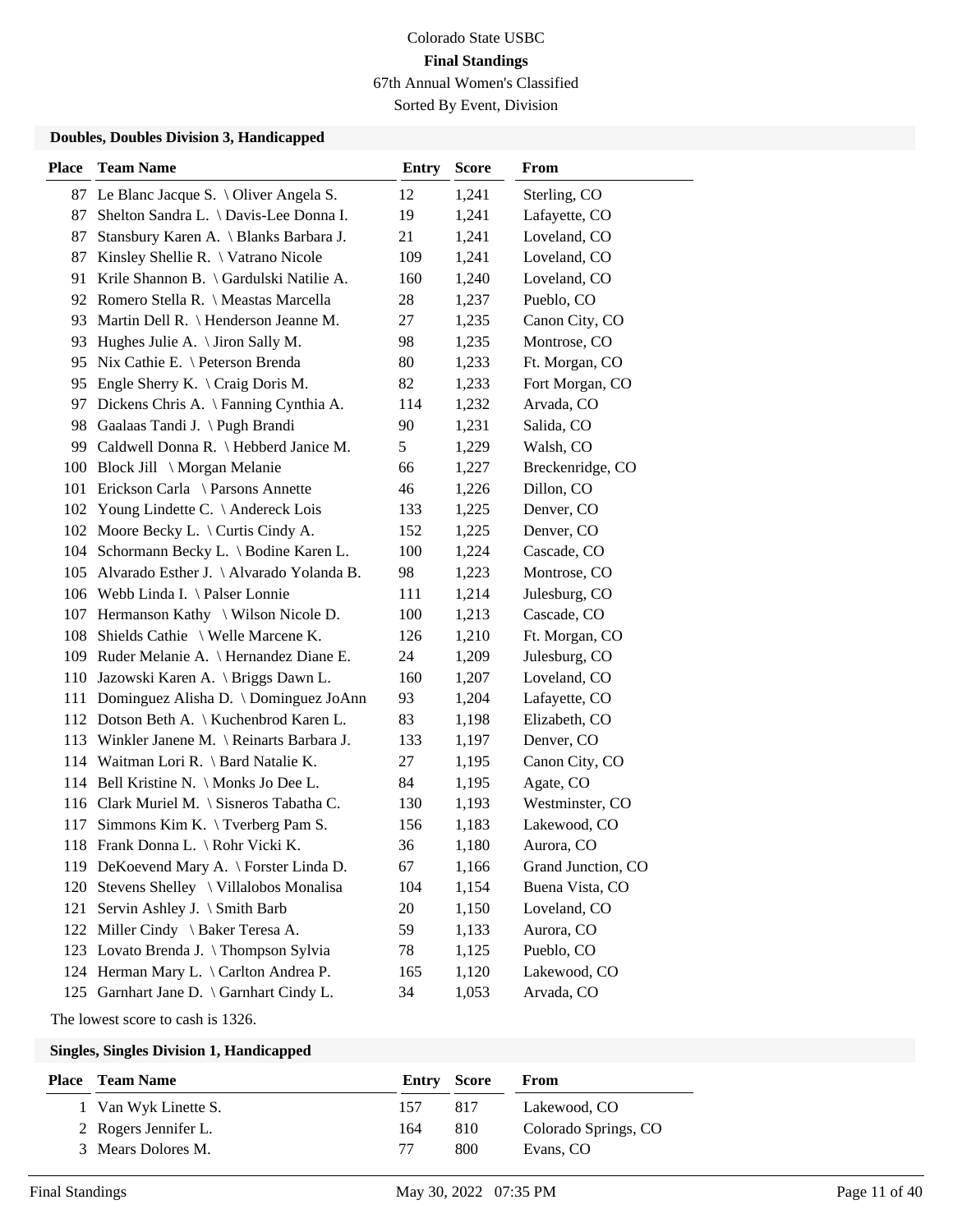Sorted By Event, Division

| <b>Place</b> | <b>Team Name</b>     | <b>Entry</b> | <b>Score</b> | From                 |
|--------------|----------------------|--------------|--------------|----------------------|
|              | 4 Huffer Dianne L.   | 70           | 766          | Littleton, CO        |
| 5            | Braxel Jody A.       | 163          | 759          | Centennial, CO       |
| 6            | Mc Mullen Debbie K.  | 75           | 732          | Denver, CO           |
| 7            | Morrissey Rose V.    | 129          | 731          | Westminster, CO      |
| 8            | Smith Tamara H.      | 25           | 730          | LaJunta, CO          |
| 8            | Kost Dianne M.       | 26           | 730          | Thornton, CO         |
|              | 10 Canfield Shannon  | 15           | 724          | Loveland, CO         |
| 11           | Turner Mary Jo       | 88           | 723          | Centennial, CO       |
| 11           | Thompson Debbie K.   | 87           | 723          | Lafayette, CO        |
| 13           | McDowell Taunya D.   | 4            | 722          | Canon City, CO       |
| 13           | Malais Sherrie       | 79           | 722          | Loveland, CO         |
| 15           | Diggs Theresa        | 93           | 714          | Lafayette, CO        |
| 15           | Dressor Cindy M.     | 148          | 714          | Greeley, CO          |
| 17           | Burford Crystal L.   | 69           | 710          | Canon City, CO       |
| 18           | Theilgaard Jann M.   | 45           | 705          | Loveland, CO         |
| 19           | Bellofatto Tammy S.  | 107          | 704          | Littleton, CO        |
| 20           | Struble Jo L.        | 26           | 702          | Thornton, CO         |
| 21           | Becher Tiffanie J.   | 77           | 699          | Evans, CO            |
| 22           | <b>Satrang Renee</b> | 112          | 697          | Loveland, CO         |
| 22           | <b>Stone Pamper</b>  | 81           | 697          | Windsor, CO          |
| 24           | States Alexus L.     | 14           | 692          | Grand Junction, CO   |
| 24           | Chapin Susan R.      | 22           | 692          | Loveland, CO         |
|              | 26 Schmidt Tina M.   | 60           | 691          | Colorado Springs, CO |
| 27           | Hausser Tonya G.     | 112          | 689          | Loveland, CO         |
| 28           | Powers Sharon M.     | 75           | 688          | Denver, CO           |
| 28           | Sheehy Gail          | 148          | 688          | Greeley, CO          |
|              | 30 Lewis Karla S.    | 155          | 685          | Denver, CO           |
| 31           | Dato Angela N.       | 75           | 683          | Denver, CO           |
| 32           | Meyer Loree L.       | 32           | 681          | Pueblo West, CO      |
| 33           | Quinn Sarah C.       | 119          | 678          | Thornton, CO         |
| 33           | Zapf Kelly K.        | 162          | 678          | Parker, CO           |
| 35           | Smith Sylvia A.      | 39           | 676          | Colo Spgs, CO        |
|              | 36 Gee Becky L.      | 85           | 672          | Thornton, CO         |
| 37           | Chambers Desiree C.  | 6            | 670          | Loveland, CO         |
|              | 38 French Harmony    | 14           | 669          | Grand Junction, CO   |
| 39           | Ausec Dana S.        | 164          | 667          | Colorado Springs, CO |
| 40           | Lemon Martha D.      | 88           | 666          | Centennial, CO       |
| 41           | Mayland Michelle L.  | 85           | 661          | Thornton, CO         |
| 42           | Burke Kathy M.       | 72           | 660          | Granby, CO           |
| 43           | Ward Terri L.        | 22           | 659          | Loveland, CO         |
| 43           | Lykins Rhonda D.     | 26           | 659          | Thornton, CO         |
| 45           | Johnson Cindy M.     | 22           | 658          | Loveland, CO         |
| 46           | <b>Finley Denise</b> | 76           | 656          | Longmont, CO         |
| 47           | Higgins Bre J.       | 22           | 655          | Loveland, CO         |
| 47           | Rayburn Peggy L.     | 32           | 655          | Pueblo West, CO      |
| 49           | Harmon Maggie E.     | 17           | 654          | Loveland, CO         |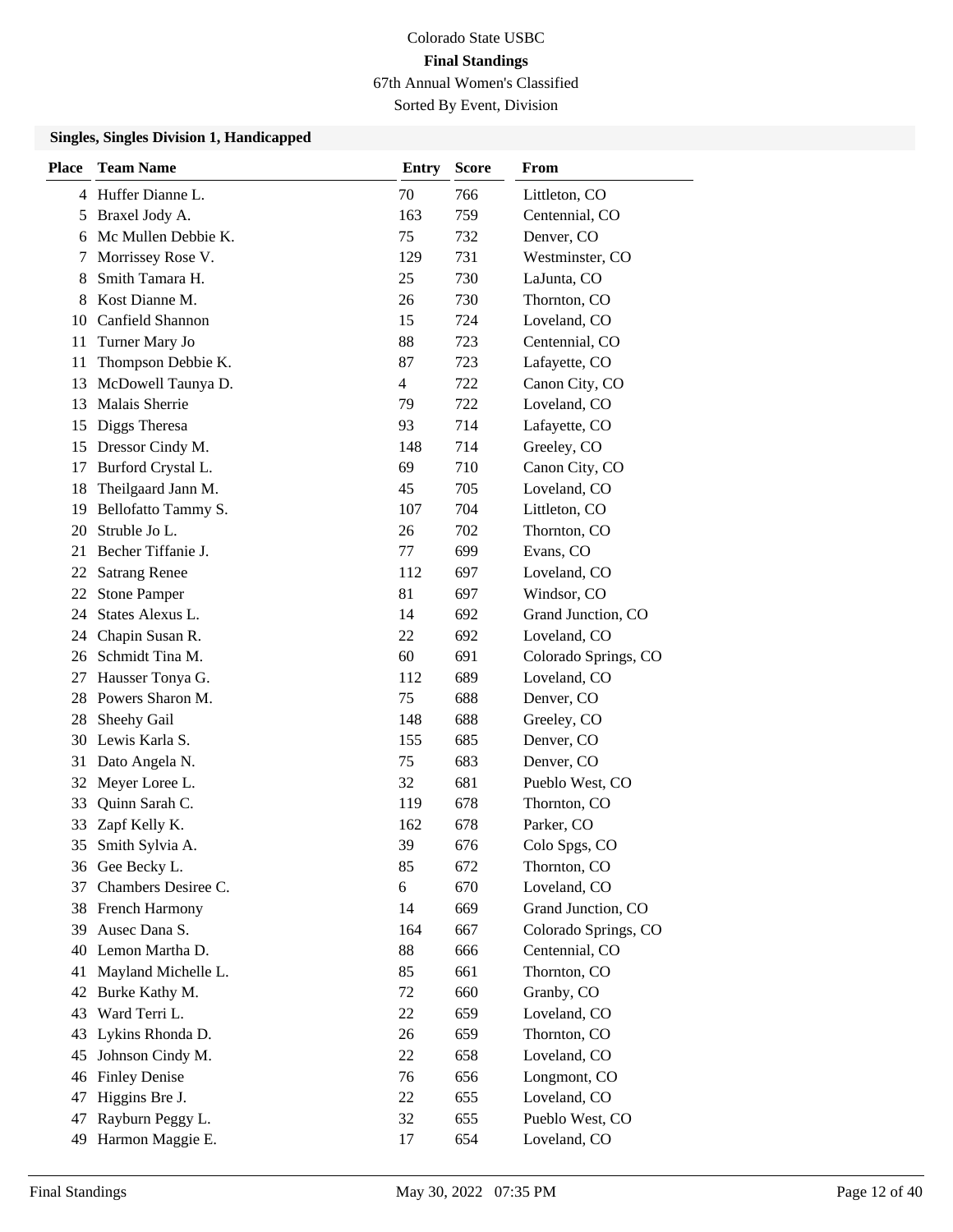Sorted By Event, Division

| Place | <b>Team Name</b>      | <b>Entry</b> | <b>Score</b> | From                 |
|-------|-----------------------|--------------|--------------|----------------------|
| 50    | Brophy-Lindo Erin     | 116          | 653          | Longmont, CO         |
| 51    | Gates Angela          | 3            | 652          | Delta, CO            |
| 51    | Bond Deanna L.        | 32           | 652          | Pueblo West, CO      |
| 53    | Maly Michelle M.      | 75           | 651          | Denver, CO           |
| 54    | Bjork Melissa A.      | 14           | 650          | Grand Junction, CO   |
| 54    | Hampton Darlene M.    | 151          | 650          | Denver, CO           |
| 56    | Headrick Nancy J.     | 147          | 648          | Loveland, CO         |
| 57    | Jones Jackie K.       | 4            | 647          | Canon City, CO       |
| 57    | Ross Heidi J.         | 72           | 647          | Granby, CO           |
| 59    | May-Bruce Jami        | 26           | 646          | Thornton, CO         |
| 60    | Riffel Danyale M.     | 54           | 644          | Grand Junction, CO   |
| 60    | Saulnier Mackenzie L. | 141          | 644          | Ft Collins, CO       |
| 60    | Jensma Shae L.        | 42           | 644          | Elizabeth, CO        |
| 63    | <b>Arndt Emily</b>    | 18           | 643          | Loveland, CO         |
| 63    | Marshall Erica R.     | 49           | 643          | Canon City, CO       |
| 63    | McClure Nancy A.      | 13           | 643          | Littleton, CO        |
| 66    | Compliment Cora J.    | 162          | 640          | Parker, CO           |
| 67    | Wisk Kari K.          | 43           | 639          | Elizabeth, CO        |
| 67    | Gade Teryl L.         | 107          | 639          | Littleton, CO        |
| 69    | <b>Ogrentz</b> Donna  | 142          | 638          | Denver, CO           |
| 70    | Tonsing Chelsea L.    | 18           | 636          | Loveland, CO         |
| 70    | Kinsley Shellie R.    | 109          | 636          | Loveland, CO         |
| 72    | Bracht Kayleigh       | 129          | 635          | Westminster, CO      |
| 73    | Barinque Ashleigh J.  | 129          | 633          | Westminster, CO      |
| 74    | Bachicha Amy J.       | 135          | 631          | Longmont, CO         |
| 75    | Urbanic Sandra J.     | 88           | 626          | Centennial, CO       |
| 76    | Angstead Carol A.     | 149          | 625          | Longmont, CO         |
| 77    | Wesley Jan            | 144          | 623          | Durango, CO          |
| 78    | Fay Destini A.        | 54           | 622          | Grand Junction, CO   |
| 78    | Johnson Elesha M.     | 157          | 622          | Lakewood, CO         |
| 80    | Cohrs Lauri A.        | 164          | 621          | Colorado Springs, CO |
| 81    | Calhoun Teresa        | 3            | 619          | Delta, CO            |
| 81    | Marshall Allison J.   | 49           | 619          | Canon City, CO       |
| 81    | Horn Christy          | 113          | 619          | Granby, CO           |
| 81    | Efendic Alice E.      | 157          | 619          | Lakewood, CO         |
|       | 85 Comeau Wanda M.    | 121          | 616          | Longmont, CO         |
| 86    | Hoyer Tina C.         | 123          | 615          | Golden, CO           |
| 87    | Elias Wanda           | 60           | 614          | Colorado Springs, CO |
| 87    | Wood Merlina          | 137          | 614          | Longmont, CO         |
| 87    | Hamblen Lee T.        | 61           | 614          | Littleton, CO        |
| 90    | Aaro Lynne M.         | 51           | 613          | Howard, CO           |
| 90    | Adams Heather         | 102          | 613          | Salida, CO           |
| 92    | Brothis Debbie A.     | 43           | 611          | Elizabeth, CO        |
| 92    | Wilcox Tracee L.      | 58           | 611          | Aurora, CO           |
| 94    | Engell Lindsey J.     | 45           | 608          | Loveland, CO         |
| 95    | Henderson Traci L.    | 132          | 606          | Aurora, CO           |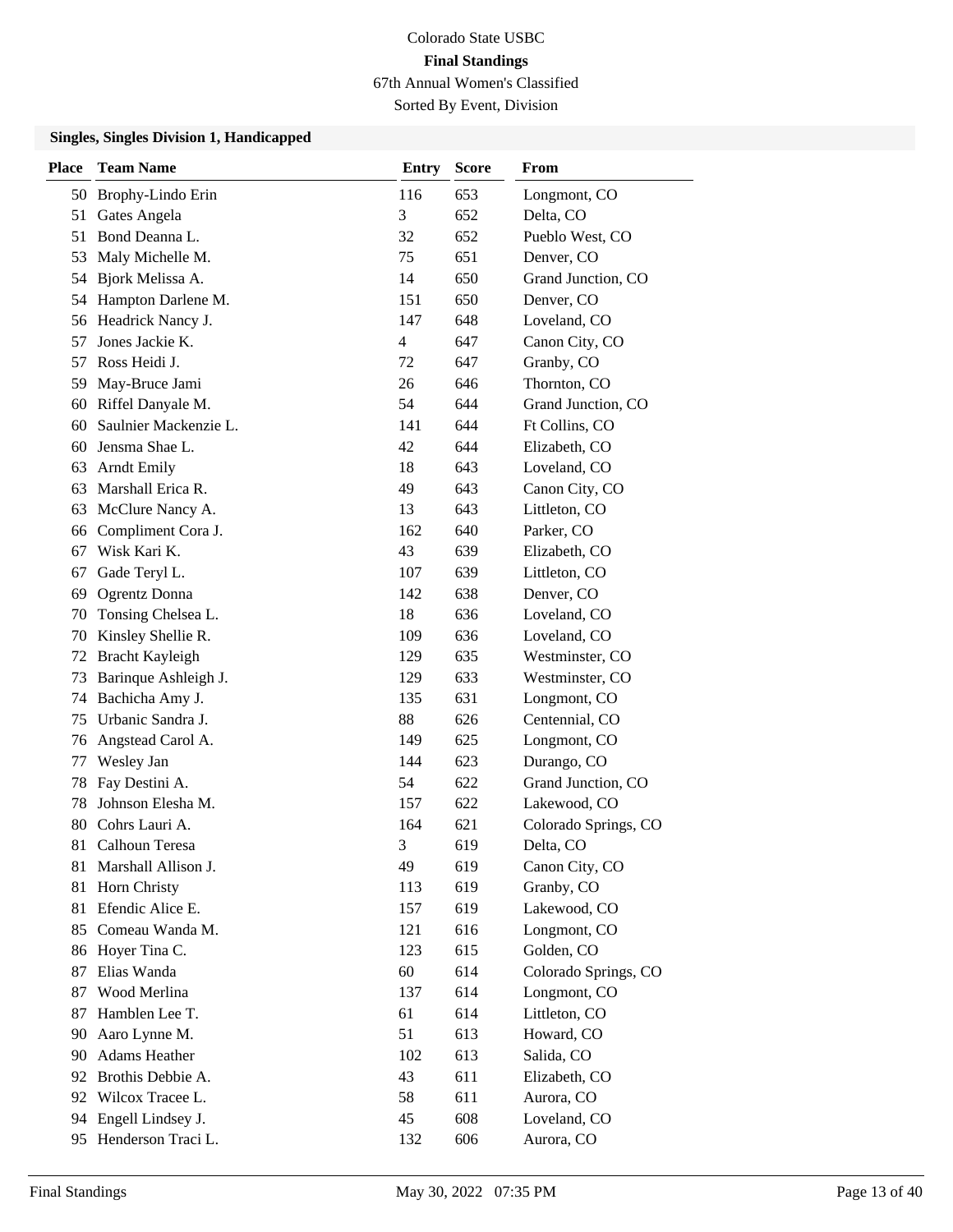Sorted By Event, Division

#### **Singles, Singles Division 1, Handicapped**

| <b>Place</b> | <b>Team Name</b>          | <b>Entry</b> | <b>Score</b> | From                 |
|--------------|---------------------------|--------------|--------------|----------------------|
|              | 96 Rojas Katherine R.     | 115          | 604          | Aurora, CO           |
| 96           | Walker Teri R.            | 42           | 604          | Elizabeth, CO        |
| 98           | Pratt Terry L.            | 113          | 601          | Granby, CO           |
| 98           | Moores Cassandra M.       | 154          | 601          | Pueblo, CO           |
| 100          | <b>Tremelling Melissa</b> | 15           | 600          | Loveland, CO         |
| 100          | Wojahn Casie              | 141          | 600          | Ft Collins, CO       |
| 102          | Everett Jennifer          | 33           | 597          | Cheraw, CO           |
| 103          | Karam Kimberly M.         | 162          | 596          | Parker, CO           |
| 104          | Conklin Linda M.          | 85           | 595          | Thornton, CO         |
| 104          | Schell Kathy A.           | 123          | 595          | Golden, CO           |
| 106          | Jones Sharon K.           | 7            | 594          | La Junta, CO         |
| 107          | Becker Roslyn M.          | 118          | 592          | Denver, CO           |
| 108          | Guy Trina Y.              | 163          | 588          | Centennial, CO       |
| 109          | Bloom Karen L.            | 61           | 583          | Littleton, CO        |
| 110          | Seres Kimberly            | 76           | 582          | Longmont, CO         |
| 110          | Walbaum Linda             | 164          | 582          | Colorado Springs, CO |
| 112          | Betts Carolyn D.          | 30           | 578          | Wellington, CO       |
| 113          | Baldi Veronica L.         | 127          | 577          | Brighton, CO         |
|              | 114 Norris Karen E.       | 153          | 569          | Westminster, CO      |
| 115          | Horst Jill D.             | 32           | 567          | Pueblo West, CO      |
| 115          | Butler-Fisher Linda R.    | 39           | 567          | Colo Spgs, CO        |
| 117          | Guss Latrisha N.          | 41           | 560          | Aurora, CO           |
| 118          | Montour Brandy L.         | 94           | 552          | Lafayette, CO        |
| 119          | Jackson Tracy             | 18           | 551          | Loveland, CO         |
| 120          | Mahuron Debbie L.         | 131          | 523          | Bailey, CO           |

The lowest score to cash is 710.

| <b>Place</b> | <b>Team Name</b>    | Entry | <b>Score</b> | From             |
|--------------|---------------------|-------|--------------|------------------|
| 1            | LaMar Donna M.      | 147   | 781          | Loveland, CO     |
| 2            | Tabuchi Lu Ann L.   | 10    | 762          | Loveland, CO     |
| 3            | Franiok Georgina M. | 156   | 760          | Lakewood, CO     |
| 4            | Vaughan Inga        | 78    | 755          | Pueblo, CO       |
| 5            | Johnson Nichole L.  | 57    | 750          | Aurora, CO       |
| 5            | Schafer Michelle M. | 162   | 750          | Parker, CO       |
| 7            | Davis-Lee Donna I.  | 19    | 744          | Lafayette, CO    |
| 8            | Horvath Sandra L.   | 53    | 734          | Windsor, CO      |
| 9            | Sammeth Jean M.     | 114   | 733          | Arvada, CO       |
| 10           | Orlowski Saskia     | 163   | 732          | Centennial, CO   |
| 11           | Porter Sherry L.    | 155   | 728          | Denver, CO       |
| 12           | Sales Lynde K.      | 101   | 723          | Craig, CO        |
| 13           | Bless Melinda J.    | 115   | 718          | Aurora, CO       |
| 14           | Steiner Janet A.    | 8     | 714          | Buena Vista, CO  |
| 15           | Warner Kathy J.     | 64    | 713          | Breckenridge, CO |
| 16           | Sudar Megan         | 11    | 712          | Arvada, CO       |
| 17           | Klovdahl Traci L.   | 53    | 711          | Windsor, CO      |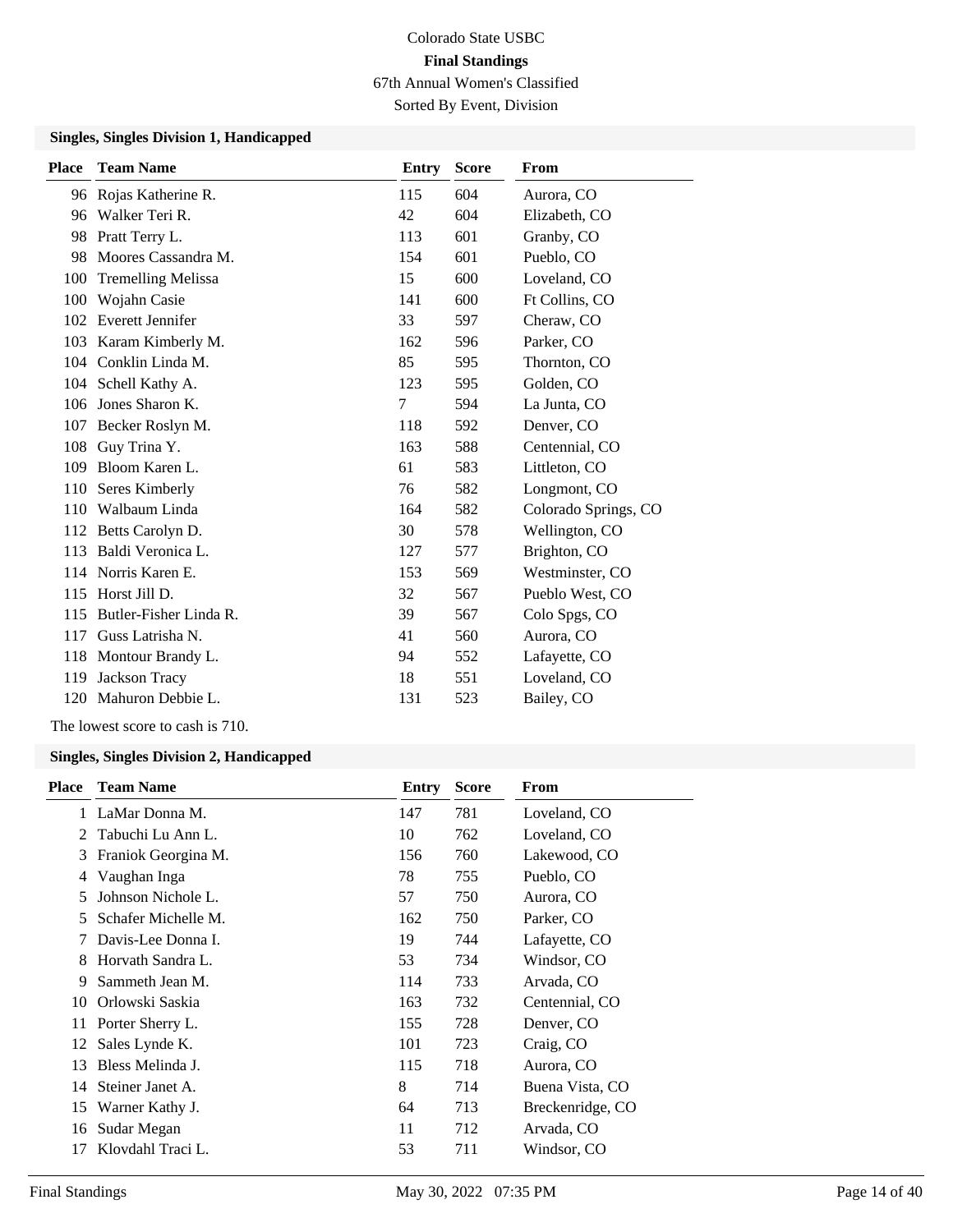Sorted By Event, Division

| <b>Place</b> | <b>Team Name</b>          | <b>Entry</b>   | <b>Score</b> | From                 |
|--------------|---------------------------|----------------|--------------|----------------------|
| 18           | Winklepleck Charlotte E.  | 52             | 708          | Bennett, CO          |
| 19           | Phillips Kelly S.         | 25             | 706          | LaJunta, CO          |
| 20           | Cucuiat Jamielee          | 54             | 704          | Grand Junction, CO   |
| 20           | Tefft Sara                | 135            | 704          | Longmont, CO         |
| 20           | Gaudian Diane L.          | 81             | 704          | Windsor, CO          |
| 23           | Coulson Patty Sue (Motor) | 72             | 699          | Granby, CO           |
| 23           | Garcia Tammi Y.           | 94             | 699          | Lafayette, CO        |
| 23           | <b>Walker Marcey</b>      | 161            | 699          | Salida, CO           |
| 26           | Mc Nitt Elizabeth A.      | 165            | 698          | Lakewood, CO         |
| 27           | Bodine Karen L.           | 100            | 697          | Cascade, CO          |
| 28           | Sudar Ronda J.            | 11             | 696          | Arvada, CO           |
|              | 28 DELVECCHIO DONNA A.    | 79             | 696          | Loveland, CO         |
| 30           | Hinkle Marsha L.          | 40             | 694          | Canon City, CO       |
| 30           | Blair Connie L.           | 153            | 694          | Westminster, CO      |
|              | 32 Morning Bonita A.      | 151            | 693          | Denver, CO           |
| 32           | Orlowski Gabi             | 163            | 693          | Centennial, CO       |
|              | 34 Lucio Lucy             | 23             | 691          | Fort Collins, CO     |
| 35           | Aman Cara B.              | 70             | 690          | Littleton, CO        |
| 36           | Macaluso Christina R.     | 78             | 689          | Pueblo, CO           |
| 37           | <b>Eccher Deidre</b>      | 154            | 687          | Pueblo, CO           |
| 38           | Dettling Jacqueline       | 137            | 686          | Longmont, CO         |
| 39           | Wacker Dianne M.          | 15             | 685          | Loveland, CO         |
| 39           | Yeadon Teri A.            | 62             | 685          | Colo Spgs, CO        |
| 41           | Peterson Tammy L.         | 147            | 684          | Loveland, CO         |
| 42           | Harrah Patti A.           | 88             | 679          | Centennial, CO       |
| 43           | Stoner Sharon A.          | $\overline{4}$ | 677          | Canon City, CO       |
| 43           | Reed Heather R.           | 86             | 677          | Thornton, CO         |
| 45           | Hanna Danielle L.         | 77             | 676          | Evans, CO            |
| 46           | Acevedo Sandy L.          | $\overline{c}$ | 675          | Evans, CO            |
|              | 46 Proctor Tammy A.       | 159            | 675          | Grand Junction, CO   |
| 48           | Frank Donna L.            | 36             | 674          | Aurora, CO           |
| 49           | Jones Shirley L.          | 47             | 673          | Greeley, CO          |
| 49           | Hunter Alise D.           | 60             | 673          | Colorado Springs, CO |
| 49           | Loomis Susan L.           | 114            | 673          | Arvada, CO           |
| 52           | Sup Jamie E.              | $\overline{2}$ | 672          | Evans, CO            |
|              | 52 Bishop Rebecca J.      | 120            | 672          | Fountain, CO         |
| 54           | Hasty Cindy W.            | 116            | 671          | Longmont, CO         |
| 55           | Caldwell Donna R.         | $\sqrt{5}$     | 670          | Walsh, CO            |
| 55           | Rivera Nichole            | 92             | 670          | Lafayette, CO        |
| 57           | Campbell Michelle         | 135            | 669          | Longmont, CO         |
| 58           | Trickey Melinda           | $\mathbf{1}$   | 668          | Fort Morgan, CO      |
| 58           | Baroni Joyce              | 37             | 668          | Salida, CO           |
| 60           | Meyer Tracy               | 23             | 667          | Fort Collins, CO     |
| 61           | Scott Jill R.             | 41             | 665          | Aurora, CO           |
| 62           | Ward Evilia               | 127            | 664          | Brighton, CO         |
|              | 62 Proctor Isabel K.      | 159            | 664          | Grand Junction, CO   |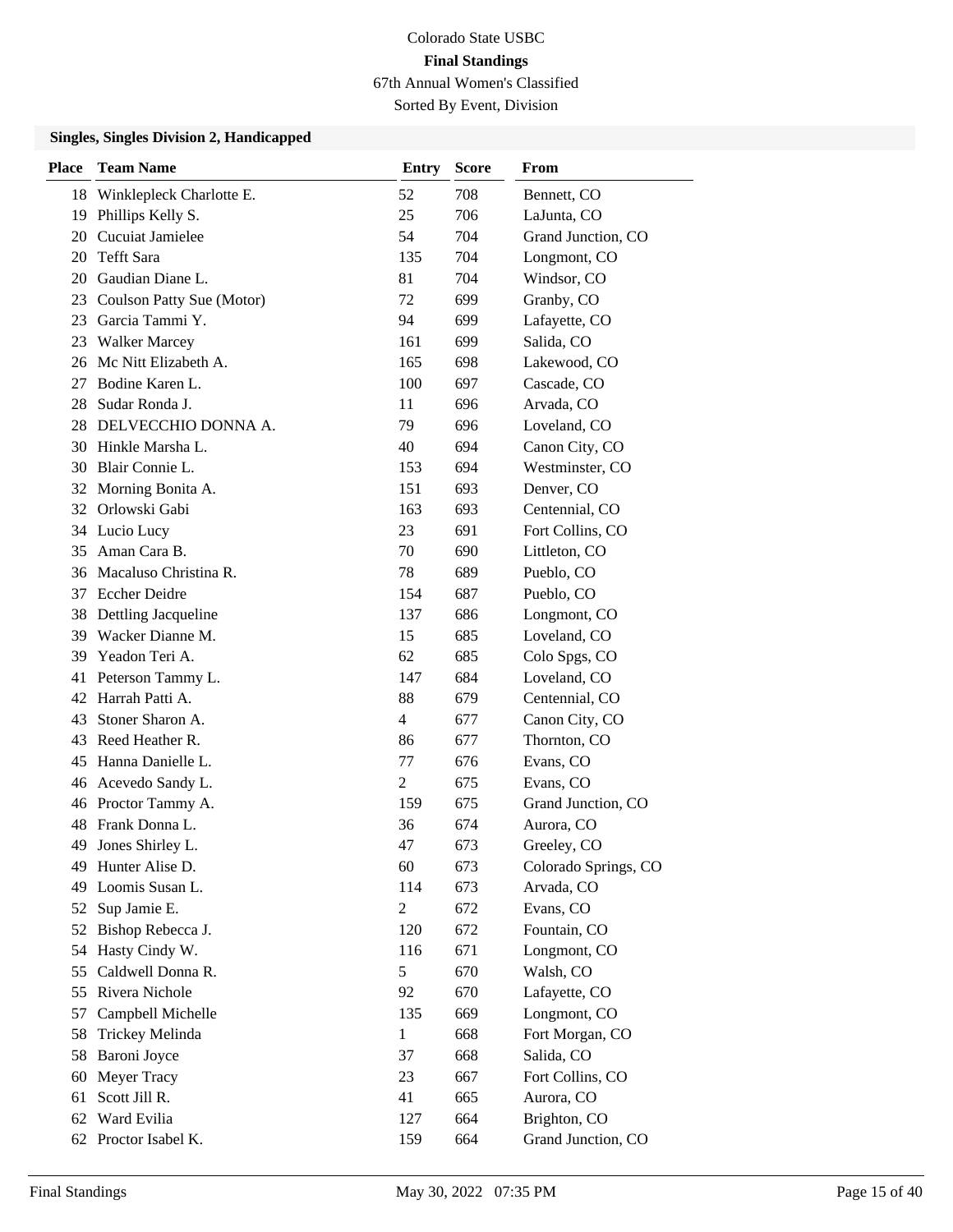Sorted By Event, Division

| <b>Place</b> | <b>Team Name</b>             | <b>Entry</b> | <b>Score</b> | From                 |
|--------------|------------------------------|--------------|--------------|----------------------|
| 62           | Almond Darlena C.            | 136          | 664          | Longmont, CO         |
| 65           | Keys Karen L.                | 15           | 663          | Loveland, CO         |
| 65           | Eckert Sandra D.             | 68           | 663          | Fort Collins, CO     |
| 65           | Johnson Denise M.            | 158          | 663          | Durango, CO          |
| 68           | Neal Cheri L.                | 57           | 662          | Aurora, CO           |
| 68           | Philben Monette R.           | 71           | 662          | Aurora, CO           |
| 68           | Benson Susan L.              | 99           | 662          | Colorado Springs, CO |
| 68           | Trimbell Erika D.            | 61           | 662          | Littleton, CO        |
| 72           | Griswold Cina R.             | 3            | 661          | Delta, CO            |
| 72           | Mackey Christina             | 7            | 661          | La Junta, CO         |
| 74           | De Vos Francie H.            | 9            | 660          | Fraser, CO           |
| 74           | Williams Tawni M.            | 120          | 660          | Fountain, CO         |
| 74           | Sanchez Denise R.            | 161          | 660          | Salida, CO           |
| 77           | Dilley Tedra J.              | 60           | 659          | Colorado Springs, CO |
| 78           | Johnson Victoria L.          | 55           | 658          | Whitewater, CO       |
| 79           | Dumler Audra M.              | 76           | 656          | Longmont, CO         |
| 79           | Meadows Anna M.              | 79           | 656          | Loveland, CO         |
| 79           | Sabatos Debbie               | 165          | 656          | Lakewood, CO         |
| 82           | Bell Jodee R.                | 58           | 655          | Aurora, CO           |
| 82           | Trever Debbie L.             | 121          | 655          | Longmont, CO         |
| 82           | Steinmetz Greta M.           | 148          | 655          | Greeley, CO          |
| 85           | Darnell Misty D.             | 146          | 654          | Florence, CO         |
| 85           | Beigle Ruth G.               | 149          | 654          | Longmont, CO         |
| 87           | Dominguez JoAnn              | 93           | 653          | Lafayette, CO        |
| 88           | Simms-Adair Angel C.         | 40           | 652          | Canon City, CO       |
| 88           | Meakins Patricia R.          | 50           | 652          | Haxtun, CO           |
| 90           | Rotella Dawn A.              | 91           | 650          | Northglenn, CO       |
|              | 90 Reichelderfer Adrianne N. | 112          | 650          | Loveland, CO         |
| 90           | Saleny Janice M.             | 120          | 650          | Fountain, CO         |
| 90           | Sailsbery Nancy K.           | 138          | 650          | Fort Morgan, CO      |
| 94           | Martin Vicki L.              | 91           | 649          | Northglenn, CO       |
| 95.          | Brown Veronica P.            | 151          | 648          | Denver, CO           |
| 96           | Glover Shana L.              | 118          | 647          | Denver, CO           |
|              | 96 Martinez Cheryl L.        | 107          | 647          | Littleton, CO        |
| 96           | Davis Pamela D.              | 150          | 647          | Denver, CO           |
| 99           | Hammel Amber                 | 153          | 646          | Westminster, CO      |
| 100          | Samborski Kelley             | 136          | 645          | Longmont, CO         |
| 101          | Stepanich Carol Ann          | 43           | 644          | Elizabeth, CO        |
| 101          | Diette Stephanie K.          | 13           | 644          | Littleton, CO        |
| 101          | Mc Glothlin Tammy T.         | 146          | 644          | Florence, CO         |
|              | 104 Nelson Janelle K.        | 77           | 643          | Evans, CO            |
|              | 104 Laughlin Donna J.        | 128          | 643          | Ft Collins, CO       |
|              | 106 Markham Elizabeth        | 17           | 642          | Loveland, CO         |
|              | 106 Unfred Maggie E.         | 38           | 642          | Grand Junction, CO   |
|              | 106 Harms Deb S.             | 97           | 642          | Longmont, CO         |
|              | 106 Miller Lori J.           | 116          | 642          | Longmont, CO         |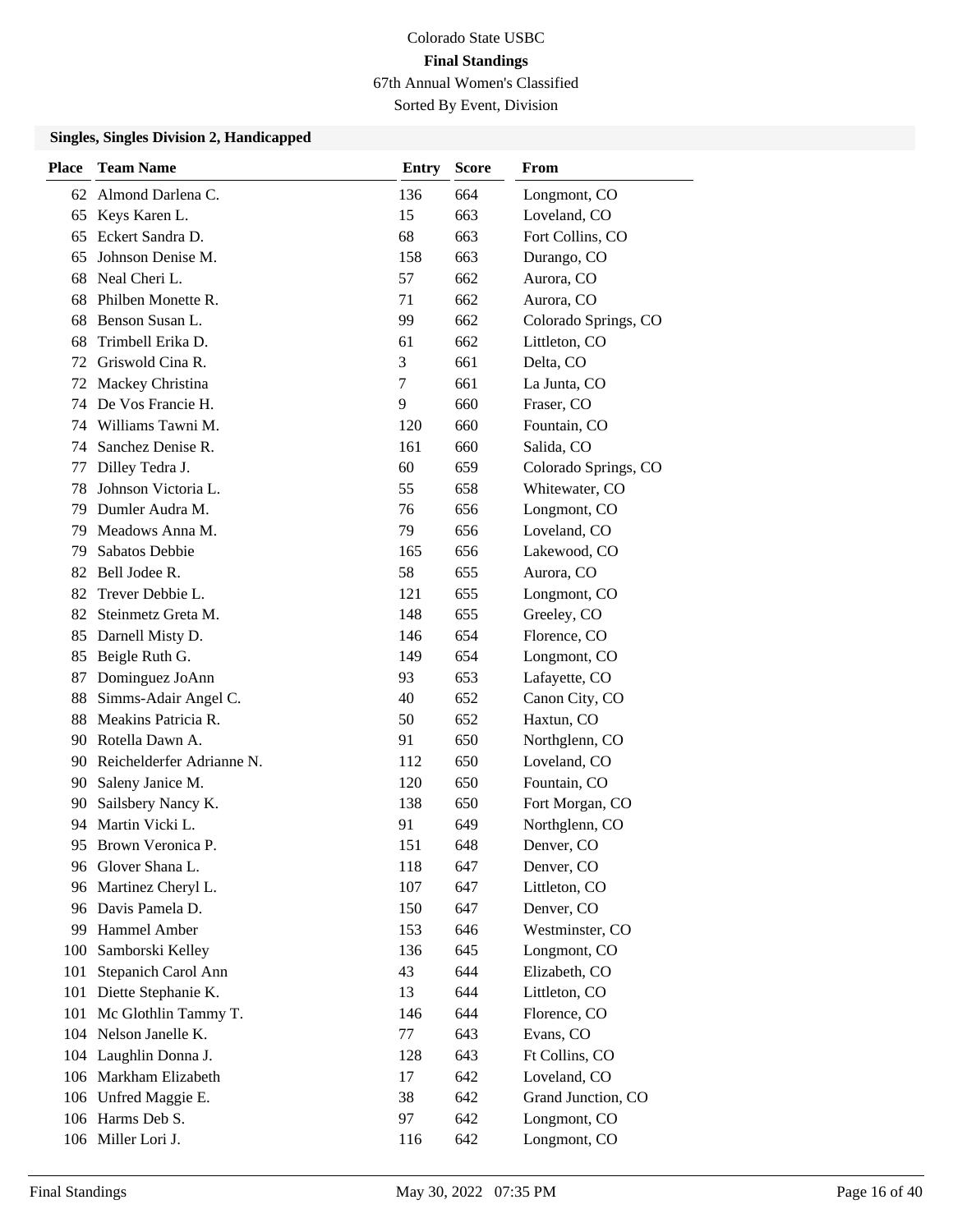Sorted By Event, Division

| <b>Place</b> | <b>Team Name</b>           | <b>Entry</b> | <b>Score</b> | From               |
|--------------|----------------------------|--------------|--------------|--------------------|
|              | 106 Kembel Penny D.        | 139          | 642          | Ft. Morgan, CO     |
| 111          | Sacry Jude M.              | 19           | 641          | Lafayette, CO      |
| 111          | Odor Barbara A.            | 138          | 641          | Fort Morgan, CO    |
|              | 111 Gardulski Natilie A.   | 160          | 641          | Loveland, CO       |
|              | 114 Eisenhand Bobbi L.     | 8            | 640          | Buena Vista, CO    |
|              | 114 Elliott Jody L.        | 13           | 640          | Littleton, CO      |
|              | 114 Robinson Darlene       | 145          | 640          | Colo Spgs, CO      |
| 117          | Stepanich-Smith Brianne B. | 43           | 639          | Elizabeth, CO      |
| 117          | Greer Sandy                | 58           | 639          | Aurora, CO         |
| 117          | Wade Vanessa L.            | 69           | 639          | Canon City, CO     |
|              | 120 Forster Linda D.       | 67           | 638          | Grand Junction, CO |
| 121          | Schmidt La Vaughan J.      | 86           | 637          | Thornton, CO       |
| 121          | Kell Irene W.              | 132          | 637          | Aurora, CO         |
|              | 123 Utard Linda L.         | 70           | 636          | Littleton, CO      |
|              | 124 Fowler Betty R.        | 56           | 635          | Grand Junction, CO |
|              | 124 Brown Sandra K.        | 91           | 635          | Northglenn, CO     |
|              | 126 Jaques Cynthia S.      | 34           | 634          | Arvada, CO         |
|              | 126 Hladek Deanie          | 106          | 634          | Ft Morgan, CO      |
|              | 128 Luensmann Lyn J.       | 116          | 632          | Longmont, CO       |
|              | 128 Souza-Price Maria      | 135          | 632          | Longmont, CO       |
|              | 130 Lee Lana K.            | 6            | 631          | Loveland, CO       |
|              | 130 Luther Patti K.        | 148          | 631          | Greeley, CO        |
|              | 132 Montano Elaine J.      | 92           | 630          | Lafayette, CO      |
|              | 133 Gretch Kimberly K.     | 35           | 629          | Sterling, CO       |
| 133          | Johnson Amy M.             | 136          | 629          | Longmont, CO       |
| 135          | Romanski Erin A.           | 69           | 628          | Canon City, CO     |
|              | 136 Engelhardt Vicki K.    | 20           | 627          | Loveland, CO       |
|              | 136 Grimes Jaelyn S.       | 85           | 627          | Thornton, CO       |
|              | 136 Dickens Chris A.       | 114          | 627          | Arvada, CO         |
|              | 136 Glock Tracey M.        | 119          | 627          | Thornton, CO       |
| 140          | Achziger Kim N.            | 53           | 626          | Windsor, CO        |
|              | 140 Moore Shelley K.       | 56           | 626          | Grand Junction, CO |
|              | 140 Price Kasey P.         | 93           | 626          | Lafayette, CO      |
| 140          | Sakagawa Debbie            | 117          | 626          | Aurora, CO         |
| 140          | Vogt Kathy A.              | 128          | 626          | Ft Collins, CO     |
|              | 140 Wood Marisa M.         | 136          | 626          | Longmont, CO       |
| 146          | Matthies Penny M.          | 25           | 625          | LaJunta, CO        |
|              | 146 Donaldson Faith T.     | 129          | 625          | Westminster, CO    |
| 148          | Alvarado Yolanda B.        | 98           | 624          | Montrose, CO       |
| 149          | Martinez Pam S.            | 154          | 623          | Pueblo, CO         |
| 150          | Stolba Annette K.          | 8            | 621          | Buena Vista, CO    |
|              | 150 Weaver-Fisher Tami R.  | 30           | 621          | Wellington, CO     |
|              | 152 Haugen Tina S.         | 48           | 620          | La Junta, CO       |
| 152          | Sisneros Tabatha C.        | 130          | 620          | Westminster, CO    |
| 154          | Spotanski Cindy S.         | 21           | 618          | Loveland, CO       |
| 155          | Jensen Tammy K.            | 30           | 617          | Wellington, CO     |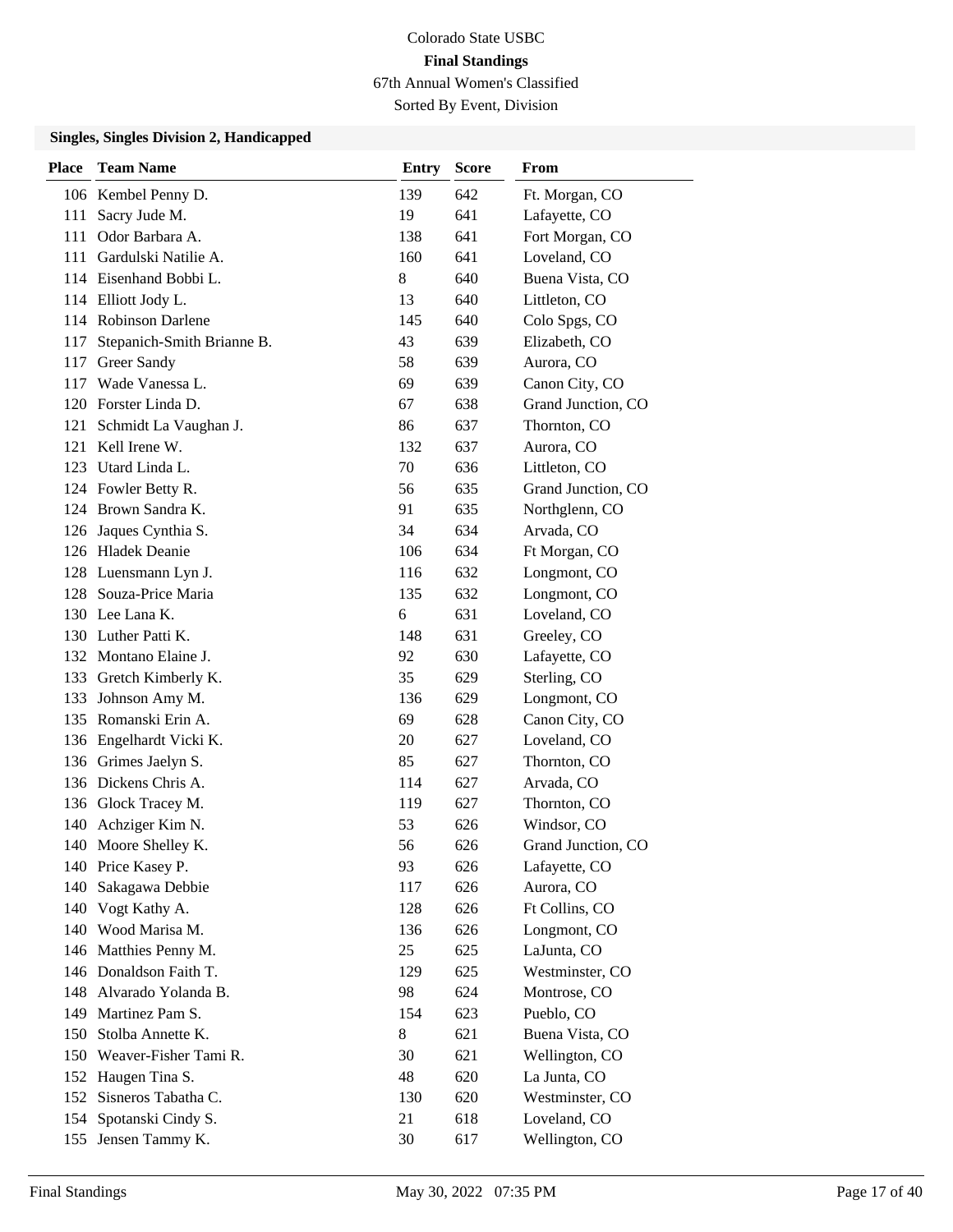Sorted By Event, Division

| Place | <b>Team Name</b>        | <b>Entry</b>   | <b>Score</b> | From                 |
|-------|-------------------------|----------------|--------------|----------------------|
|       | 156 Wilson Delilah K.   | 39             | 616          | Colo Spgs, CO        |
|       | 156 Reinarts Barbara J. | 133            | 616          | Denver, CO           |
|       | 158 Oliver Kimberly E.  | 151            | 615          | Denver, CO           |
| 159   | Blanks Barbara J.       | 21             | 614          | Loveland, CO         |
| 160   | Segura Cathy            | 11             | 613          | Arvada, CO           |
| 160   | Vigil Anna M.           | 127            | 613          | Brighton, CO         |
| 160   | Delp Loretta J.         | 130            | 613          | Westminster, CO      |
| 163   | Crowder Debbie A.       | 33             | 612          | Cheraw, CO           |
| 163   | Roman Linda             | 79             | 612          | Loveland, CO         |
| 163   | Knaub Janice J.         | 96             | 612          | Greeley, CO          |
| 163   | Carlson Michelle R.     | 121            | 612          | Longmont, CO         |
| 163   | <b>Puckett Debbie</b>   | 149            | 612          | Longmont, CO         |
| 168   | Montano Sonia A.        | 92             | 611          | Lafayette, CO        |
| 169   | Musgrave Debbie J.      | 1              | 610          | Fort Morgan, CO      |
|       | 170 Peters Kerri G.     | 28             | 609          | Pueblo, CO           |
| 171   | Stone Sinjun O.         | 19             | 608          | Lafayette, CO        |
| 171   | Mann Robbi L.           | 74             | 608          | Colorado Springs, CO |
| 171   | Bergdoll Kandi M.       | 95             | 608          | Lafayette, CO        |
| 171   | Kent Diana L.           | 119            | 608          | Thornton, CO         |
| 175   | Hoffman Barb A.         | 17             | 607          | Loveland, CO         |
| 175   | McHodgkins Kim K.       | 55             | 607          | Whitewater, CO       |
| 175   | Peck Annie E.           | 71             | 607          | Aurora, CO           |
| 178   | Seiling Cindy           | 29             | 605          | Westcliffe, CO       |
| 178   | Burch Hilda             | 144            | 605          | Durango, CO          |
| 178   | Schultz Christina K.    | 61             | 605          | Littleton, CO        |
| 181   | Rivera Evangeline I.    | 92             | 604          | Lafayette, CO        |
| 182   | Kellerby Kristina C.    | 56             | 603          | Grand Junction, CO   |
|       | 182 Holte Diana G.      | 86             | 603          | Thornton, CO         |
| 184   | Arrington Ann           | 38             | 601          | Grand Junction, CO   |
| 184   | Idleburg Patricia S.    | 39             | 601          | Colo Spgs, CO        |
| 186   | Wingate Jo Anne         | 59             | 600          | Aurora, CO           |
|       | 187 Ferguson Sue        | 38             | 599          | Grand Junction, CO   |
| 187   | Haney-Heilig Tahnya     | 137            | 599          | Longmont, CO         |
| 187   | Price Caroline D.       | 155            | 599          | Denver, CO           |
|       | 190 Gaalaas Toni        | 89             | 598          | Salida, CO           |
| 191   | Wallis Debbie A.        | 118            | 595          | Denver, CO           |
| 192   | Payne Alice P.          | 96             | 594          | Greeley, CO          |
| 193   | Harding Doreen M.       | $\overline{4}$ | 592          | Canon City, CO       |
| 193   | Shanahan Char           | 23             | 592          | Fort Collins, CO     |
| 193   | Gaide Robin A.          | 29             | 592          | Westcliffe, CO       |
| 193   | Rogers Carolyn L.       | 48             | 592          | La Junta, CO         |
| 193   | McCormick Cindy         | 57             | 592          | Aurora, CO           |
|       | 193 Carlson Heather A.  | 13             | 592          | Littleton, CO        |
| 199   | Skiles Tina J.          | 59             | 591          | Aurora, CO           |
|       | 199 Wood Mickey R.      | 153            | 591          | Westminster, CO      |
| 201   | Rairdon Stacey M.       | 10             | 590          | Loveland, CO         |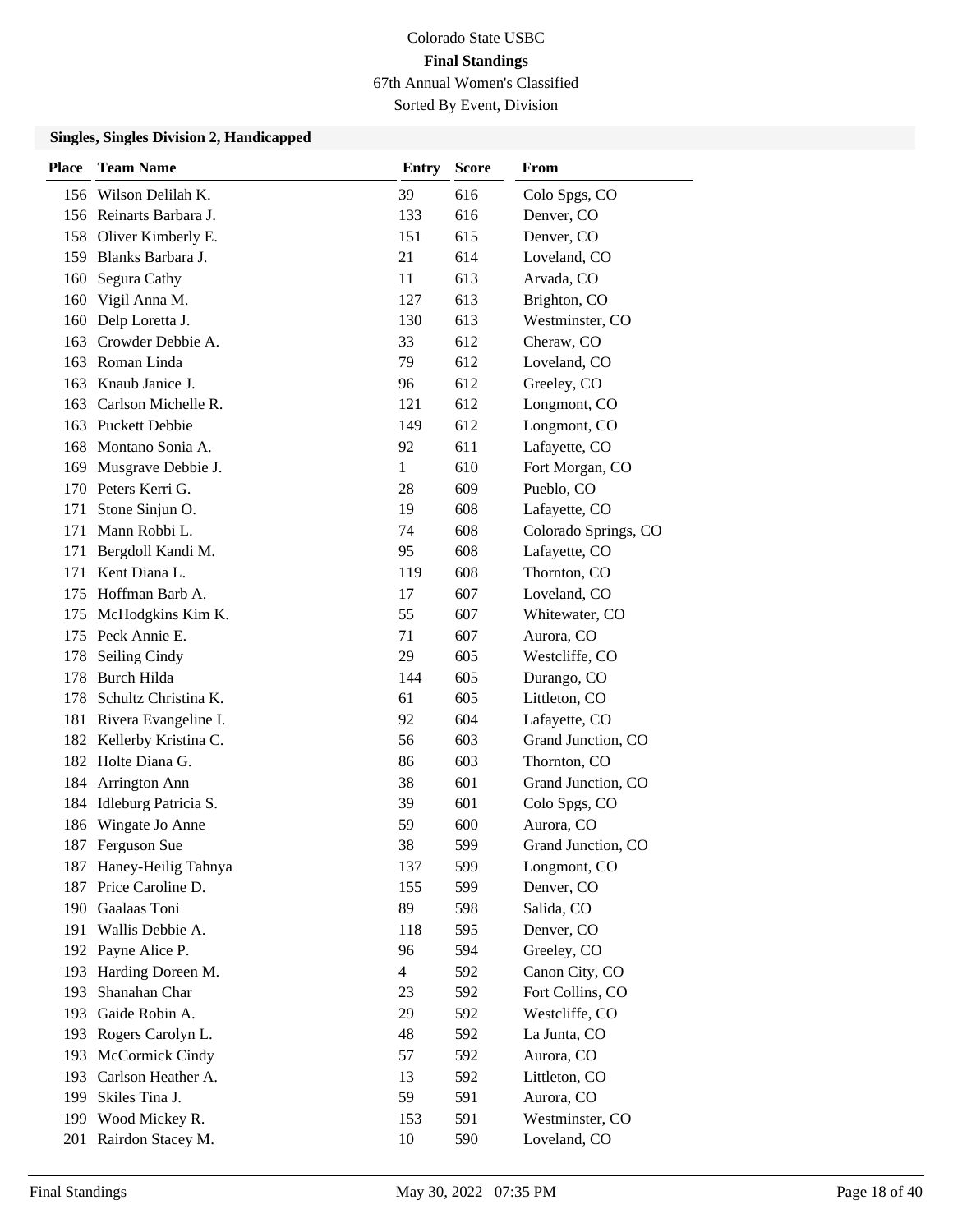Sorted By Event, Division

#### **Singles, Singles Division 2, Handicapped**

| Place | <b>Team Name</b>          | <b>Entry</b> | <b>Score</b> | From                 |
|-------|---------------------------|--------------|--------------|----------------------|
| 201   | <b>Berryhill Nancy</b>    | 142          | 590          | Denver, CO           |
| 203   | Fry Ardith O.             | 49           | 587          | Canon City, CO       |
| 203   | Avila Jane M.             | 94           | 587          | Lafayette, CO        |
|       | 205 Buckley Kristen       | 14           | 586          | Grand Junction, CO   |
| 205   | Gerhardt Sherri           | 149          | 586          | Longmont, CO         |
|       | 205 Blackwell Jacqueline  | 158          | 586          | Durango, CO          |
| 208   | Horsch Karen E.           | 63           | 585          | Dillon, CO           |
|       | 208 Phillips Alyson M.    | 155          | 585          | Denver, CO           |
| 210   | Griffin Shae              | 54           | 584          | Grand Junction, CO   |
| 210   | Haggerton April L.        | 97           | 584          | Longmont, CO         |
|       | 212 Hale Jessica D.       | 40           | 583          | Canon City, CO       |
|       | 212 Jordan Carol P.       | 132          | 583          | Aurora, CO           |
| 214   | Gertge Karen E.           | 12           | 581          | Sterling, CO         |
| 215   | <b>Carter Sally</b>       | 134          | 580          | Lakewood, CO         |
|       | 216 Castillo Kacey L.     | 95           | 578          | Lafayette, CO        |
|       | 216 Kirk Shawn M.         | 147          | 578          | Loveland, CO         |
| 218   | Mc Henry Patricia         | 36           | 577          | Aurora, CO           |
| 218   | Stewart Ellen M.          | 91           | 577          | Northglenn, CO       |
| 220   | <b>Beach Brenda</b>       | 90           | 575          | Salida, CO           |
| 221   | Weber Lori L.             | 119          | 574          | Thornton, CO         |
|       | 222 Prather Jennifer      | 56           | 572          | Grand Junction, CO   |
| 222   | Schamp Barbara A.         | 107          | 572          | Littleton, CO        |
| 224   | Chapman Joann L.          | 115          | 571          | Aurora, CO           |
| 225   | Allen Michelle D.         | 74           | 568          | Colorado Springs, CO |
| 225   | Agnew Janiece A.          | 66           | 568          | Breckenridge, CO     |
| 227   | Smith Carol Ann           | 28           | 565          | Pueblo, CO           |
| 228   | Phillips Gloria J.        | 33           | 563          | Cheraw, CO           |
| 228   | Wenzel Liz E.             | 86           | 563          | Thornton, CO         |
|       | 230 Pacheco Maureen       | 115          | 562          | Aurora, CO           |
| 231   | <b>McGinley Rosemarie</b> | 9            | 557          | Fraser, CO           |
| 231   | Griffin LaCinda S.        | 45           | 557          | Loveland, CO         |
| 233   | Graff Debra K.            | 82           | 552          | Fort Morgan, CO      |
|       | 233 Maestas Connie L.     | 137          | 552          | Longmont, CO         |
| 235   | Logsdon Katrina L.        | 142          | 548          | Denver, CO           |
| 236   | See Marlene K.            | 49           | 544          | Canon City, CO       |
|       | 237 Follmar Kristen K.    | 154          | 536          | Pueblo, CO           |
|       | 238 Ward Sandy D.         | 23           | 528          | Fort Collins, CO     |
|       | 239 Russell Trisha M.     | 55           | 495          | Whitewater, CO       |

The lowest score to cash is 691.

| <b>Place</b> Team Name | Entry Score |     | From         |
|------------------------|-------------|-----|--------------|
| 1 Kegley Cathyann      | 118         | 795 | Denver, CO   |
| 2 Hunker Diana L.      | 105         | 789 | Sterling, CO |
| 3 Wilson Courtney M.   | 41          | 750 | Aurora, CO   |
| 4 Miller Sandy J.      | 52          | 748 | Bennett, CO  |
|                        |             |     |              |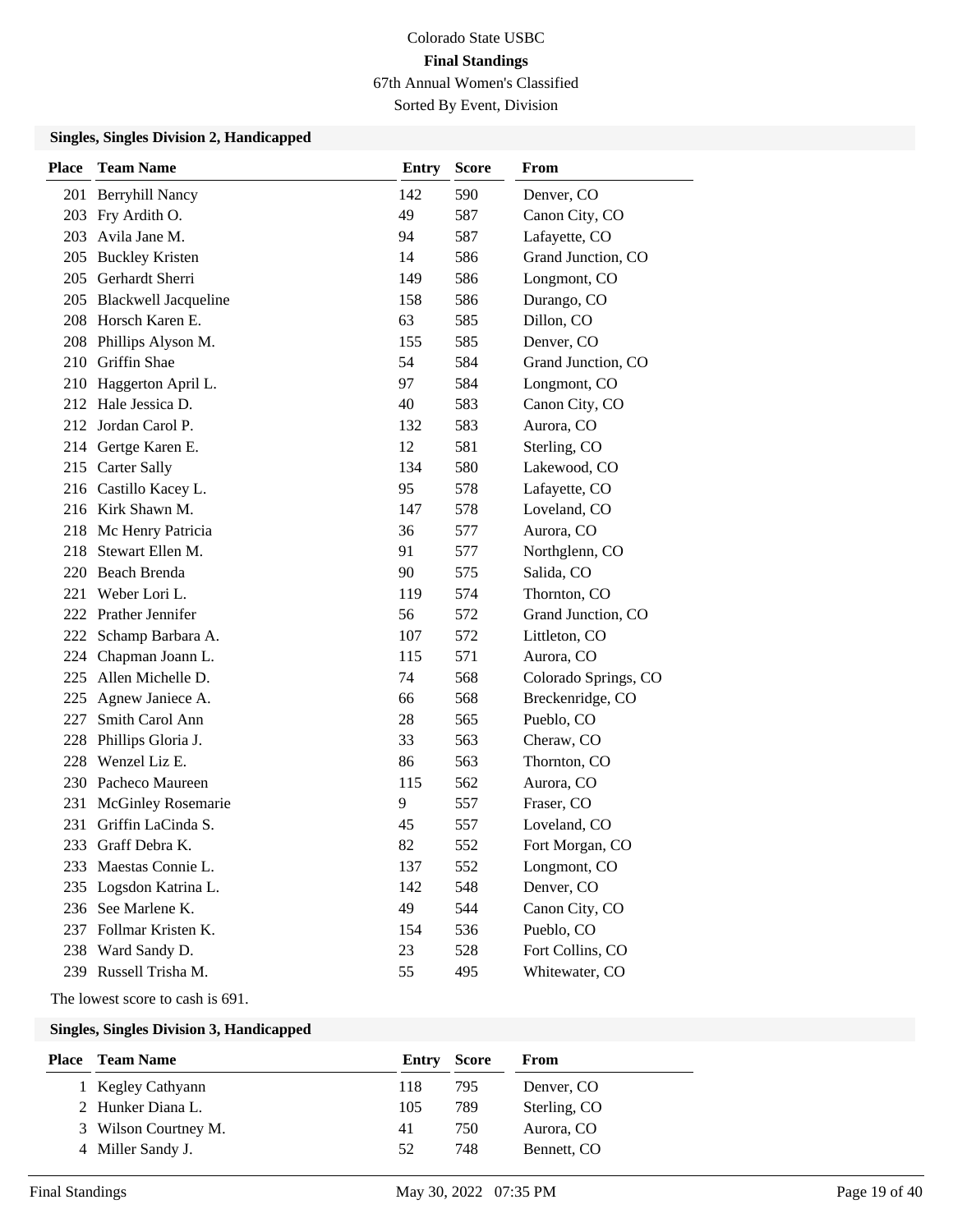Sorted By Event, Division

| <b>Place</b> | <b>Team Name</b>       | <b>Entry</b>   | <b>Score</b> | From             |
|--------------|------------------------|----------------|--------------|------------------|
| 5            | Culp Shannon J.        | 108            | 739          | Howard, CO       |
| 6            | Bellingar Amanda       | 102            | 733          | Salida, CO       |
| 7            | Ketchum Erika          | 112            | 731          | Loveland, CO     |
| 8            | Spitz Cim L.           | 44             | 723          | Fort Collins, CO |
| 9            | Gaalaas Tandi J.       | 90             | 722          | Salida, CO       |
| 10           | Pugh Brandi            | 90             | 721          | Salida, CO       |
| 10           | Schenk Vicki L.        | 138            | 721          | Fort Morgan, CO  |
| 12           | Ingmanson Joan P.      | 47             | 715          | Greeley, CO      |
| 12           | Schukar Tina R.        | 101            | 715          | Craig, CO        |
| 12           | <b>Burke Shelagh</b>   | 95             | 715          | Lafayette, CO    |
| 15           | Gaalaas Lana           | 90             | 714          | Salida, CO       |
|              | 16 Lee Corina S.       | 6              | 711          | Loveland, CO     |
| 17           | McConnell Adele I.     | 50             | 709          | Haxtun, CO       |
| 18           | Middlemist Linda       | 73             | 708          | La Jara, CO      |
| 19           | <b>Troutman DeeAnn</b> | 37             | 705          | Salida, CO       |
| 19           | Peck Lori R.           | 71             | 705          | Aurora, CO       |
| 21           | Daggett Jan            | 44             | 703          | Fort Collins, CO |
| 22           | Rigli Cheryl L.        | $\overline{2}$ | 701          | Evans, CO        |
| 22           | <b>Roth Nickey</b>     | 48             | 701          | La Junta, CO     |
| 22           | Vatrano Nicole         | 109            | 701          | Loveland, CO     |
| 25           | Mondragon Brooke       | 122            | 699          | Lamar, CO        |
| 26           | Massey Denise E.       | 55             | 697          | Whitewater, CO   |
| 26           | Atwater Kandi          | 84             | 697          | Agate, CO        |
| 28           | Villalobos Monalisa    | 104            | 694          | Buena Vista, CO  |
| 28           | <b>Block Jill</b>      | 66             | 694          | Breckenridge, CO |
| 30           | Palmer Kimberly A.     | 68             | 693          | Fort Collins, CO |
| 30           | Port Jean K.           | 42             | 693          | Elizabeth, CO    |
|              | 32 Monks Tara J.       | 84             | 692          | Agate, CO        |
| 32           | Smith Taylor           | 161            | 692          | Salida, CO       |
| 34           | Servin Ashley J.       | 20             | 691          | Loveland, CO     |
|              | 34 Leach Torie         | 117            | 691          | Aurora, CO       |
|              | 36 Scranton Crystal L. | 120            | 690          | Fountain, CO     |
| 37           | Young Lindette C.      | 133            | 688          | Denver, CO       |
| 38           | Spence LeOra M.        | 44             | 685          | Fort Collins, CO |
| 38           | Morgan Marsha E.       | 106            | 685          | Ft Morgan, CO    |
| 40           | Martin Kelly M.        | 9              | 684          | Fraser, CO       |
| 41           | Oliver Angela S.       | 12             | 683          | Sterling, CO     |
| 41           | Martin Dell R.         | 27             | 683          | Canon City, CO   |
| 41           | Williams Elaine        | 46             | 683          | Dillon, CO       |
| 41           | Paul Licia D.          | 62             | 683          | Colo Spgs, CO    |
| 41           | LeBeau Dana            | 144            | 683          | Durango, CO      |
| 41           | Hall-Epps Antoshia D.  | 145            | 683          | Colo Spgs, CO    |
| 47           | Collins Betty J.       | 24             | 682          | Julesburg, CO    |
| 47           | Lion Terri L.          | 30             | 682          | Wellington, CO   |
| 49           | Schleicher Cheri S.    | 108            | 681          | Howard, CO       |
| 49           | Strickland Morgan M.   | 113            | 681          | Granby, CO       |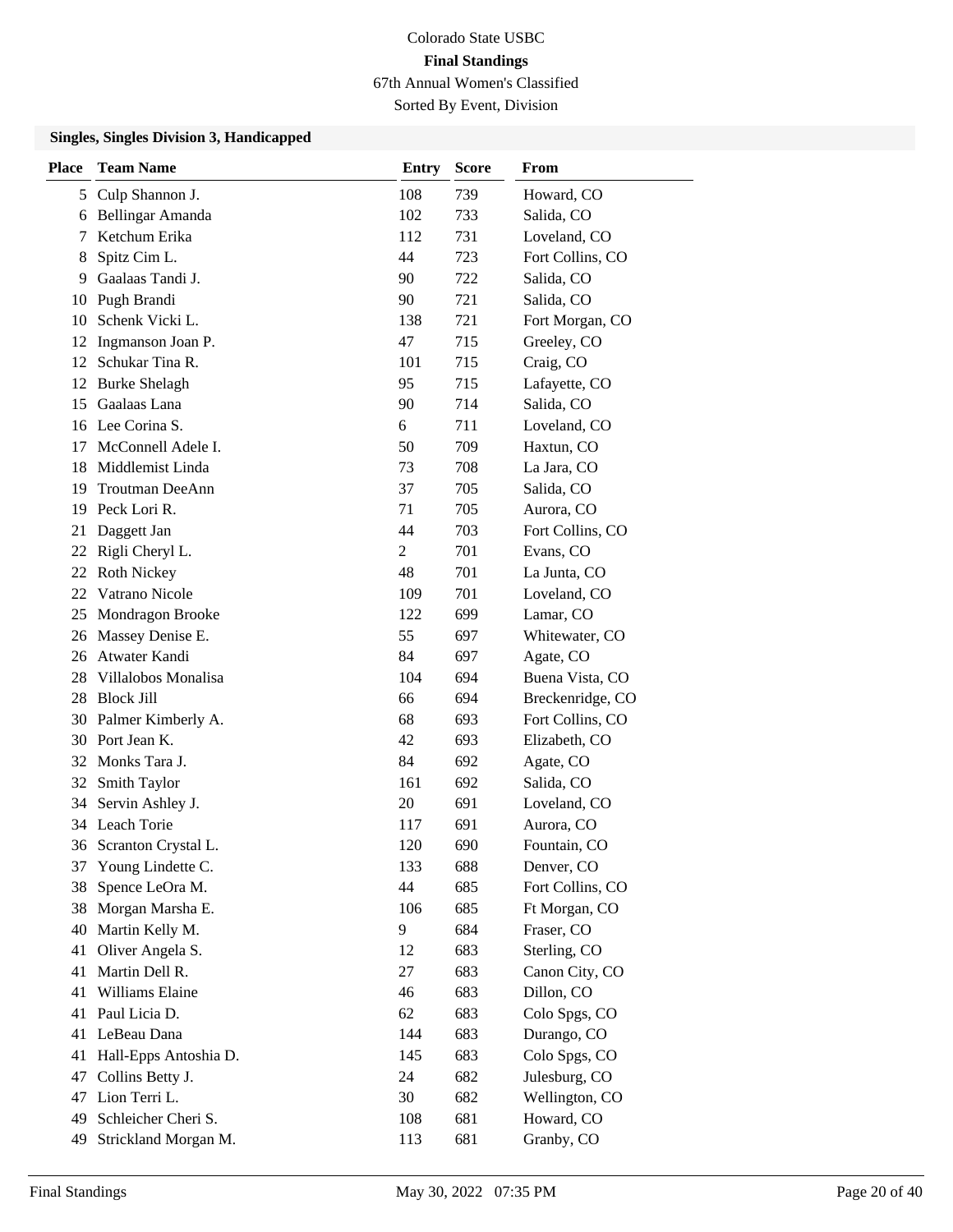Sorted By Event, Division

| Place | <b>Team Name</b>     | <b>Entry</b> | <b>Score</b> | From                 |
|-------|----------------------|--------------|--------------|----------------------|
| 49    | Dole Jean M.         | 145          | 681          | Colo Spgs, CO        |
| 52    | Osthoff Juliane R.   | 139          | 680          | Ft. Morgan, CO       |
| 53    | Jones Tara D.        | 7            | 679          | La Junta, CO         |
| 53    | Hittle Brenda M.     | 68           | 679          | Fort Collins, CO     |
| 53    | Krile Shannon B.     | 160          | 679          | Loveland, CO         |
| 56    | Smith Sally J.       | 10           | 678          | Loveland, CO         |
| 56    | Miller Gloria A.     | 44           | 678          | Fort Collins, CO     |
| 56    | Engell Roxann        | 45           | 678          | Loveland, CO         |
| 56    | Monks Jo Dee L.      | 84           | 678          | Agate, CO            |
| 56    | Gaalaas Morgan       | 89           | 678          | Salida, CO           |
| 56    | Green Barbara D.     | 99           | 678          | Colorado Springs, CO |
| 62    | Montoya Pearl        | 52           | 677          | Bennett, CO          |
| 62    | Shaver Jennifer L.   | 139          | 677          | Ft. Morgan, CO       |
| 62    | Hessler Rene L.      | 140          | 677          | Merino, CO           |
| 65    | Kanda P. Jane        | 67           | 676          | Grand Junction, CO   |
| 66    | Sanchez Juanita K.   | 161          | 674          | Salida, CO           |
| 67    | Harris Jessica       | 25           | 671          | LaJunta, CO          |
| 67    | Bivins Michele L.    | 50           | 671          | Haxtun, CO           |
| 67    | Hyden Shirley A.     | 144          | 671          | Durango, CO          |
| 70    | Hughes Julie A.      | 98           | 670          | Montrose, CO         |
| 71    | Hutson C. Diane      | 47           | 669          | Greeley, CO          |
| 71    | Dageenakis Serena L. | 76           | 669          | Longmont, CO         |
| 73    | Mascarenas Debbie L. | 104          | 668          | Buena Vista, CO      |
| 74    | Gray Edith           | 142          | 667          | Denver, CO           |
| 74    | Jazowski Karen A.    | 160          | 667          | Loveland, CO         |
| 76    | Bell Kristine N.     | 84           | 665          | Agate, CO            |
| 76    | Poplin Denise R.     | 102          | 665          | Salida, CO           |
| 78    | Koverman Anita M.    | 64           | 664          | Breckenridge, CO     |
| 78    | Trennepohl Wanda K.  | 111          | 664          | Julesburg, CO        |
| 80    | Wernsman Kay         | 50           | 663          | Haxtun, CO           |
| 81    | Wilhelmson Evelyn    | 126          | 662          | Ft. Morgan, CO       |
|       | 82 Bamber Laurie A.  | 57           | 661          | Aurora, CO           |
| 83    | Boatwright Nancy K.  | $\tau$       | 660          | La Junta, CO         |
| 83    | Kibel Sherri A.      | 96           | 660          | Greeley, CO          |
| 83    | Linton Eunice A.     | 101          | 660          | Craig, CO            |
| 86    | Kirby Linda          | 38           | 658          | Grand Junction, CO   |
| 86    | Carritt Mary L.      | 82           | 658          | Fort Morgan, CO      |
| 88    | Prim Marjorie        | 46           | 657          | Dillon, CO           |
| 88    | Scott Linda C.       | 150          | 657          | Denver, CO           |
| 90    | Rohr Vicki K.        | 36           | 656          | Aurora, CO           |
| 91    | Reiber La Loni L.    | 95           | 655          | Lafayette, CO        |
| 91    | Helgesen Becky       | 159          | 655          | Grand Junction, CO   |
| 93    | Henderson Jeanne M.  | 27           | 654          | Canon City, CO       |
| 93    | Furuiye Nicki        | 117          | 654          | Aurora, CO           |
| 95    | Lewark Laura         | 65           | 653          | Frisco, CO           |
| 95    | Andreas Cindy        | 89           | 653          | Salida, CO           |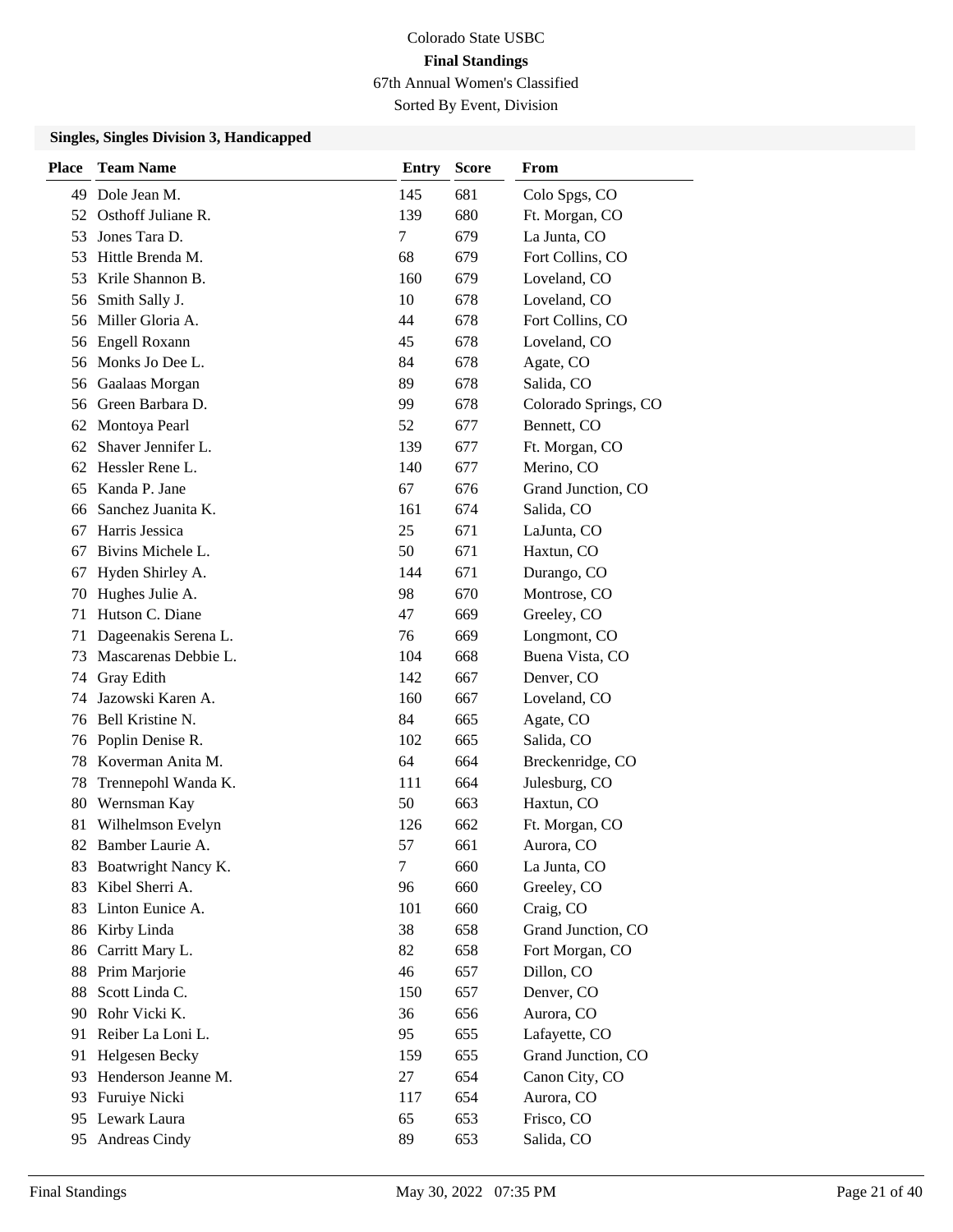Sorted By Event, Division

| <b>Place</b> | <b>Team Name</b>         | <b>Entry</b> | <b>Score</b> | From             |
|--------------|--------------------------|--------------|--------------|------------------|
| 95           | Aragon Francine          | 157          | 653          | Lakewood, CO     |
| 98           | Whitman-Dizmang Joyce A. | 35           | 652          | Sterling, CO     |
|              | 98 Cobb Joanie C.        | 53           | 652          | Windsor, CO      |
|              | 100 Kaufman Annie        | 20           | 651          | Loveland, CO     |
|              | 100 Scott Betty I.       | 73           | 651          | La Jara, CO      |
|              | 100 Lord Kim             | 66           | 651          | Breckenridge, CO |
|              | 103 Close Cyna L.        | 37           | 650          | Salida, CO       |
|              | 103 Peterson Brenda      | 80           | 650          | Ft. Morgan, CO   |
|              | 105 Baker Teresa A.      | 59           | 649          | Aurora, CO       |
|              | 105 Robinson Kay         | 65           | 649          | Frisco, CO       |
|              | 105 Lozano Hillary R.    | 69           | 649          | Canon City, CO   |
|              | 105 Short Beverly A.     | 87           | 649          | Lafayette, CO    |
| 109          | Shelton Sandra L.        | 19           | 648          | Lafayette, CO    |
|              | 110 Hodson Kelsey        | 63           | 647          | Dillon, CO       |
| 110          | Tait Darrian M.          | 105          | 647          | Sterling, CO     |
|              | 112 Hazen Lorie R.       | 71           | 646          | Aurora, CO       |
|              | 112 Stevens Shelley      | 104          | 646          | Buena Vista, CO  |
|              | 112 Cain-MacBean Desiree | 108          | 646          | Howard, CO       |
|              | 115 Hinkle Misty B.      | 40           | 645          | Canon City, CO   |
|              | 115 Craig Doris M.       | 82           | 645          | Fort Morgan, CO  |
| 115          | Sam Mary Titus           | 150          | 645          | Denver, CO       |
|              | 118 James Susan S.       | 9            | 644          | Fraser, CO       |
|              | 118 Dominguez Alisha D.  | 93           | 644          | Lafayette, CO    |
|              | 118 Wilson Flora M.      | 130          | 644          | Westminster, CO  |
|              | 118 Pope Kathy           | 81           | 644          | Windsor, CO      |
|              | 122 Waitman Lori R.      | 27           | 643          | Canon City, CO   |
|              | 122 Whitehead Barbara J. | 52           | 643          | Bennett, CO      |
|              | 122 Chilcote Barbara J.  | 139          | 643          | Ft. Morgan, CO   |
|              | 125 Nelson Dianna C.     | 51           | 642          | Howard, CO       |
|              | 125 Wirebaugh Cheryl     | 62           | 642          | Colo Spgs, CO    |
|              | 125 Martin Roberta S.    | 68           | 642          | Fort Collins, CO |
| 128          | Kibel Jessica R.         | 2            | 641          | Evans, CO        |
|              | 128 Kleist Linda L.      | 24           | 641          | Julesburg, CO    |
|              | 128 Espinosa Karilyn     | 73           | 641          | La Jara, CO      |
|              | 128 Nix Cathie E.        | 80           | 641          | Ft. Morgan, CO   |
|              | 128 DeSanti Jane         | 140          | 641          | Merino, CO       |
|              | 128 Moore Becky L.       | 152          | 641          | Denver, CO       |
|              | 134 Parsons Annette      | 46           | 640          | Dillon, CO       |
|              | 134 Hammer Karen         | 64           | 640          | Breckenridge, CO |
|              | 134 Mildenberger Sara K. | 105          | 640          | Sterling, CO     |
|              | 137 Webb Amelia G.       | 80           | 639          | Ft. Morgan, CO   |
|              | 137 Hermanson Kathy      | 100          | 639          | Cascade, CO      |
|              | 139 Williams Lorie L.    | 64           | 638          | Breckenridge, CO |
|              | 139 Holmes Christie C.   | 106          | 638          | Ft Morgan, CO    |
|              | 141 Romero Stella R.     | 28           | 637          | Pueblo, CO       |
|              | 141 Hamaker Barbara J.   | 41           | 637          | Aurora, CO       |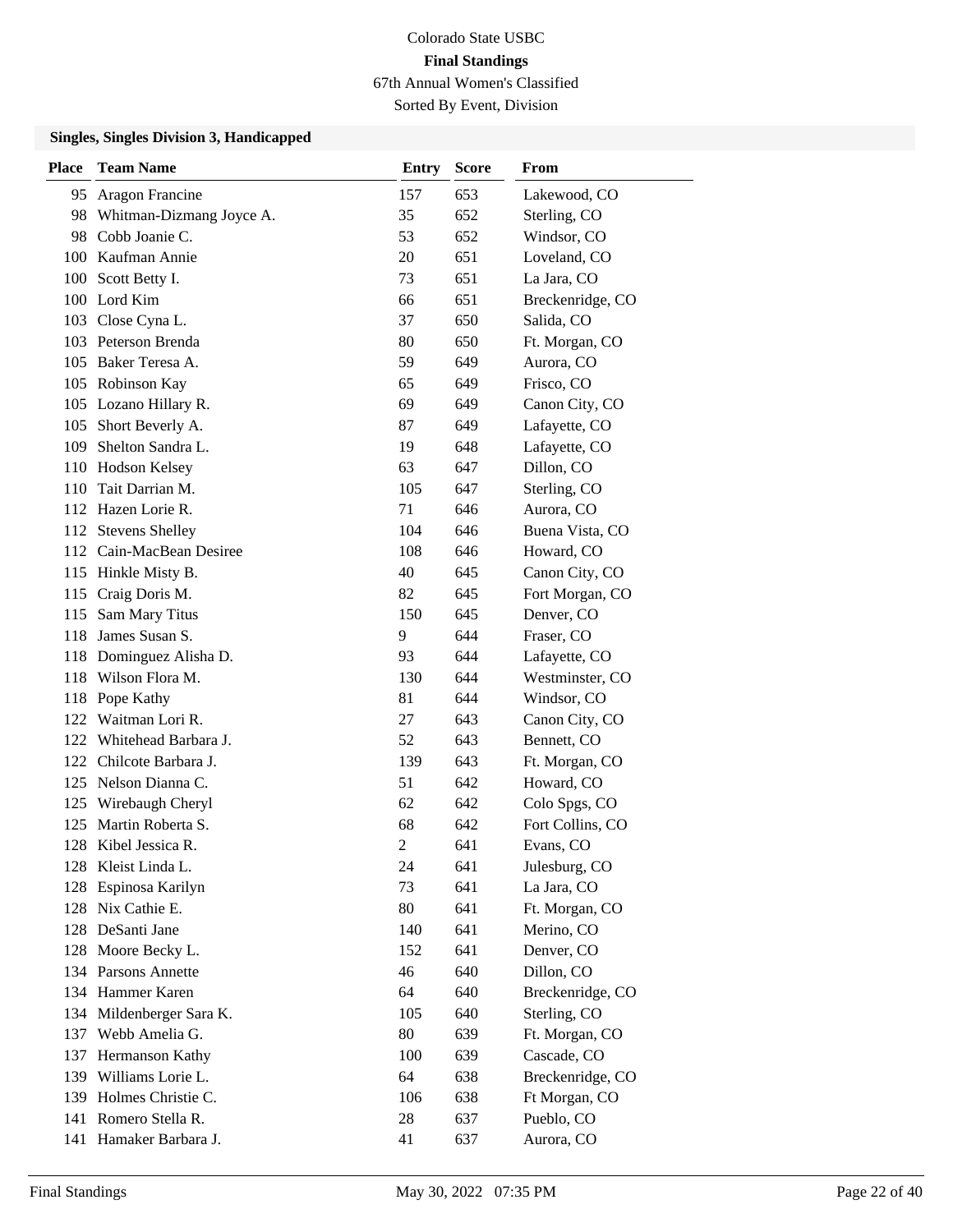Sorted By Event, Division

| <b>Place</b> | <b>Team Name</b>         | <b>Entry</b> | <b>Score</b> | From                 |
|--------------|--------------------------|--------------|--------------|----------------------|
|              | 143 Clements Jana M.     | 74           | 636          | Colorado Springs, CO |
|              | 143 Lovato Brenda J.     | 78           | 636          | Pueblo, CO           |
| 143          | Sandoval Serina K.       | 152          | 636          | Denver, CO           |
|              | 146 Veltri Marcia L.     | 8            | 635          | Buena Vista, CO      |
|              | 146 Rivera Theresa       | 10           | 635          | Loveland, CO         |
| 148          | Johnson Geraldine H.     | 51           | 634          | Howard, CO           |
|              | 148 Miller Cindy         | 59           | 634          | Aurora, CO           |
|              | 150 Andersen Jean F.     | 3            | 633          | Delta, CO            |
| 150          | Thompson Sylvia          | 78           | 633          | Pueblo, CO           |
|              | 150 Webb Diane R.        | 80           | 633          | Ft. Morgan, CO       |
|              | 150 Carlton Andrea P.    | 165          | 633          | Lakewood, CO         |
|              | 154 Schafer Terri P.     | 1            | 632          | Fort Morgan, CO      |
|              | 154 Schmeeckle Pamela D. | 5            | 632          | Walsh, CO            |
|              | 154 Le Blanc Jacque S.   | 12           | 632          | Sterling, CO         |
|              | 154 Eastburn Andrea C.   | 99           | 632          | Colorado Springs, CO |
|              | 158 Ausmus Sheryl L.     | 122          | 631          | Lamar, CO            |
|              | 158 Lovato Brenda L.     | 152          | 631          | Denver, CO           |
|              | 160 Erickson Carla       | 46           | 630          | Dillon, CO           |
| 160          | James Ashley D.          | 102          | 630          | Salida, CO           |
|              | 160 Roderiquez Tillie W. | 132          | 630          | Aurora, CO           |
| 160          | Herman Mary L.           | 165          | 630          | Lakewood, CO         |
| 164          | Andereck Lois            | 133          | 629          | Denver, CO           |
| 165          | Shields Cathie           | 126          | 628          | Ft. Morgan, CO       |
|              | 166 Zell Dorothy J.      | 62           | 627          | Colo Spgs, CO        |
|              | 166 McDonnell Gracie     | 63           | 627          | Dillon, CO           |
| 168          | Dotson Beth A.           | 83           | 626          | Elizabeth, CO        |
|              | 168 Andreas Patti L.     | 89           | 626          | Salida, CO           |
|              | 168 Kline Kimberly L.    | 138          | 626          | Fort Morgan, CO      |
| 171          | Ruder Melanie A.         | 24           | 625          | Julesburg, CO        |
| 171          | Hernandez Diane E.       | 24           | 625          | Julesburg, CO        |
|              | 171 Lewark Donna L.      | 65           | 625          | Frisco, CO           |
| 171          | Jiron Sally M.           | 98           | 625          | Montrose, CO         |
|              | 171 Furuiye Sarah S.     | 117          | 625          | Aurora, CO           |
| 171          | Lambert Carolyn F.       | 134          | 625          | Lakewood, CO         |
| 171          | Clark Muriel M.          | 130          | 625          | Westminster, CO      |
|              | 178 Foss Darlene K.      | 67           | 624          | Grand Junction, CO   |
| 178          | Day Kim                  | 97           | 624          | Longmont, CO         |
| 178          | Mildenberger Rhonda E.   | 105          | 624          | Sterling, CO         |
| 181          | Oliver Rachel            | 12           | 623          | Sterling, CO         |
| 181          | Alexander Dee            | 150          | 623          | Denver, CO           |
| 183          | Wilson Nicole D.         | 100          | 622          | Cascade, CO          |
| 184          | Brueckner Diana C.       | 6            | 621          | Loveland, CO         |
| 184          | Brundage Roxann L.       | 18           | 621          | Loveland, CO         |
| 184          | Santillanes Sandra I.    | 36           | 621          | Aurora, CO           |
| 184          | Szmutko Steph            | 65           | 621          | Frisco, CO           |
| 184          | Webb Linda I.            | 111          | 621          | Julesburg, CO        |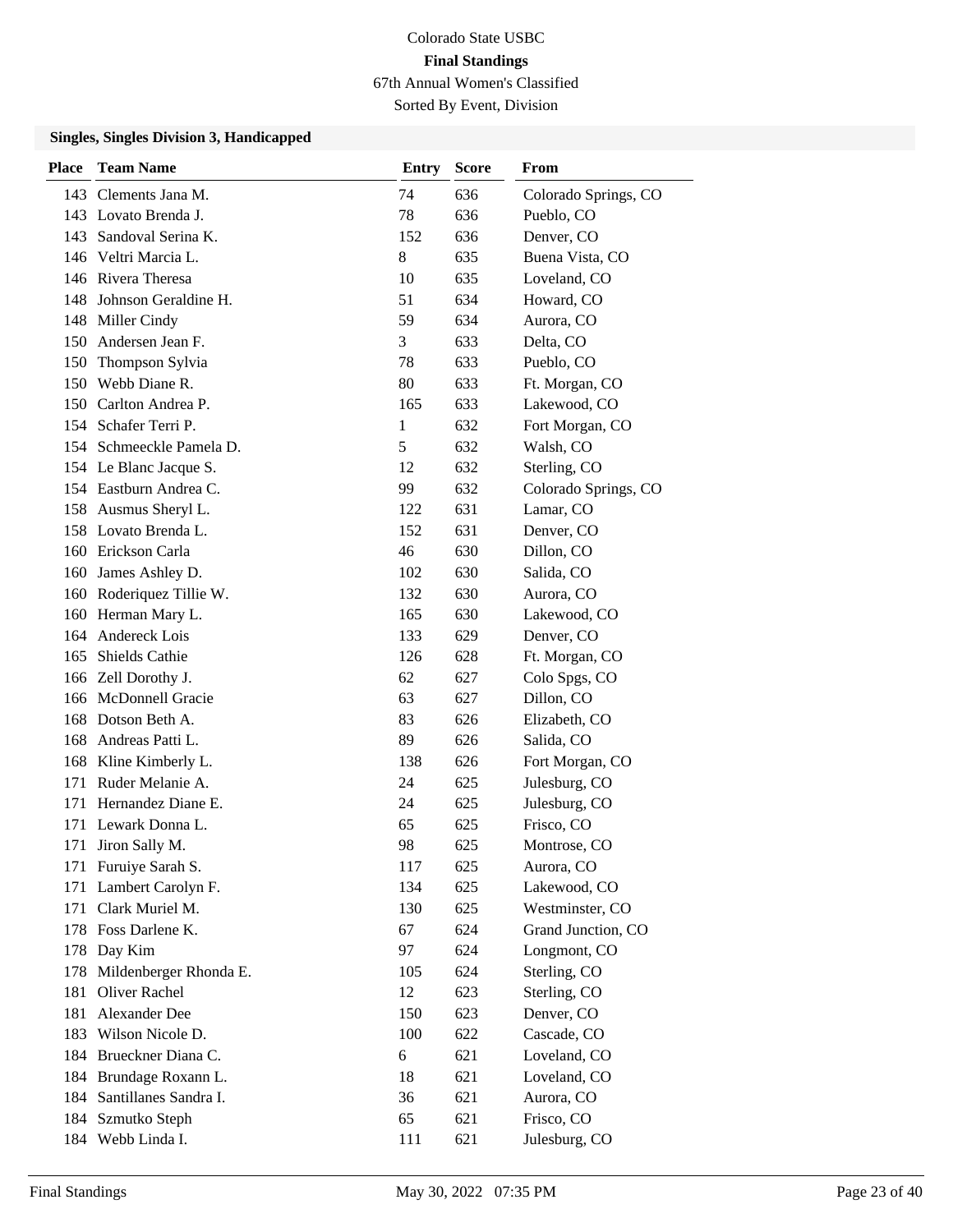Sorted By Event, Division

| <b>Place</b> | <b>Team Name</b>         | <b>Entry</b> | <b>Score</b> | From                 |
|--------------|--------------------------|--------------|--------------|----------------------|
|              | 184 Flack Mary E.        | 156          | 621          | Lakewood, CO         |
|              | 190 Houk Bridgett R.     | 111          | 620          | Julesburg, CO        |
|              | 190 Lorenz Teena M.      | 113          | 620          | Granby, CO           |
|              | 190 Sager Leslie A.      | 140          | 620          | Merino, CO           |
|              | 193 Parker Renee A.      | 11           | 618          | Arvada, CO           |
| 193          | Bullock Shalynn M.       | 35           | 618          | Sterling, CO         |
|              | 195 VanDeusen Valerie S. | 29           | 617          | Westcliffe, CO       |
| 195          | Aman Cathy M.            | 70           | 617          | Littleton, CO        |
|              | 197 Newton Catherine L.  | 87           | 616          | Lafayette, CO        |
| 198          | Murtaugh Linda           | 72           | 615          | Granby, CO           |
| 199          | Isgar Tana M.            | 145          | 614          | Colo Spgs, CO        |
|              | 200 Gettman Jada R.      | 140          | 613          | Merino, CO           |
|              | 201 Nelson Catherine M.  | 37           | 612          | Salida, CO           |
| 201          | <b>Armstrong Sherry</b>  | 73           | 612          | La Jara, CO          |
| 203          | VanSyckle Carolyn        | 17           | 608          | Loveland, CO         |
| 203          | Hilton Toni              | 58           | 608          | Aurora, CO           |
| 203          | Reed Evelyn L.           | 96           | 608          | Greeley, CO          |
|              | 206 Lloyd Melba A.       | 131          | 605          | Bailey, CO           |
| 207          | Ferguson Kathie          | 1            | 604          | Fort Morgan, CO      |
| 207          | Wiggins Kristi L.        | 97           | 604          | Longmont, CO         |
| 207          | Lawson Heather R.        | 108          | 604          | Howard, CO           |
|              | 207 Palser Lonnie        | 111          | 604          | Julesburg, CO        |
|              | 211 Russell Deanna       | 33           | 602          | Cheraw, CO           |
|              | 211 Hawk Cindey A.       | 94           | 602          | Lafayette, CO        |
| 211          | Williamson Debbie R.     | 122          | 602          | Lamar, CO            |
| 214          | Meastas Marcella         | 28           | 601          | Pueblo, CO           |
| 215          | McGuffin Debra A.        | 99           | 599          | Colorado Springs, CO |
| 215          | Fanning Cynthia A.       | 114          | 599          | Arvada, CO           |
| 217          | Stansbury Karen A.       | 21           | 598          | Loveland, CO         |
| 218          | Morgan Melanie           | 66           | 596          | Breckenridge, CO     |
| 218          | Welle Marcene K.         | 126          | 596          | Ft. Morgan, CO       |
| 218          | Tverberg Pam S.          | 156          | 596          | Lakewood, CO         |
| 221          | Alvarado Esther J.       | 98           | 595          | Montrose, CO         |
| 222          | Ewing Sandra L.          | 21           | 592          | Loveland, CO         |
|              | 222 Cox Bonnie J.        | 121          | 592          | Longmont, CO         |
|              | 224 Lucero Lola J.       | 47           | 590          | Greeley, CO          |
| 225          | Gordon Jenean C.         | 5            | 589          | Walsh, CO            |
| 225          | Herrera Debbie           | 122          | 589          | Lamar, CO            |
| 227          | Whatley Cynthia R.       | 48           | 588          | La Junta, CO         |
| 227          | Horton Phyllis N.        | 87           | 588          | Lafayette, CO        |
| 229          | Bard Natalie K.          | 27           | 585          | Canon City, CO       |
| 229          | Winkler Janene M.        | 133          | 585          | Denver, CO           |
| 231          | Jaques Taryn             | 34           | 583          | Arvada, CO           |
| 231          | Engle Sherry K.          | 82           | 583          | Fort Morgan, CO      |
| 233          | Briggs Dawn L.           | 160          | 581          | Loveland, CO         |
| 234          | Smith Barb               | 20           | 580          | Loveland, CO         |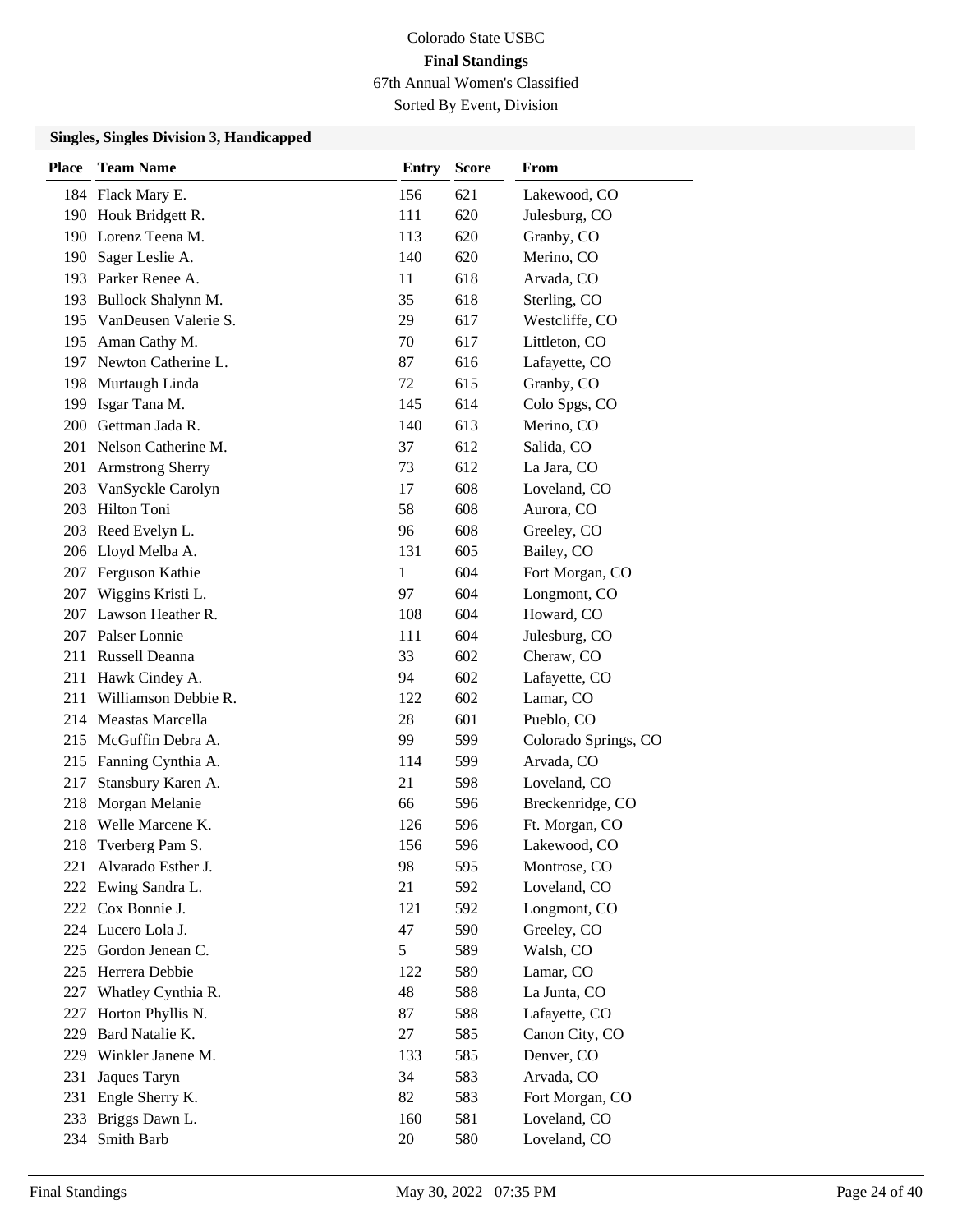Sorted By Event, Division

#### **Singles, Singles Division 3, Handicapped**

| <b>Place</b> | <b>Team Name</b>          | Entry | <b>Score</b> | From                 |
|--------------|---------------------------|-------|--------------|----------------------|
|              | 234 Garnhart Cindy L.     | 34    | 580          | Arvada, CO           |
| 236          | Vidmar Tammy J.           | 29    | 579          | Westcliffe, CO       |
| 237          | Kuchenbrod Karen L.       | 83    | 578          | Elizabeth, CO        |
| 237          | Borroel Nicole J.         | 101   | 578          | Craig, CO            |
|              | 239 Hebberd Janice M.     | 5     | 576          | Walsh, CO            |
|              | 239 DeKoevend Mary A.     | 67    | 576          | Grand Junction, CO   |
|              | 239 Martin Mary E.        | 126   | 576          | Ft. Morgan, CO       |
|              | 242 Lumba Marie           | 42    | 575          | Elizabeth, CO        |
|              | 243 McGilton Jennifer B.  | 74    | 572          | Colorado Springs, CO |
|              | 243 Mascarenas Marilyn K. | 104   | 572          | Buena Vista, CO      |
|              | 245 Spahn Sandy K.        | 35    | 571          | Sterling, CO         |
| 246          | Trujillo Krystal R.       | 127   | 565          | Brighton, CO         |
| 247          | Stahl Marilyn             | 51    | 564          | Howard, CO           |
|              | 248 Dayton Khrystalena C. | 81    | 562          | Windsor, CO          |
| 249          | Hodson Liz                | 63    | 557          | Dillon, CO           |
| 249.         | Curtis Cindy A.           | 152   | 557          | Denver, CO           |
| 251          | Simmons Kim K.            | 156   | 549          | Lakewood, CO         |

The lowest score to cash is 690.

| <b>Place</b> | <b>Team Name</b>      | Entry | <b>Score</b> | From                 |
|--------------|-----------------------|-------|--------------|----------------------|
|              | 1 Rogers Jennifer L.  | 164   | 2,240        | Colorado Springs, CO |
| 2            | Morrissey Rose V.     | 129   | 2,165        | Westminster, CO      |
| 3            | Ausec Dana S.         | 164   | 2,140        | Colorado Springs, CO |
| 4            | Mears Dolores M.      | 77    | 2,112        | Evans, CO            |
| 5            | Canfield Shannon      | 15    | 2,110        | Loveland, CO         |
| 6            | Thompson Debbie K.    | 87    | 2,109        | Lafayette, CO        |
| 7            | Hausser Tonya G.      | 112   | 2,090        | Loveland, CO         |
| 8            | Mc Mullen Debbie K.   | 75    | 2,082        | Denver, CO           |
| 9            | Struble Jo L.         | 26    | 2,078        | Thornton, CO         |
| 10           | Braxel Jody A.        | 163   | 2,053        | Centennial, CO       |
| 11           | Saulnier Mackenzie L. | 125   | 2,052        | Greeley, CO          |
| 12           | Van Wyk Linette S.    | 157   | 2,043        | Lakewood, CO         |
| 13           | <b>Stone Pamper</b>   | 81    | 2,036        | Windsor, CO          |
| 14           | Malais Sherrie        | 79    | 2,033        | Loveland, CO         |
| 15           | <b>Finley Denise</b>  | 76    | 2,026        | Longmont, CO         |
| 16           | States Alexus L.      | 14    | 2,018        | Grand Junction, CO   |
| 17           | Diggs Theresa         | 93    | 2,017        | Lafayette, CO        |
| 18           | Lewis Karla S.        | 155   | 2,013        | Denver, CO           |
| 19           | Sheehy Gail           | 148   | 2,011        | Greeley, CO          |
| 20           | Powers Sharon M.      | 75    | 2,009        | Denver, CO           |
| 21           | Theilgaard Jann M.    | 45    | 2,008        | Loveland, CO         |
| 22           | Jensma Shae L.        | 42    | 2,005        | Elizabeth, CO        |
| 23           | Karam Kimberly M.     | 162   | 2,003        | Parker, CO           |
| 23           | Zapf Kelly K.         | 162   | 2,003        | Parker, CO           |
| 25           | Turner Mary Jo        | 88    | 1,998        | Centennial, CO       |
|              |                       |       |              |                      |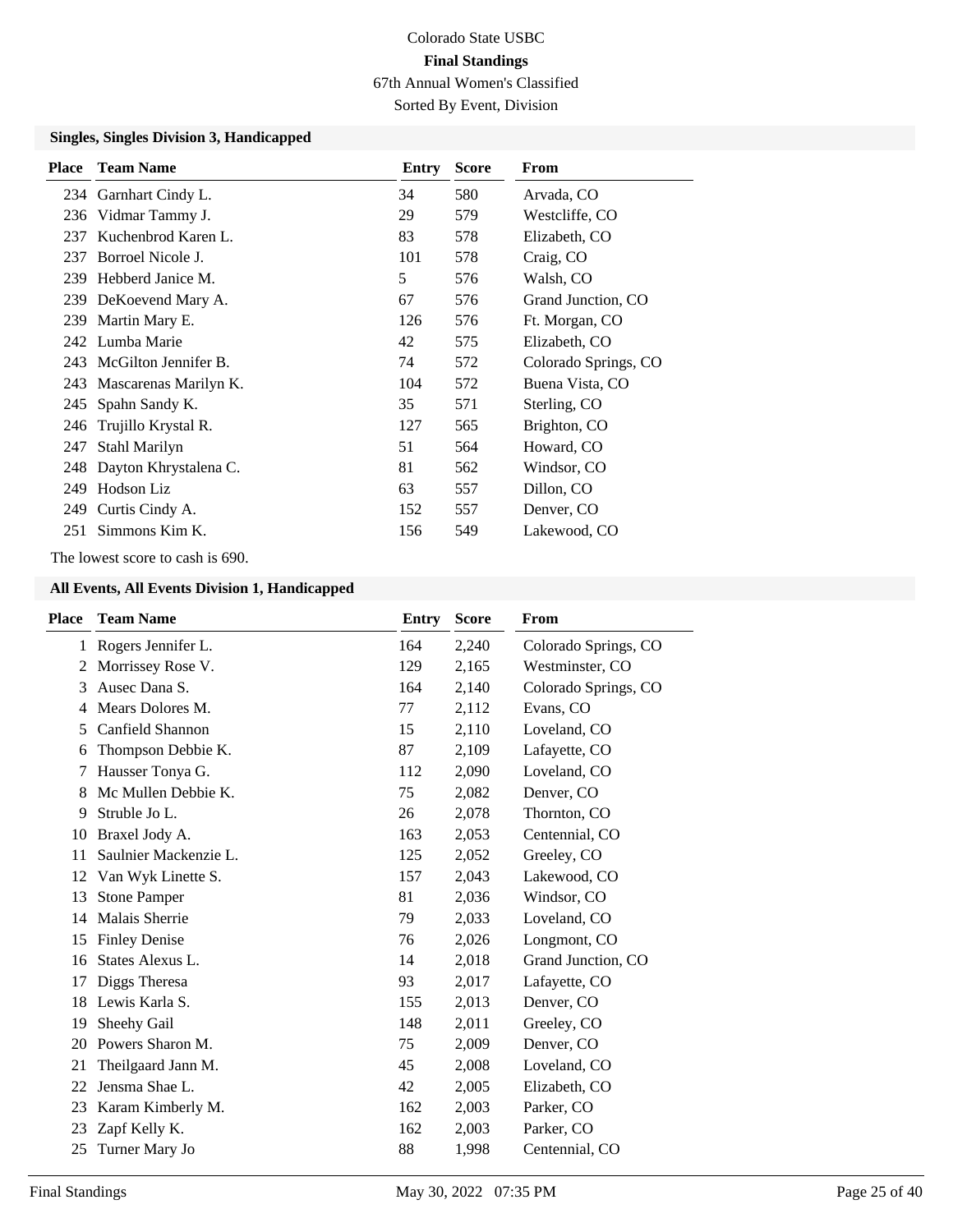Sorted By Event, Division

| <b>Place</b> | <b>Team Name</b>        | <b>Entry</b>             | <b>Score</b> | From                 |
|--------------|-------------------------|--------------------------|--------------|----------------------|
| 25           | Brophy-Lindo Erin       | 116                      | 1,998        | Longmont, CO         |
| 27           | Becher Tiffanie J.      | 77                       | 1,997        | Evans, CO            |
| 27           | Dressor Cindy M.        | 148                      | 1,997        | Greeley, CO          |
| 29           | Smith Tamara H.         | 25                       | 1,989        | LaJunta, CO          |
| 30           | Compliment Cora J.      | 162                      | 1,988        | Parker, CO           |
| 31           | Jones Jackie K.         | $\overline{\mathcal{L}}$ | 1,986        | Canon City, CO       |
|              | 32 Bellofatto Tammy S.  | 107                      | 1,980        | Littleton, CO        |
| 33           | <b>French Harmony</b>   | 14                       | 1,979        | Grand Junction, CO   |
| 33           | Meyer Loree L.          | 32                       | 1,979        | Pueblo West, CO      |
| 35           | McDowell Taunya D.      | $\overline{4}$           | 1,976        | Canon City, CO       |
|              | 36 Huffer Dianne L.     | 70                       | 1,971        | Littleton, CO        |
| 37           | Barinque Ashleigh J.    | 129                      | 1,970        | Westminster, CO      |
| 38           | Burford Crystal L.      | 69                       | 1,960        | Canon City, CO       |
| 39           | Hampton Darlene M.      | 151                      | 1,957        | Denver, CO           |
| 40           | <b>Arndt Emily</b>      | 18                       | 1,955        | Loveland, CO         |
| 41           | Schmidt Tina M.         | 60                       | 1,953        | Colorado Springs, CO |
| 42           | Dato Angela N.          | 75                       | 1,952        | Denver, CO           |
| 43           | Chapin Susan R.         | 22                       | 1,951        | Loveland, CO         |
| 44           | Tonsing Chelsea L.      | 18                       | 1,950        | Loveland, CO         |
| 44           | Cohrs Lauri A.          | 164                      | 1,950        | Colorado Springs, CO |
| 46           | Burke Kathy M.          | 72                       | 1,947        | Granby, CO           |
| 47           | Ward Terri L.           | 22                       | 1,945        | Loveland, CO         |
| 48           | Gee Becky L.            | 85                       | 1,944        | Thornton, CO         |
| 49           | Bracht Kayleigh         | 129                      | 1,943        | Westminster, CO      |
| 49           | Headrick Nancy J.       | 147                      | 1,943        | Loveland, CO         |
| 51           | Johnson Cindy M.        | 22                       | 1,940        | Loveland, CO         |
| 51           | Conklin Linda M.        | 85                       | 1,940        | Thornton, CO         |
| 53           | Maly Michelle M.        | 75                       | 1,938        | Denver, CO           |
| 53           | Bachicha Amy J.         | 135                      | 1,938        | Longmont, CO         |
| 55           | Mayland Michelle L.     | 85                       | 1,937        | Thornton, CO         |
| 56           | McClure Nancy A.        | 13                       | 1,927        | Littleton, CO        |
|              | 56 Lykins Rhonda D.     | 26                       | 1,927        | Thornton, CO         |
| 58           | Comeau Wanda M.         | 121                      | 1,924        | Longmont, CO         |
| 59           | Smith Sylvia A.         | 39                       | 1,923        | Colo Spgs, CO        |
| 60           | Chambers Desiree C.     | 6                        | 1,922        | Loveland, CO         |
| 60           | Rayburn Peggy L.        | 32                       | 1,922        | Pueblo West, CO      |
| 62           | Norris Karen E.         | 153                      | 1,918        | Westminster, CO      |
| 63           | Engell Lindsey J.       | 45                       | 1,913        | Loveland, CO         |
| 64           | Jones Sharon K.         | $\tau$                   | 1,911        | La Junta, CO         |
| 65           | Riffel Danyale M.       | 54                       | 1,909        | Grand Junction, CO   |
| 66           | Wisk Kari K.            | 43                       | 1,908        | Elizabeth, CO        |
| 67           | <b>Everett Jennifer</b> | 33                       | 1,897        | Cheraw, CO           |
| 68           | <b>Satrang Renee</b>    | 112                      | 1,895        | Loveland, CO         |
| 68           | Rojas Katherine R.      | 115                      | 1,895        | Aurora, CO           |
| 70           | Walker Teri R.          | 42                       | 1,891        | Elizabeth, CO        |
|              | 70 Wesley Jan           | 144                      | 1,891        | Durango, CO          |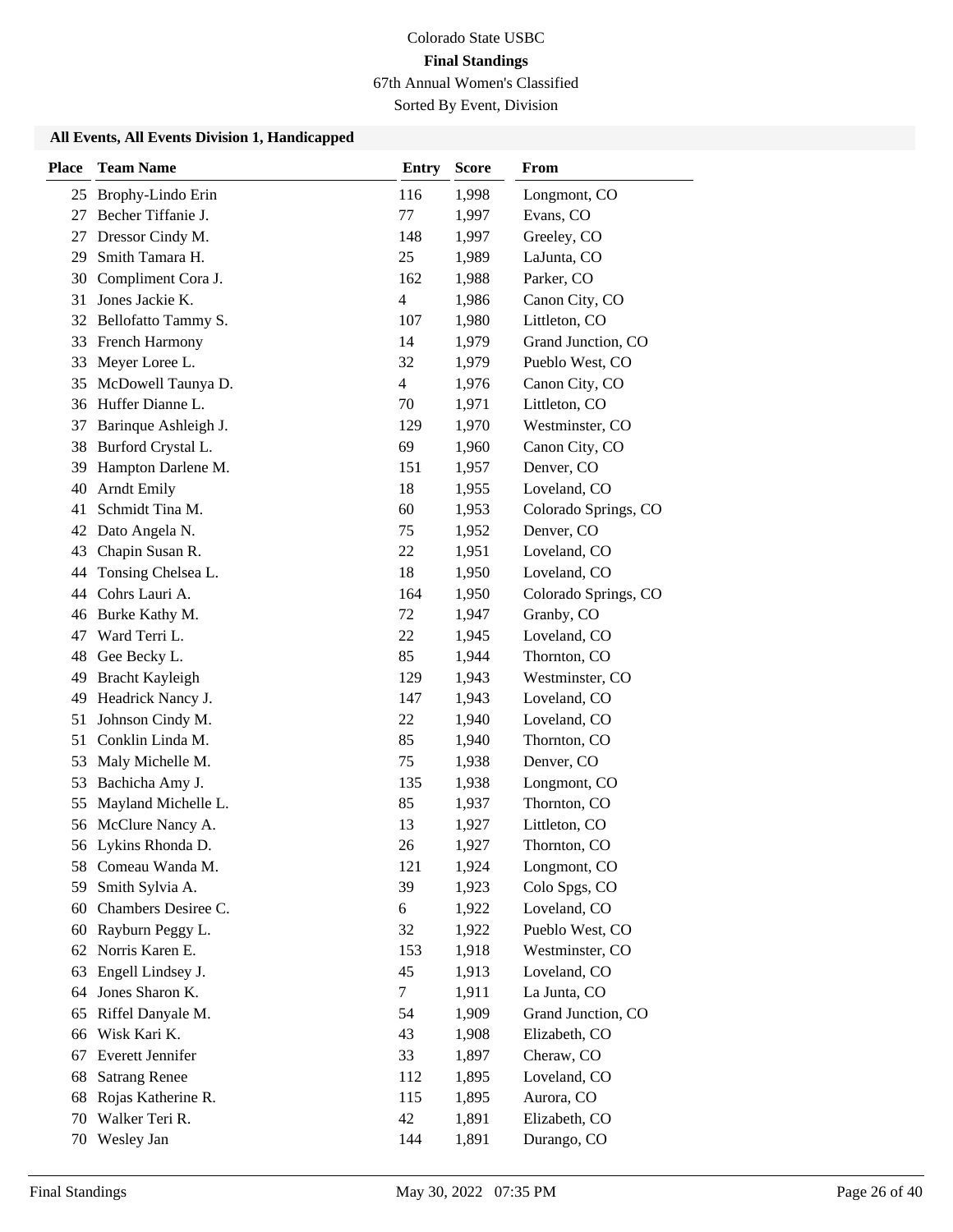Sorted By Event, Division

| <b>Place</b> | <b>Team Name</b>          | <b>Entry</b> | <b>Score</b> | From                 |
|--------------|---------------------------|--------------|--------------|----------------------|
| 72           | Fay Destini A.            | 54           | 1,883        | Grand Junction, CO   |
| 73           | Guy Trina Y.              | 163          | 1,879        | Centennial, CO       |
| 74           | Gates Angela              | 3            | 1,874        | Delta, CO            |
| 75           | Betts Carolyn D.          | 30           | 1,873        | Wellington, CO       |
| 75           | Seres Kimberly            | 76           | 1,873        | Longmont, CO         |
| 77           | Angstead Carol A.         | 149          | 1,872        | Longmont, CO         |
| 78           | Urbanic Sandra J.         | 88           | 1,870        | Centennial, CO       |
| 78           | Henderson Traci L.        | 132          | 1,870        | Aurora, CO           |
| 80           | Guss Latrisha N.          | 41           | 1,868        | Aurora, CO           |
| 80           | Moores Cassandra M.       | 154          | 1,868        | Pueblo, CO           |
|              | 82 Lemon Martha D.        | 88           | 1,863        | Centennial, CO       |
| 83           | Aaro Lynne M.             | 51           | 1,858        | Howard, CO           |
| 84           | Bjork Melissa A.          | 14           | 1,851        | Grand Junction, CO   |
| 85           | Marshall Erica R.         | 49           | 1,850        | Canon City, CO       |
| 86           | Bloom Karen L.            | 61           | 1,849        | Littleton, CO        |
| 87           | Wood Merlina              | 137          | 1,838        | Longmont, CO         |
| 88           | Ogrentz Donna             | 142          | 1,836        | Denver, CO           |
| 89           | Elias Wanda               | 60           | 1,825        | Colorado Springs, CO |
| 90           | Becker Roslyn M.          | 118          | 1,822        | Denver, CO           |
| 91           | Adams Heather             | 102          | 1,818        | Salida, CO           |
| 91           | Horn Christy              | 113          | 1,818        | Granby, CO           |
| 93           | Quinn Sarah C.            | 119          | 1,813        | Thornton, CO         |
|              | 94 Calhoun Teresa         | 3            | 1,810        | Delta, CO            |
| 94           | Higgins Bre J.            | 22           | 1,810        | Loveland, CO         |
| 96           | Marshall Allison J.       | 49           | 1,803        | Canon City, CO       |
| 97           | Horst Jill D.             | 32           | 1,801        | Pueblo West, CO      |
| 98           | May-Bruce Jami            | 26           | 1,799        | Thornton, CO         |
| 98           | Wilcox Tracee L.          | 58           | 1,799        | Aurora, CO           |
| 100          | Gade Teryl L.             | 107          | 1,796        | Littleton, CO        |
| 101          | Ross Heidi J.             | 72           | 1,795        | Granby, CO           |
| 102          | Harmon Maggie E.          | 17           | 1,792        | Loveland, CO         |
| 103          | Johnson Elesha M.         | 157          | 1,780        | Lakewood, CO         |
|              | 104 Hamblen Lee T.        | 61           | 1,775        | Littleton, CO        |
|              | 105 Baldi Veronica L.     | 127          | 1,774        | Brighton, CO         |
|              | 106 Montour Brandy L.     | 94           | 1,763        | Lafayette, CO        |
|              | 107 Bond Deanna L.        | 32           | 1,762        | Pueblo West, CO      |
| 108          | Pratt Terry L.            | 113          | 1,749        | Granby, CO           |
| 109          | Wojahn Casie              | 124          | 1,748        | Greeley, CO          |
| 110          | Brothis Debbie A.         | 43           | 1,747        | Elizabeth, CO        |
| 111          | <b>Tremelling Melissa</b> | 15           | 1,741        | Loveland, CO         |
| 112          | Butler-Fisher Linda R.    | 39           | 1,735        | Colo Spgs, CO        |
|              | 112 Efendic Alice E.      | 157          | 1,735        | Lakewood, CO         |
| 114          | Walbaum Linda             | 164          | 1,692        | Colorado Springs, CO |
| 115          | Jackson Tracy             | 18           | 1,687        | Loveland, CO         |
|              | 116 Mahuron Debbie L.     | 131          | 1,604        | Bailey, CO           |
| 117          | Speer Emily M.            | 131          | 1,111        | Bailey, CO           |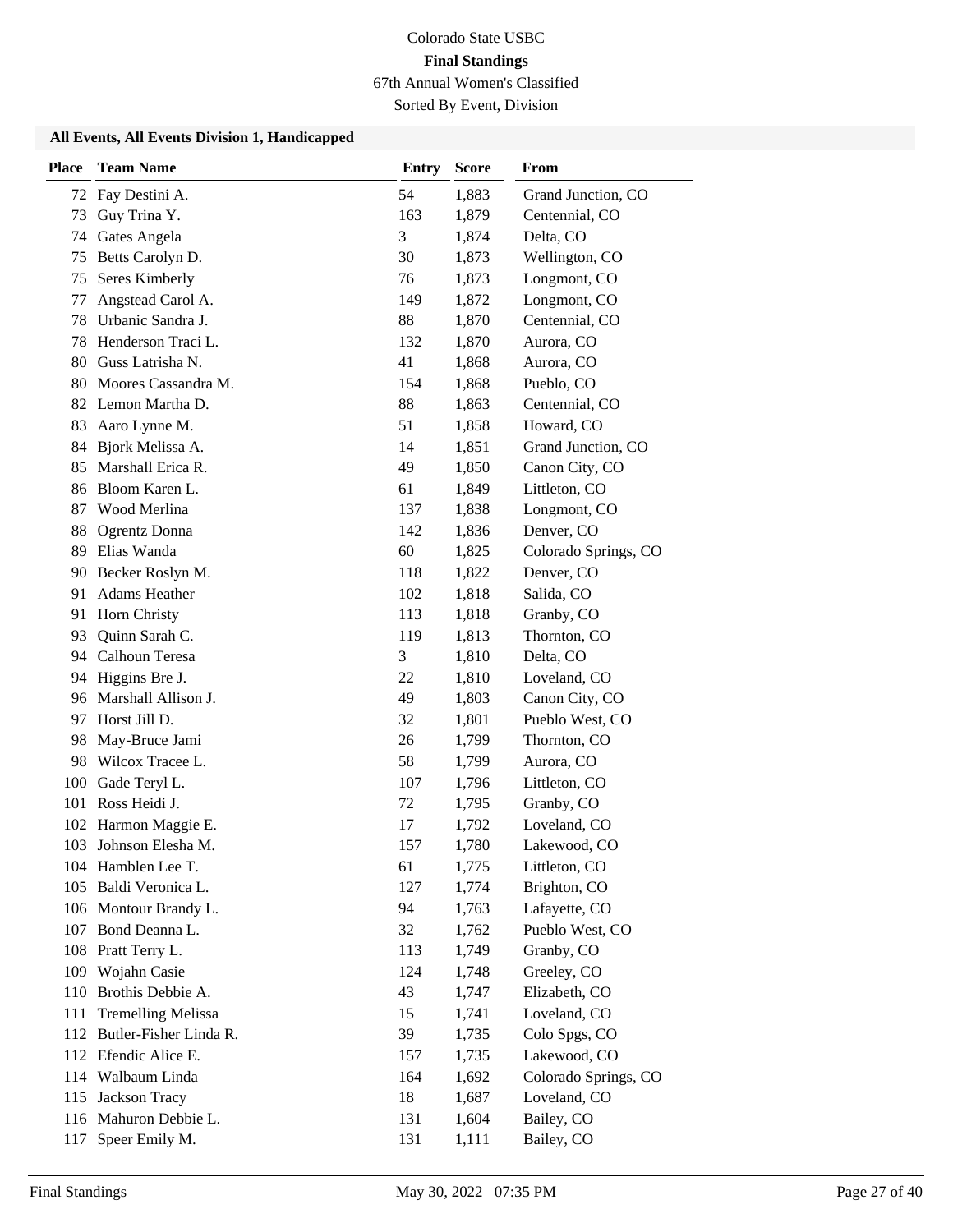## Colorado State USBC **Final Standings** 67th Annual Women's Classified Sorted By Event, Division

The lowest score to cash is 2017.

| <b>Place</b> | <b>Team Name</b>           | <b>Entry</b>   | <b>Score</b> | From                 |
|--------------|----------------------------|----------------|--------------|----------------------|
| 1            | <b>Tefft Sara</b>          | 135            | 2,158        | Longmont, CO         |
| 2            | Vaughan Inga               | 78             | 2,135        | Pueblo, CO           |
| 3            | Tabuchi Lu Ann L.          | 10             | 2,117        | Loveland, CO         |
| 4            | Franiok Georgina M.        | 156            | 2,102        | Lakewood, CO         |
| 5            | Phillips Kelly S.          | 25             | 2,085        | LaJunta, CO          |
| 6            | Bless Melinda J.           | 115            | 2,084        | Aurora, CO           |
| 7            | Schafer Michelle M.        | 162            | 2,080        | Parker, CO           |
| 8            | Wacker Dianne M.           | 15             | 2,072        | Loveland, CO         |
| 9            | Proctor Tammy A.           | 159            | 2,068        | Grand Junction, CO   |
| 10           | Bishop Rebecca J.          | 120            | 2,066        | Fountain, CO         |
| 11           | Yeadon Teri A.             | 62             | 2,062        | Colo Spgs, CO        |
| 12           | Hale Jessica D.            | 40             | 2,060        | Canon City, CO       |
| 13           | Warner Kathy J.            | 64             | 2,056        | Breckenridge, CO     |
| 14           | Hasty Cindy W.             | 116            | 2,053        | Longmont, CO         |
| 15           | Sudar Megan                | 11             | 2,045        | Arvada, CO           |
| 15           | Sales Lynde K.             | 101            | 2,045        | Craig, CO            |
| 17           | Sudar Ronda J.             | 11             | 2,042        | Arvada, CO           |
| 18           | Steiner Janet A.           | 8              | 2,034        | Buena Vista, CO      |
| 19           | Scott Jill R.              | 41             | 2,031        | Aurora, CO           |
| 20           | Stepanich Carol Ann        | 43             | 2,030        | Elizabeth, CO        |
| 21           | Orlowski Saskia            | 163            | 2,029        | Centennial, CO       |
| 22           | Orlowski Gabi              | 163            | 2,024        | Centennial, CO       |
| 23           | Glover Shana L.            | 118            | 2,019        | Denver, CO           |
| 23           | Proctor Isabel K.          | 159            | 2,019        | Grand Junction, CO   |
| 25           | Sup Jamie E.               | $\overline{c}$ | 2,018        | Evans, CO            |
| 26           | Garcia Tammi Y.            | 94             | 2,015        | Lafayette, CO        |
| 27           | Mackey Christina           | 7              | 2,014        | La Junta, CO         |
| 28           | Winklepleck Charlotte E.   | 52             | 2,012        | Bennett, CO          |
| 29           | Horvath Sandra L.          | 53             | 2,009        | Windsor, CO          |
| 30           | Johnson Nichole L.         | 57             | 2,004        | Aurora, CO           |
| 31           | Meakins Patricia R.        | 50             | 2,002        | Haxtun, CO           |
| 31           | Benson Susan L.            | 99             | 2,002        | Colorado Springs, CO |
|              | 31 LaMar Donna M.          | 147            | 2,002        | Loveland, CO         |
|              | 34 Montano Sonia A.        | 92             | 2,001        | Lafayette, CO        |
| 35           | Martinez Cheryl L.         | 107            | 2,000        | Littleton, CO        |
| 35           | Campbell Michelle          | 135            | 2,000        | Longmont, CO         |
| 37           | Sakagawa Debbie            | 117            | 1,999        | Aurora, CO           |
| 37           | <b>Eccher Deidre</b>       | 154            | 1,999        | Pueblo, CO           |
| 39           | Stepanich-Smith Brianne B. | 43             | 1,998        | Elizabeth, CO        |
| 39           | Bell Jodee R.              | 58             | 1,998        | Aurora, CO           |
| 39           | Almond Darlena C.          | 136            | 1,998        | Longmont, CO         |
| 42           | Dilley Tedra J.            | 60             | 1,997        | Colorado Springs, CO |
| 43           | Davis-Lee Donna I.         | 19             | 1,994        | Lafayette, CO        |
| 43           | Achziger Kim N.            | 53             | 1,994        | Windsor, CO          |
| 43           | Reichelderfer Adrianne N.  | 112            | 1,994        | Loveland, CO         |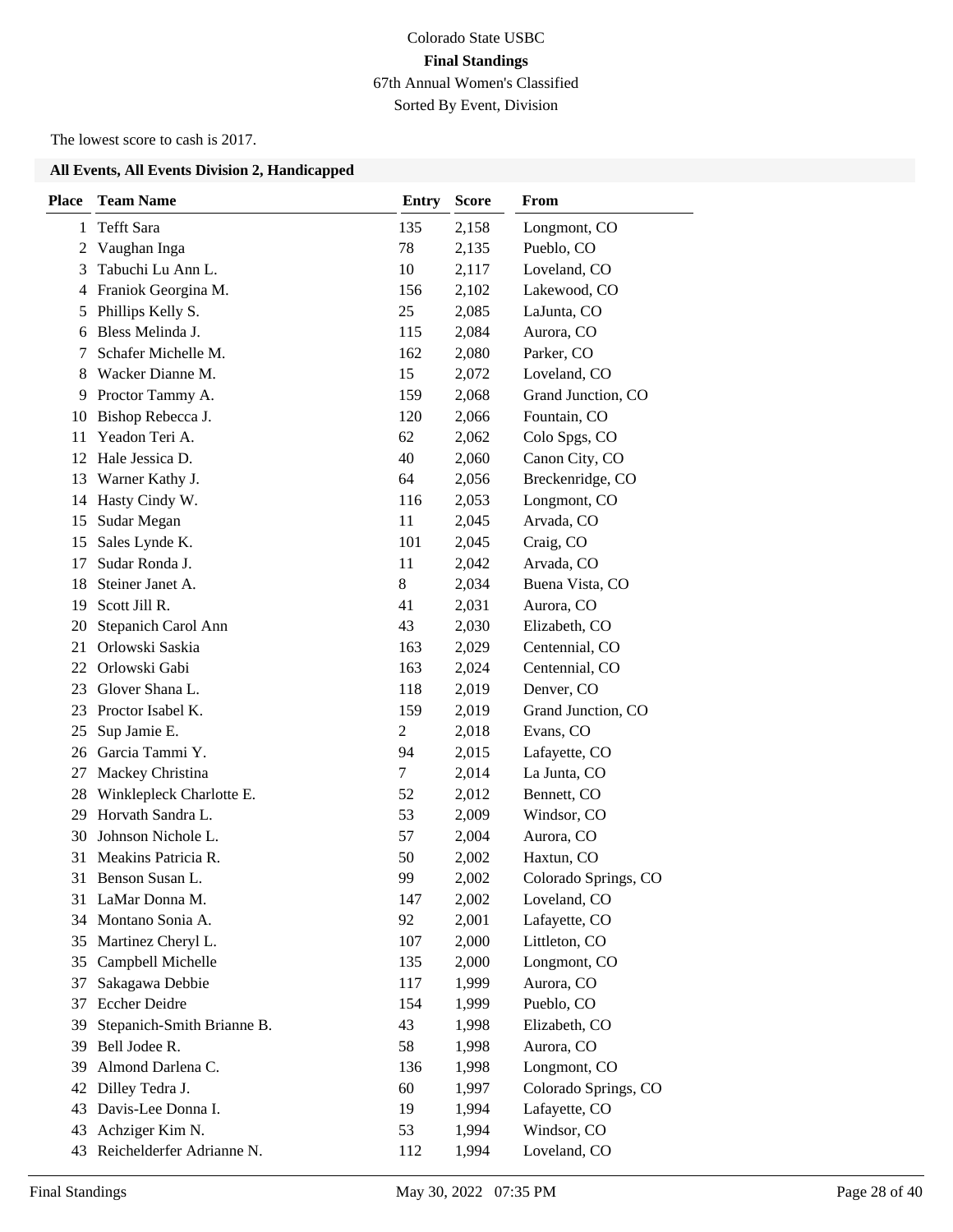Sorted By Event, Division

| <b>Place</b> | <b>Team Name</b>      | <b>Entry</b>   | <b>Score</b> | From               |
|--------------|-----------------------|----------------|--------------|--------------------|
|              | 46 Brown Veronica P.  | 151            | 1,992        | Denver, CO         |
| 47           | Klovdahl Traci L.     | 53             | 1,991        | Windsor, CO        |
| 47           | <b>Hladek Deanie</b>  | 106            | 1,991        | Ft Morgan, CO      |
| 47           | Saleny Janice M.      | 120            | 1,991        | Fountain, CO       |
| 47           | Morning Bonita A.     | 150            | 1,991        | Denver, CO         |
| 51           | Trickey Melinda       | $\mathbf{1}$   | 1,988        | Fort Morgan, CO    |
| 51           | Dumler Audra M.       | 76             | 1,988        | Longmont, CO       |
| 53           | Porter Sherry L.      | 155            | 1,987        | Denver, CO         |
|              | 54 Price Kasey P.     | 93             | 1,986        | Lafayette, CO      |
| 55           | Macaluso Christina R. | 78             | 1,985        | Pueblo, CO         |
| 56           | Steinmetz Greta M.    | 148            | 1,984        | Greeley, CO        |
| 57           | Eckert Sandra D.      | 68             | 1,983        | Fort Collins, CO   |
| 58           | DELVECCHIO DONNA A.   | 79             | 1,982        | Loveland, CO       |
| 58           | Trever Debbie L.      | 121            | 1,982        | Longmont, CO       |
| 58           | <b>Walker Marcey</b>  | 161            | 1,982        | Salida, CO         |
| 61           | Burch Hilda           | 144            | 1,980        | Durango, CO        |
| 62           | De Vos Francie H.     | 9              | 1,979        | Fraser, CO         |
| 62           | Hanna Danielle L.     | 77             | 1,979        | Evans, CO          |
| 62           | Reed Heather R.       | 86             | 1,979        | Thornton, CO       |
| 65           | Cucuiat Jamielee      | 54             | 1,978        | Grand Junction, CO |
| 66           | Sammeth Jean M.       | 114            | 1,976        | Arvada, CO         |
| 67           | Haugen Tina S.        | 48             | 1,974        | La Junta, CO       |
| 68           | Hinkle Marsha L.      | 40             | 1,973        | Canon City, CO     |
| 69           | Jones Shirley L.      | 47             | 1,972        | Greeley, CO        |
| 69           | Oliver Kimberly E.    | 151            | 1,972        | Denver, CO         |
| 71           | Fowler Betty R.       | 56             | 1,970        | Grand Junction, CO |
| 72           | Unfred Maggie E.      | 38             | 1,969        | Grand Junction, CO |
| 72           | Schmidt La Vaughan J. | 86             | 1,969        | Thornton, CO       |
| 74           | Bodine Karen L.       | 100            | 1,968        | Cascade, CO        |
| 75           | Mc Henry Patricia     | 36             | 1,966        | Aurora, CO         |
| 76           | Dickens Chris A.      | 114            | 1,964        | Arvada, CO         |
| 77           | Meadows Anna M.       | 79             | 1,958        | Loveland, CO       |
| 78           | Wade Vanessa L.       | 69             | 1,956        | Canon City, CO     |
| 79           | Stoner Sharon A.      | $\overline{4}$ | 1,955        | Canon City, CO     |
| 80           | Meyer Tracy           | 23             | 1,951        | Fort Collins, CO   |
| 81           | Acevedo Sandy L.      | $\overline{2}$ | 1,950        | Evans, CO          |
| 82           | Delp Loretta J.       | 130            | 1,949        | Westminster, CO    |
| 83           | <b>Puckett Debbie</b> | 149            | 1,948        | Longmont, CO       |
| 84           | Luensmann Lyn J.      | 116            | 1,947        | Longmont, CO       |
| 84           | Samborski Kelley      | 136            | 1,947        | Longmont, CO       |
| 86           | Spotanski Cindy S.    | 21             | 1,946        | Loveland, CO       |
| 87           | Simms-Adair Angel C.  | 40             | 1,945        | Canon City, CO     |
| 87           | Brown Sandra K.       | 91             | 1,945        | Northglenn, CO     |
| 89           | Martin Vicki L.       | 91             | 1,943        | Northglenn, CO     |
| 89           | Robinson Darlene      | 145            | 1,943        | Colo Spgs, CO      |
| 91           | Neal Cheri L.         | 57             | 1,942        | Aurora, CO         |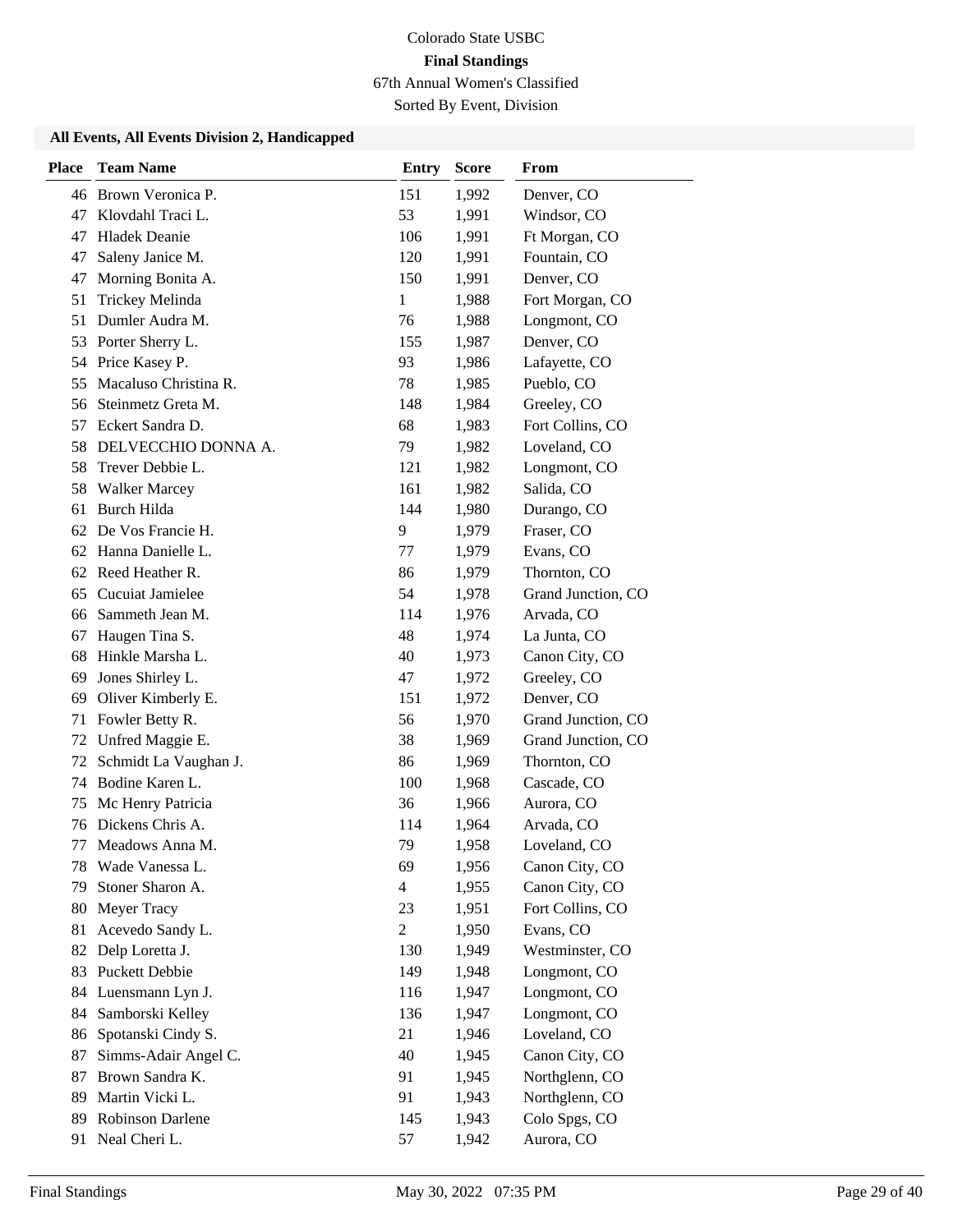Sorted By Event, Division

| <b>Place</b> | <b>Team Name</b>              | <b>Entry</b> | <b>Score</b> | From                 |
|--------------|-------------------------------|--------------|--------------|----------------------|
|              | 91 Montano Elaine J.          | 92           | 1,942        | Lafayette, CO        |
| 93           | <b>Buckley Kristen</b>        | 14           | 1,941        | Grand Junction, CO   |
|              | 94 Hunter Alise D.            | 60           | 1,939        | Colorado Springs, CO |
|              | 94 Utard Linda L.             | 70           | 1,939        | Littleton, CO        |
|              | 94 Sanchez Denise R.          | 161          | 1,939        | Salida, CO           |
|              | 97 Wood Marisa M.             | 136          | 1,938        | Longmont, CO         |
| 98           | Glock Tracey M.               | 119          | 1,937        | Thornton, CO         |
| 99           | Keys Karen L.                 | 15           | 1,936        | Loveland, CO         |
| 100          | Knaub Janice J.               | 96           | 1,935        | Greeley, CO          |
| 101          | Wilson Delilah K.             | 39           | 1,933        | Colo Spgs, CO        |
|              | 102 Griffin Shae              | 54           | 1,931        | Grand Junction, CO   |
|              | 103 Kent Diana L.             | 119          | 1,929        | Thornton, CO         |
|              | 104 Musgrave Debbie J.        | $\mathbf{1}$ | 1,928        | Fort Morgan, CO      |
|              | 105 Baroni Joyce              | 37           | 1,927        | Salida, CO           |
|              | 106 Lucio Lucy                | 23           | 1,925        | Fort Collins, CO     |
|              | 107 Nelson Janelle K.         | 77           | 1,924        | Evans, CO            |
|              | 108 Markham Elizabeth         | 17           | 1,921        | Loveland, CO         |
|              | 108 Coulson Patty Sue (Motor) | 72           | 1,921        | Granby, CO           |
|              | 110 Miller Lori J.            | 116          | 1,920        | Longmont, CO         |
| 111          | Trimbell Erika D.             | 61           | 1,918        | Littleton, CO        |
| 111          | Carlson Michelle R.           | 121          | 1,918        | Longmont, CO         |
|              | 113 Gretch Kimberly K.        | 35           | 1,916        | Sterling, CO         |
|              | 114 Moore Shelley K.          | 56           | 1,912        | Grand Junction, CO   |
|              | 114 Dominguez JoAnn           | 93           | 1,912        | Lafayette, CO        |
|              | 114 Sabatos Debbie            | 165          | 1,912        | Lakewood, CO         |
| 117          | Schultz Christina K.          | 61           | 1,911        | Littleton, CO        |
|              | 117 Dettling Jacqueline       | 137          | 1,911        | Longmont, CO         |
| 117          | Mc Nitt Elizabeth A.          | 165          | 1,911        | Lakewood, CO         |
|              | 120 Elliott Jody L.           | 13           | 1,905        | Littleton, CO        |
|              | 121 Matthies Penny M.         | 25           | 1,904        | LaJunta, CO          |
|              | 122 Payne Alice P.            | 96           | 1,903        | Greeley, CO          |
|              | 123 Peck Annie E.             | 71           | 1,902        | Aurora, CO           |
|              | 124 Grimes Jaelyn S.          | 85           | 1,901        | Thornton, CO         |
| 124          | Gerhardt Sherri               | 149          | 1,901        | Longmont, CO         |
|              | 126 Beigle Ruth G.            | 149          | 1,900        | Longmont, CO         |
|              | 127 Luther Patti K.           | 148          | 1,899        | Greeley, CO          |
| 128          | Blair Connie L.               | 153          | 1,898        | Westminster, CO      |
|              | 129 Williams Tawni M.         | 120          | 1,897        | Fountain, CO         |
| 129          | Martinez Pam S.               | 154          | 1,897        | Pueblo, CO           |
| 131          | Segura Cathy                  | 11           | 1,896        | Arvada, CO           |
| 131          | Forster Linda D.              | 67           | 1,896        | Grand Junction, CO   |
|              | 131 Holte Diana G.            | 86           | 1,896        | Thornton, CO         |
|              | 134 Aman Cara B.              | 70           | 1,895        | Littleton, CO        |
|              | 134 Price Caroline D.         | 155          | 1,895        | Denver, CO           |
|              | 136 Philben Monette R.        | 71           | 1,891        | Aurora, CO           |
|              | 137 Roman Linda               | 79           | 1,889        | Loveland, CO         |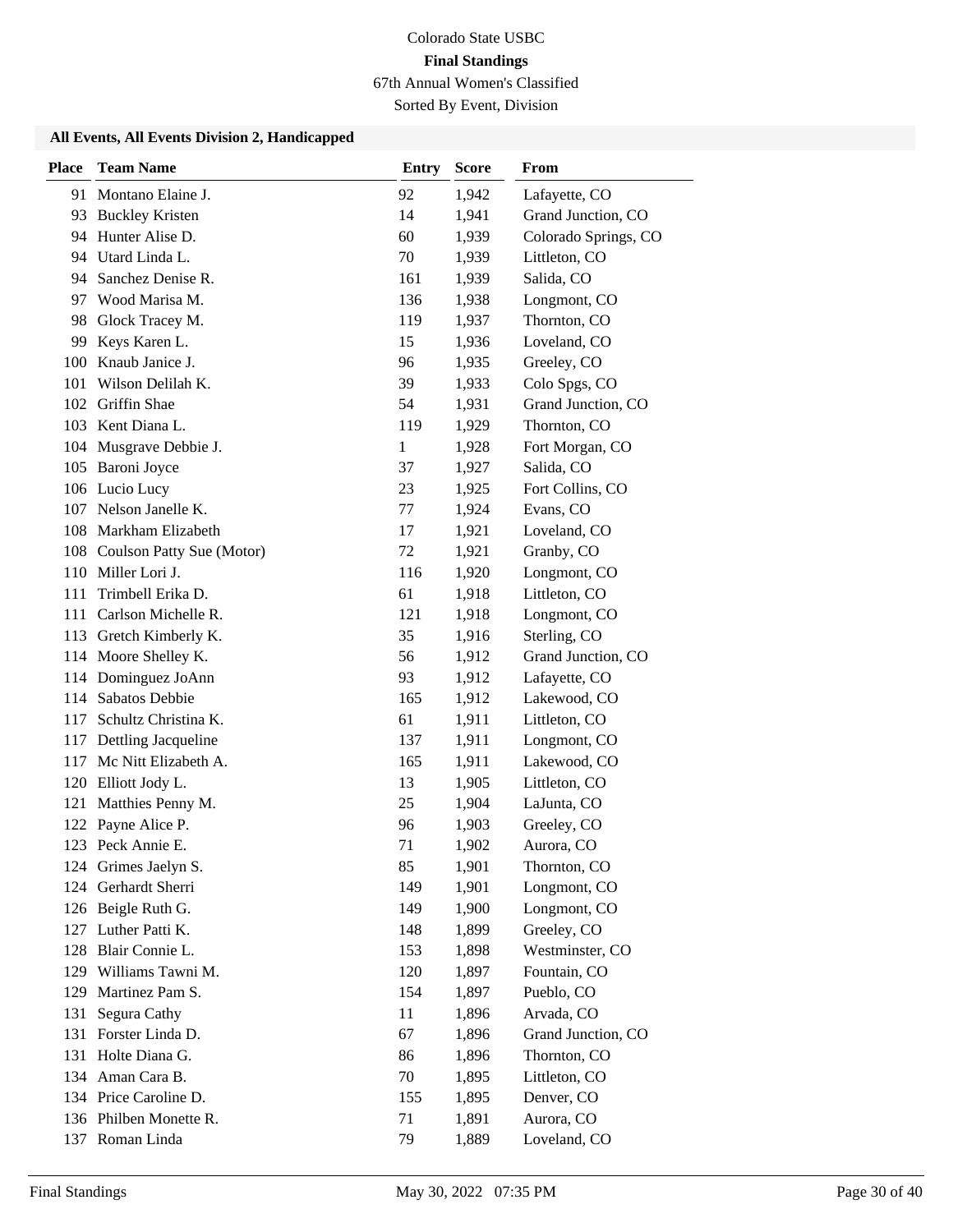Sorted By Event, Division

| <b>Place</b> | <b>Team Name</b>        | <b>Entry</b>   | <b>Score</b> | From                 |
|--------------|-------------------------|----------------|--------------|----------------------|
| 137          | Gaalaas Toni            | 89             | 1,889        | Salida, CO           |
| 139          | Gaudian Diane L.        | 81             | 1,887        | Windsor, CO          |
|              | 139 Carlson Heather A.  | 13             | 1,887        | Littleton, CO        |
| 141          | Kell Irene W.           | 132            | 1,885        | Aurora, CO           |
| 142          | Johnson Amy M.          | 136            | 1,884        | Longmont, CO         |
| 143          | Odor Barbara A.         | 138            | 1,883        | Fort Morgan, CO      |
|              | 144 Haggerton April L.  | 97             | 1,882        | Longmont, CO         |
| 145          | Beach Brenda            | 90             | 1,880        | Salida, CO           |
| 146          | Stolba Annette K.       | 8              | 1,879        | Buena Vista, CO      |
| 146          | Greer Sandy             | 58             | 1,879        | Aurora, CO           |
| 148          | Sailsbery Nancy K.      | 138            | 1,878        | Fort Morgan, CO      |
| 149          | Kembel Penny D.         | 139            | 1,877        | Ft. Morgan, CO       |
| 150          | Seiling Cindy           | 29             | 1,876        | Westcliffe, CO       |
| 151          | Frank Donna L.          | 36             | 1,873        | Aurora, CO           |
|              | 151 Hammel Amber        | 153            | 1,873        | Westminster, CO      |
|              | 153 Peterson Tammy L.   | 147            | 1,872        | Loveland, CO         |
|              | 154 Horsch Karen E.     | 63             | 1,871        | Dillon, CO           |
|              | 155 Harding Doreen M.   | $\overline{4}$ | 1,870        | Canon City, CO       |
|              | 156 Jensen Tammy K.     | 30             | 1,868        | Wellington, CO       |
| 157          | Alvarado Yolanda B.     | 98             | 1,867        | Montrose, CO         |
| 158          | Sacry Jude M.           | 19             | 1,863        | Lafayette, CO        |
| 158          | Souza-Price Maria       | 135            | 1,863        | Longmont, CO         |
|              | 160 Caldwell Donna R.   | 5              | 1,862        | Walsh, CO            |
|              | 160 Davis Pamela D.     | 150            | 1,862        | Denver, CO           |
|              | 162 Harrah Patti A.     | 88             | 1,859        | Centennial, CO       |
|              | 163 Loomis Susan L.     | 114            | 1,858        | Arvada, CO           |
|              | 164 Stone Sinjun O.     | 19             | 1,857        | Lafayette, CO        |
|              | 164 Allen Michelle D.   | 74             | 1,857        | Colorado Springs, CO |
|              | 166 Gaide Robin A.      | 29             | 1,855        | Westcliffe, CO       |
|              | 166 Mann Robbi L.       | 74             | 1,855        | Colorado Springs, CO |
|              | 168 Lee Lana K.         | 6              | 1,852        | Loveland, CO         |
| 169          | Idleburg Patricia S.    | 39             | 1,850        | Colo Spgs, CO        |
|              | 170 Johnson Victoria L. | 55             | 1,848        | Whitewater, CO       |
|              | 170 Donaldson Faith T.  | 129            | 1,848        | Westminster, CO      |
|              | 172 Diette Stephanie K. | 13             | 1,847        | Littleton, CO        |
|              | 173 Griffin LaCinda S.  | 45             | 1,845        | Loveland, CO         |
| 173          | Maestas Connie L.       | 137            | 1,845        | Longmont, CO         |
| 175          | Crowder Debbie A.       | 33             | 1,842        | Cheraw, CO           |
| 175          | Jordan Carol P.         | 132            | 1,842        | Aurora, CO           |
| 177          | Sisneros Tabatha C.     | 130            | 1,841        | Westminster, CO      |
| 178          | Logsdon Katrina L.      | 142            | 1,838        | Denver, CO           |
|              | 179 Peters Kerri G.     | 28             | 1,837        | Pueblo, CO           |
| 180          | Eisenhand Bobbi L.      | 8              | 1,835        | Buena Vista, CO      |
| 180          | Jaques Cynthia S.       | 34             | 1,835        | Arvada, CO           |
| 182          | Blanks Barbara J.       | 21             | 1,833        | Loveland, CO         |
|              | 182 Romanski Erin A.    | 69             | 1,833        | Canon City, CO       |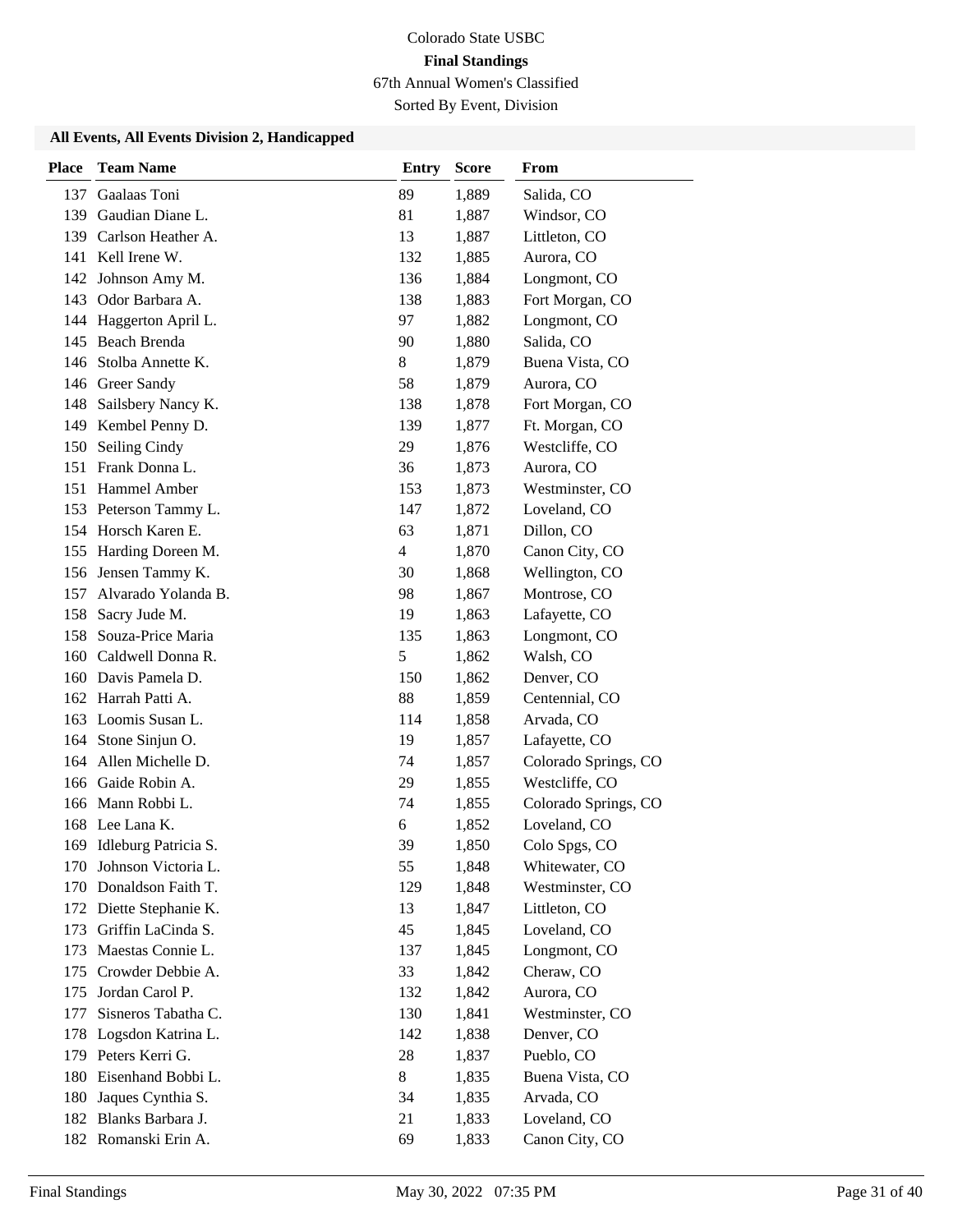Sorted By Event, Division

| <b>Place</b> | <b>Team Name</b>                     | <b>Entry</b> | <b>Score</b>   | <b>From</b>                      |
|--------------|--------------------------------------|--------------|----------------|----------------------------------|
|              | 184 Rivera Evangeline I.             | 92           | 1,831          | Lafayette, CO                    |
| 185          | <b>Berryhill Nancy</b>               | 142          | 1,827          | Denver, CO                       |
|              | 185 Reinarts Barbara J.              | 133          | 1,827          | Denver, CO                       |
|              | 187 Rivera Nichole                   | 92           | 1,826          | Lafayette, CO                    |
| 188          | Skiles Tina J.                       | 59           | 1,825          | Aurora, CO                       |
|              | 188 Rotella Dawn A.                  | 91           | 1,825          | Northglenn, CO                   |
|              | 190 Weaver-Fisher Tami R.            | 30           | 1,819          | Wellington, CO                   |
|              | 190 McCormick Cindy                  | 57           | 1,819          | Aurora, CO                       |
|              | 192 Hoffman Barb A.                  | 17           | 1,817          | Loveland, CO                     |
| 192          | Agnew Janiece A.                     | 66           | 1,817          | Breckenridge, CO                 |
| 192          | Weber Lori L.                        | 119          | 1,817          | Thornton, CO                     |
|              | 195 Harms Deb S.                     | 97           | 1,815          | Longmont, CO                     |
|              | 196 Gardulski Natilie A.             | 160          | 1,814          | Loveland, CO                     |
|              | 197 Wenzel Liz E.                    | 86           | 1,811          | Thornton, CO                     |
| 198          | Bergdoll Kandi M.                    | 95           | 1,810          | Lafayette, CO                    |
| 198          | Kirk Shawn M.                        | 147          | 1,810          | Loveland, CO                     |
| 200          | Chapman Joann L.                     | 115          | 1,807          | Aurora, CO                       |
| 201          | Gertge Karen E.                      | 12           | 1,804          | Sterling, CO                     |
| 202          | Wallis Debbie A.                     | 118          | 1,803          | Denver, CO                       |
| 203          | Schamp Barbara A.                    | 107          | 1,801          | Littleton, CO                    |
| 204          | Arrington Ann                        | 38           | 1,799          | Grand Junction, CO               |
|              | 204 Prather Jennifer                 | 56           | 1,799          | Grand Junction, CO               |
|              | 204 Wood Mickey R.                   | 153          | 1,799          | Westminster, CO                  |
| 207          | Haney-Heilig Tahnya                  | 137          | 1,796          | Longmont, CO                     |
| 208          | Griswold Cina R.                     | 3            | 1,794          | Delta, CO                        |
| 209          | Kellerby Kristina C.                 | 56           | 1,793          | Grand Junction, CO               |
| 210          | Stewart Ellen M.                     | 91           | 1,784          | Northglenn, CO                   |
| 211          | Shanahan Char                        | 23           | 1,783          | Fort Collins, CO                 |
| 212          | Rogers Carolyn L.                    | 48           | 1,780          | La Junta, CO                     |
| 213          | Phillips Alyson M.                   | 155          | 1,778          | Denver, CO                       |
| 214          | Ferguson Sue                         | 38           | 1,775          | Grand Junction, CO               |
| 215          | Wingate Jo Anne                      | 59           | 1,773          | Aurora, CO                       |
|              | 216 McGinley Rosemarie               | 9            | 1,753          | Fraser, CO                       |
| 217          | Phillips Gloria J.                   | 33           | 1,752          | Cheraw, CO                       |
|              | 218 Fry Ardith O.                    | 49           | 1,732          | Canon City, CO                   |
|              | 219 Follmar Kristen K.               | 154          | 1,726          | Pueblo, CO                       |
| 220          | Rairdon Stacey M.                    | 10           | 1,725          | Loveland, CO                     |
| 221          | Graff Debra K.<br>Avila Jane M.      | 82           | 1,723          | Fort Morgan, CO                  |
| 222          |                                      | 94           | 1,714          | Lafayette, CO                    |
| 223          | Ward Sandy D.<br>See Marlene K.      | 23<br>49     | 1,711          | Fort Collins, CO                 |
| 224          |                                      |              | 1,704          | Canon City, CO                   |
| 225          | Pacheco Maureen                      | 115          | 1,691          | Aurora, CO                       |
|              | 226 McHodgkins Kim K.                | 55           | 1,690          | Whitewater, CO<br>Whitewater, CO |
| 227<br>228   | Russell Trisha M.<br>Smith Carol Ann | 55<br>28     | 1,654<br>1,644 | Pueblo, CO                       |
|              |                                      |              |                |                                  |
| 229          | Castillo Kacey L.                    | 95           | 1,640          | Lafayette, CO                    |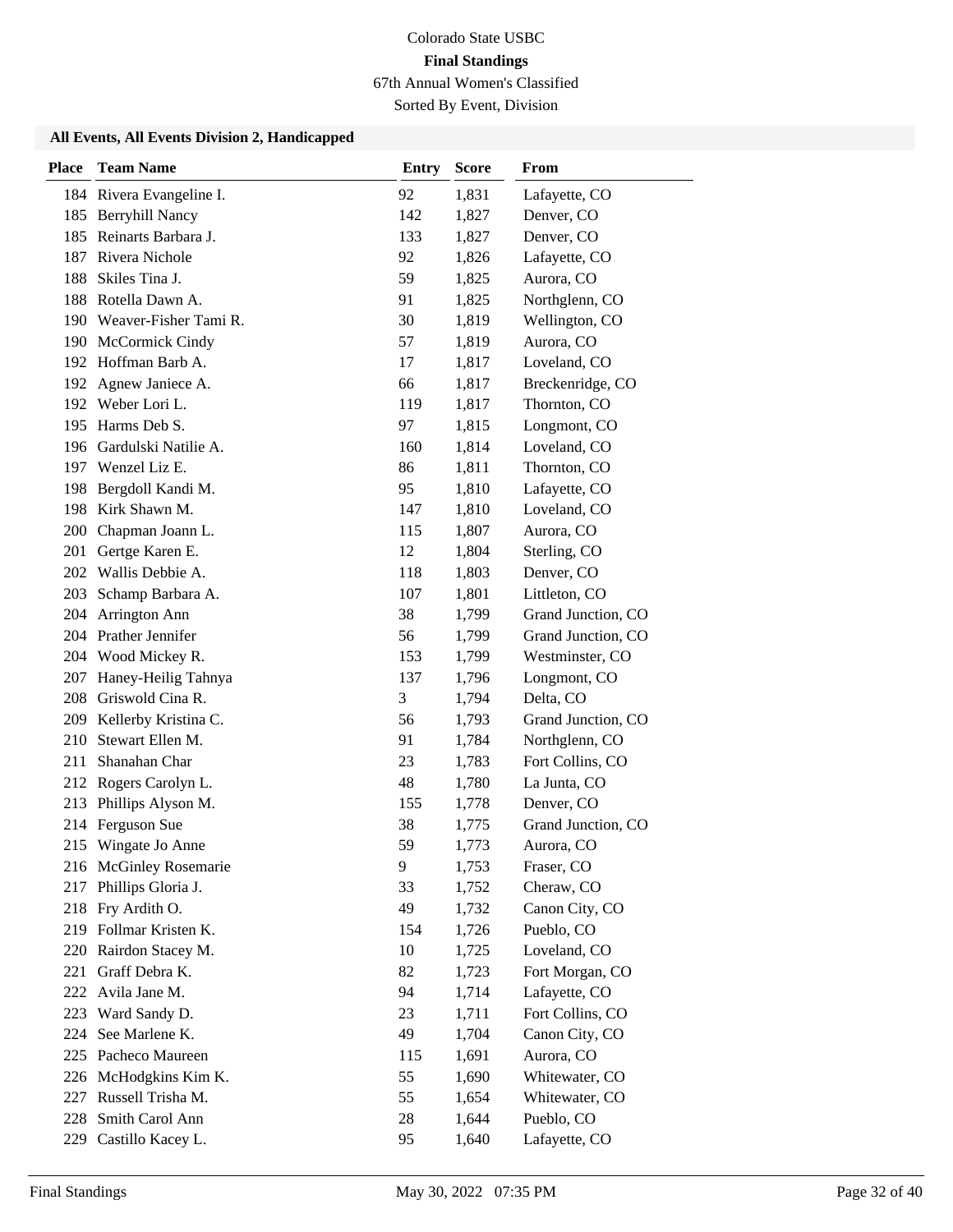Sorted By Event, Division

#### **All Events, All Events Division 2, Handicapped**

| <b>Place</b> Team Name | <b>Entry Score From</b> |                      |
|------------------------|-------------------------|----------------------|
| 230 Speer Nancy E.     |                         | 131 1,148 Bailey, CO |

The lowest score to cash is 2002.

| <b>Place</b> | <b>Team Name</b>       | <b>Entry</b> | <b>Score</b> | From                 |
|--------------|------------------------|--------------|--------------|----------------------|
|              | 1 Bellingar Amanda     | 102          | 2,175        | Salida, CO           |
| 2            | Culp Shannon J.        | 108          | 2,144        | Howard, CO           |
| 3            | Kegley Cathyann        | 118          | 2,134        | Denver, CO           |
| 4            | Wilson Courtney M.     | 41           | 2,129        | Aurora, CO           |
| 5            | Lee Corina S.          | 6            | 2,125        | Loveland, CO         |
| 6            | Schleicher Cheri S.    | 108          | 2,118        | Howard, CO           |
| 7            | Webb Amelia G.         | 80           | 2,117        | Ft. Morgan, CO       |
| 8            | Rigli Cheryl L.        | 2            | 2,113        | Evans, CO            |
| 9            | Mondragon Brooke       | 122          | 2,111        | Lamar, CO            |
| 10           | Ingmanson Joan P.      | 47           | 2,108        | Greeley, CO          |
| 11           | Whitehead Barbara J.   | 52           | 2,099        | Bennett, CO          |
| 12           | Vatrano Nicole         | 109          | 2,098        | Loveland, CO         |
| 13           | Cain-MacBean Desiree   | 108          | 2,094        | Howard, CO           |
| 14           | <b>Troutman DeeAnn</b> | 37           | 2,093        | Salida, CO           |
| 15           | Ketchum Erika          | 112          | 2,087        | Loveland, CO         |
| 16           | Green Barbara D.       | 99           | 2,076        | Colorado Springs, CO |
| 17           | Spitz Cim L.           | 44           | 2,074        | Fort Collins, CO     |
| 17           | Engell Roxann          | 45           | 2,074        | Loveland, CO         |
| 19           | Montoya Pearl          | 52           | 2,073        | Bennett, CO          |
| 20           | <b>Burke Shelagh</b>   | 95           | 2,071        | Lafayette, CO        |
| 21           | Hessler Rene L.        | 140          | 2,070        | Merino, CO           |
| 22           | <b>Roth Nickey</b>     | 48           | 2,063        | La Junta, CO         |
| 22           | Gaalaas Lana           | 90           | 2,063        | Salida, CO           |
| 24           | Miller Sandy J.        | 52           | 2,061        | Bennett, CO          |
| 25           | Gaalaas Morgan         | 89           | 2,059        | Salida, CO           |
| 26           | Koverman Anita M.      | 64           | 2,058        | Breckenridge, CO     |
| 27           | Schafer Terri P.       | 1            | 2,054        | Fort Morgan, CO      |
| 27           | Palmer Kimberly A.     | 68           | 2,054        | Fort Collins, CO     |
| 29           | Young Lindette C.      | 133          | 2,051        | Denver, CO           |
| 30           | Martin Dell R.         | 27           | 2,050        | Canon City, CO       |
| 31           | Morgan Marsha E.       | 106          | 2,048        | Ft Morgan, CO        |
| 32           | Gaalaas Tandi J.       | 90           | 2,041        | Salida, CO           |
| 33           | Monks Tara J.          | 84           | 2,038        | Agate, CO            |
| 34           | Leach Torie            | 117          | 2,037        | Aurora, CO           |
| 35           | Schenk Vicki L.        | 138          | 2,036        | Fort Morgan, CO      |
| 36           | Hunker Diana L.        | 105          | 2,034        | Sterling, CO         |
| 37           | Atwater Kandi          | 84           | 2,032        | Agate, CO            |
|              | 38 Peck Lori R.        | 71           | 2,030        | Aurora, CO           |
| 39           | Andreas Cindy          | 89           | 2,027        | Salida, CO           |
| 40           | Poplin Denise R.       | 102          | 2,025        | Salida, CO           |
| 41           | Osthoff Juliane R.     | 139          | 2,022        | Ft. Morgan, CO       |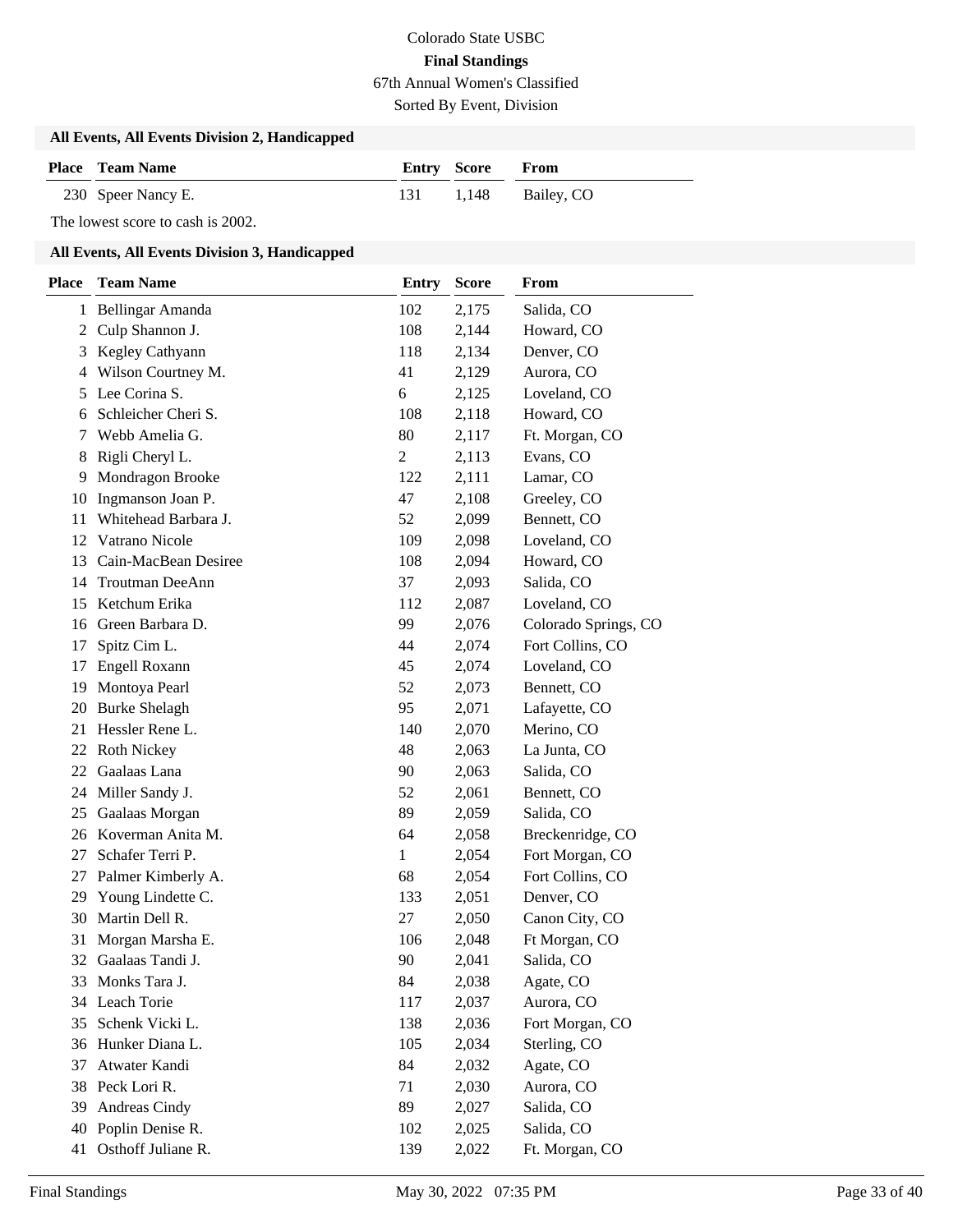Sorted By Event, Division

| <b>Place</b> | <b>Team Name</b>        | <b>Entry</b>   | <b>Score</b> | From                 |
|--------------|-------------------------|----------------|--------------|----------------------|
|              | 42 Nelson Dianna C.     | 51             | 2,021        | Howard, CO           |
| 43           | Servin Ashley J.        | 20             | 2,018        | Loveland, CO         |
| 44           | Schukar Tina R.         | 101            | 2,017        | Craig, CO            |
| 45           | McConnell Adele I.      | 50             | 2,012        | Haxtun, CO           |
| 46           | Scott Linda C.          | 150            | 2,011        | Denver, CO           |
| 47           | DeSanti Jane            | 140            | 2,009        | Merino, CO           |
| 48           | Scott Betty I.          | 73             | 2,008        | La Jara, CO          |
| 49           | Lozano Hillary R.       | 69             | 2,005        | Canon City, CO       |
| 50           | Wilhelmson Evelyn       | 126            | 2,001        | Ft. Morgan, CO       |
| 50           | Shaver Jennifer L.      | 139            | 2,001        | Ft. Morgan, CO       |
|              | 52 Schmeeckle Pamela D. | 5              | 2,000        | Walsh, CO            |
| 53           | Strickland Morgan M.    | 113            | 1,999        | Granby, CO           |
| 54           | Smith Taylor            | 161            | 1,995        | Salida, CO           |
| 55           | Trennepohl Wanda K.     | 111            | 1,991        | Julesburg, CO        |
| 56           | Martin Kelly M.         | 9              | 1,988        | Fraser, CO           |
| 56           | Lion Terri L.           | 30             | 1,988        | Wellington, CO       |
| 58           | Kibel Sherri A.         | 96             | 1,987        | Greeley, CO          |
| 58           | Houk Bridgett R.        | 111            | 1,987        | Julesburg, CO        |
| 60           | Boatwright Nancy K.     | 7              | 1,984        | La Junta, CO         |
| 60           | Russell Deanna          | 33             | 1,984        | Cheraw, CO           |
| 62           | Spence LeOra M.         | 44             | 1,982        | Fort Collins, CO     |
| 63           | Mascarenas Debbie L.    | 104            | 1,981        | Buena Vista, CO      |
|              | 64 Miller Gloria A.     | 44             | 1,979        | Fort Collins, CO     |
| 65           | Port Jean K.            | 42             | 1,978        | Elizabeth, CO        |
| 66           | Wirebaugh Cheryl        | 62             | 1,973        | Colo Spgs, CO        |
| 67           | <b>Oliver Rachel</b>    | 12             | 1,972        | Sterling, CO         |
| 67           | Newton Catherine L.     | 87             | 1,972        | Lafayette, CO        |
| 67           | Tait Darrian M.         | 105            | 1,972        | Sterling, CO         |
| 70           | Daggett Jan             | 44             | 1,971        | Fort Collins, CO     |
| 70           | Williams Elaine         | 46             | 1,971        | Dillon, CO           |
| 72           | Day Kim                 | 97             | 1,968        | Longmont, CO         |
| 73           | Collins Betty J.        | 24             | 1,967        | Julesburg, CO        |
|              | 74 Kibel Jessica R.     | $\mathfrak{2}$ | 1,964        | Evans, CO            |
| 75           | Aragon Francine         | 157            | 1,963        | Lakewood, CO         |
|              | 76 LeBeau Dana          | 144            | 1,961        | Durango, CO          |
| 77           | Hinkle Misty B.         | 40             | 1,960        | Canon City, CO       |
| 78           | Krile Shannon B.        | 160            | 1,957        | Loveland, CO         |
| 79           | Clements Jana M.        | 74             | 1,956        | Colorado Springs, CO |
| 79           | Scranton Crystal L.     | 120            | 1,956        | Fountain, CO         |
| 81           | Zell Dorothy J.         | 62             | 1,954        | Colo Spgs, CO        |
| 82           | Hughes Julie A.         | 98             | 1,953        | Montrose, CO         |
| 83           | Hutson C. Diane         | 47             | 1,952        | Greeley, CO          |
| 83           | Pugh Brandi             | 90             | 1,952        | Salida, CO           |
| 83           | Hall-Epps Antoshia D.   | 145            | 1,952        | Colo Spgs, CO        |
| 86           | Close Cyna L.           | 37             | 1,951        | Salida, CO           |
| 87           | James Ashley D.         | 102            | 1,950        | Salida, CO           |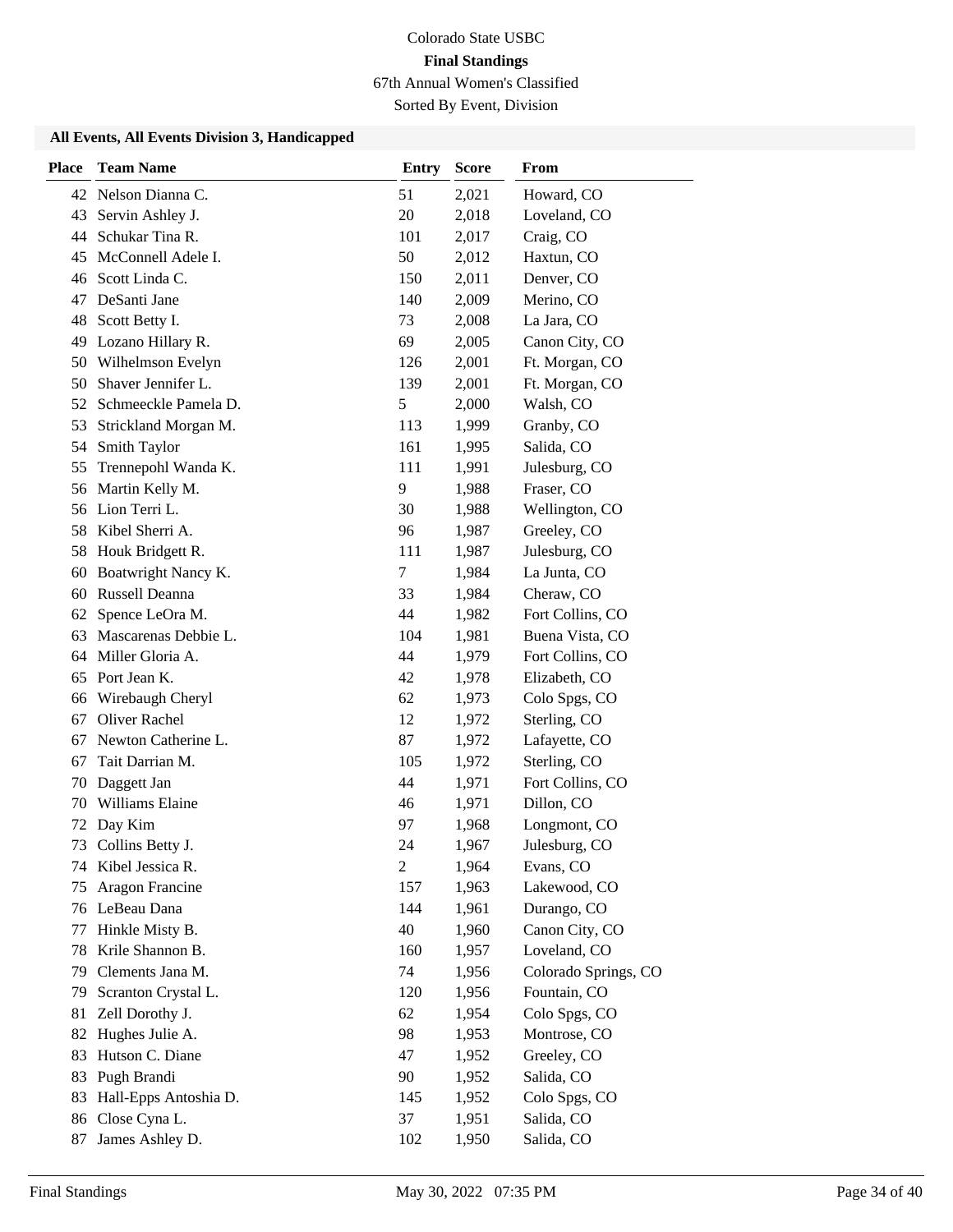Sorted By Event, Division

| <b>Place</b> | <b>Team Name</b>                                     | <b>Entry</b> | <b>Score</b>   | <b>From</b>              |
|--------------|------------------------------------------------------|--------------|----------------|--------------------------|
|              | 88 Veltri Marcia L.                                  | 8            | 1,949          | Buena Vista, CO          |
| 88           | Linton Eunice A.                                     | 101          | 1,949          | Craig, CO                |
| 90           | Isgar Tana M.                                        | 145          | 1,948          | Colo Spgs, CO            |
| 91           | Kanda P. Jane                                        | 67           | 1,945          | Grand Junction, CO       |
| 92           | Webb Diane R.                                        | 80           | 1,944          | Ft. Morgan, CO           |
|              | 93 Baker Teresa A.                                   | 59           | 1,943          | Aurora, CO               |
|              | 93 Lewark Donna L.                                   | 65           | 1,943          | Frisco, CO               |
|              | 93 Lord Kim                                          | 66           | 1,943          | Breckenridge, CO         |
| 96           | Sanchez Juanita K.                                   | 161          | 1,942          | Salida, CO               |
| 97           | Harris Jessica                                       | 25           | 1,941          | LaJunta, CO              |
|              | 98 Paul Licia D.                                     | 62           | 1,940          | Colo Spgs, CO            |
| 98           | Hittle Brenda M.                                     | 68           | 1,940          | Fort Collins, CO         |
| 98           | <b>Armstrong Sherry</b>                              | 73           | 1,940          | La Jara, CO              |
| 101          | Chilcote Barbara J.                                  | 139          | 1,939          | Ft. Morgan, CO           |
|              | 102 Kaufman Annie                                    | 20           | 1,938          | Loveland, CO             |
| 103          | Wernsman Kay                                         | 50           | 1,937          | Haxtun, CO               |
| 103          | Bivins Michele L.                                    | 50           | 1,937          | Haxtun, CO               |
|              | 105 Hamaker Barbara J.                               | 41           | 1,935          | Aurora, CO               |
| 105          | <b>Stevens Shelley</b>                               | 104          | 1,935          | Buena Vista, CO          |
|              | 105 Dole Jean M.                                     | 145          | 1,935          | Colo Spgs, CO            |
| 108          | James Susan S.                                       | 9            | 1,934          | Fraser, CO               |
|              | 108 Oliver Angela S.                                 | 12           | 1,934          | Sterling, CO             |
|              | 110 Wilson Flora M.                                  | 130          | 1,933          | Westminster, CO          |
| 111          | Hyden Shirley A.                                     | 144          | 1,932          | Durango, CO              |
|              | 112 Holmes Christie C.                               | 106          | 1,931          | Ft Morgan, CO            |
| 113          | Whitman-Dizmang Joyce A.                             | 35           | 1,929          | Sterling, CO             |
| 113          | Short Beverly A.                                     | 87           | 1,929          | Lafayette, CO            |
| 113          | Flack Mary E.                                        | 156          | 1,929          | Lakewood, CO             |
|              | 116 Hazen Lorie R.                                   | 71           | 1,928          | Aurora, CO               |
|              | 116 Monks Jo Dee L.                                  | 84           | 1,928          | Agate, CO                |
|              | 118 Parsons Annette                                  | 46           | 1,927          | Dillon, CO               |
| 119          | Hawk Cindey A.                                       | 94           | 1,926          | Lafayette, CO            |
|              | 120 Mildenberger Sara K.<br>120 Williamson Debbie R. | 105          | 1,924          | Sterling, CO             |
|              |                                                      | 122<br>65    | 1,924          | Lamar, CO                |
| 123          | 122 Robinson Kay<br>Murtaugh Linda                   | 72           | 1,923<br>1,919 | Frisco, CO<br>Granby, CO |
| 123          | Nix Cathie E.                                        | 80           | 1,919          | Ft. Morgan, CO           |
| 125          | Peterson Brenda                                      | 80           | 1,918          | Ft. Morgan, CO           |
|              | 126 Waitman Lori R.                                  | 27           | 1,917          | Canon City, CO           |
| 126          | Massey Denise E.                                     | 55           | 1,917          | Whitewater, CO           |
| 126          | Furuiye Sarah S.                                     | 117          | 1,917          | Aurora, CO               |
| 129          | Carritt Mary L.                                      | 82           | 1,914          | Fort Morgan, CO          |
|              | 130 Lewark Laura                                     | 65           | 1,913          | Frisco, CO               |
| 131          | Jones Tara D.                                        | 7            | 1,912          | La Junta, CO             |
|              | 132 Reed Evelyn L.                                   | 96           | 1,910          | Greeley, CO              |
| 133          | Bamber Laurie A.                                     | 57           | 1,908          | Aurora, CO               |
|              |                                                      |              |                |                          |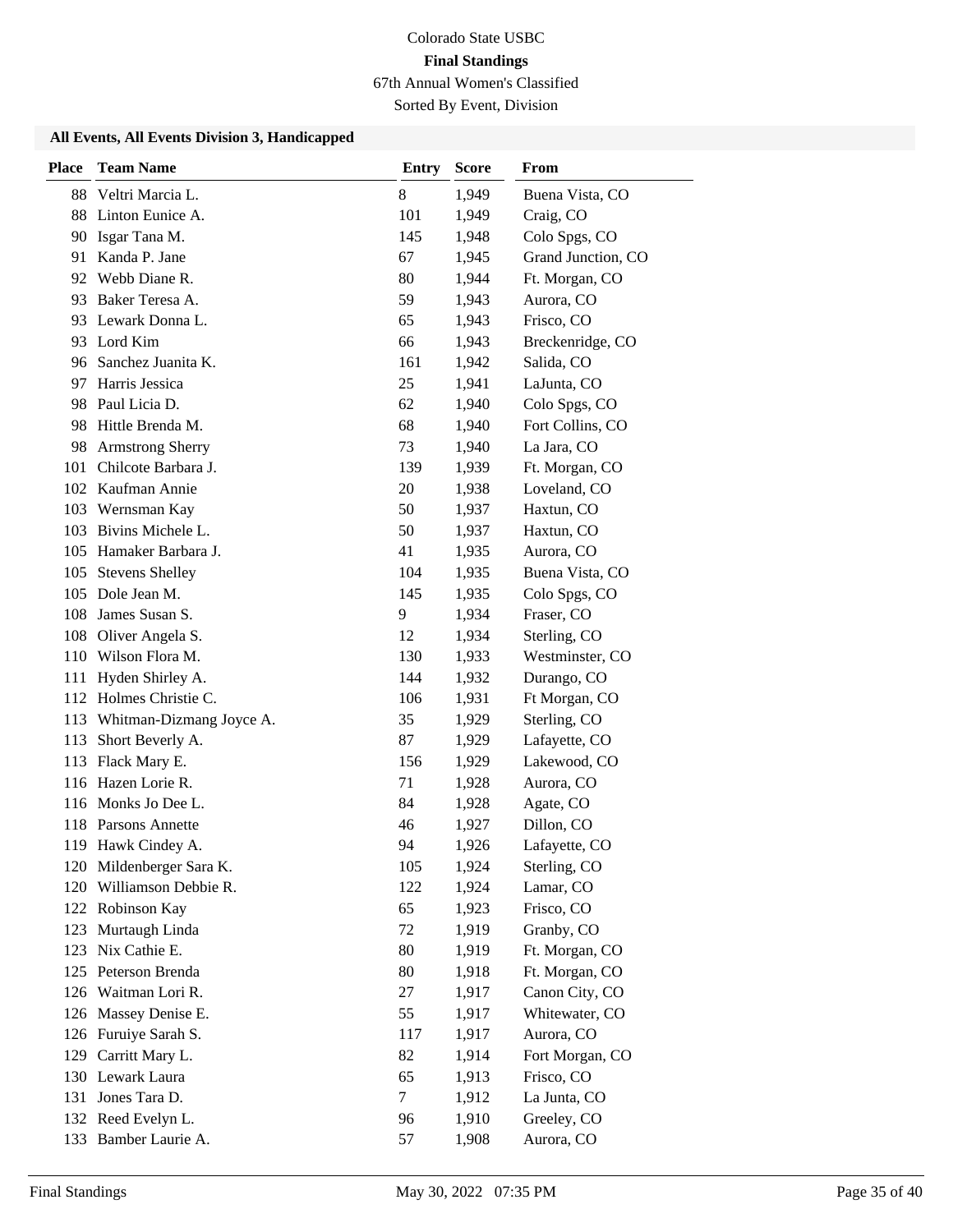Sorted By Event, Division

| <b>Place</b> | <b>Team Name</b>       | <b>Entry</b> | <b>Score</b> | From                 |
|--------------|------------------------|--------------|--------------|----------------------|
| 133          | Dageenakis Serena L.   | 76           | 1,908        | Longmont, CO         |
| 133          | Cox Bonnie J.          | 121          | 1,908        | Longmont, CO         |
|              | 136 Wilson Nicole D.   | 100          | 1,907        | Cascade, CO          |
| 137          | Sager Leslie A.        | 140          | 1,906        | Merino, CO           |
| 138          | Sam Mary Titus         | 150          | 1,902        | Denver, CO           |
| 138          | Lovato Brenda L.       | 152          | 1,902        | Denver, CO           |
|              | 140 Craig Doris M.     | 82           | 1,901        | Fort Morgan, CO      |
| 141          | Villalobos Monalisa    | 104          | 1,900        | Buena Vista, CO      |
| 141          | Shields Cathie         | 126          | 1,900        | Ft. Morgan, CO       |
| 143          | Lawson Heather R.      | 108          | 1,899        | Howard, CO           |
|              | 143 Reiber La Loni L.  | 95           | 1,899        | Lafayette, CO        |
| 145          | VanDeusen Valerie S.   | 29           | 1,898        | Westcliffe, CO       |
| 145          | Furuiye Nicki          | 117          | 1,898        | Aurora, CO           |
| 147          | Hammer Karen           | 64           | 1,896        | Breckenridge, CO     |
| 148          | Parker Renee A.        | 11           | 1,894        | Arvada, CO           |
| 149          | Brueckner Diana C.     | 6            | 1,893        | Loveland, CO         |
|              | 149 Hodson Kelsey      | 63           | 1,893        | Dillon, CO           |
| 151          | Smith Sally J.         | 10           | 1,892        | Loveland, CO         |
|              | 152 Bullock Shalynn M. | 35           | 1,890        | Sterling, CO         |
|              | 152 Herrera Debbie     | 122          | 1,890        | Lamar, CO            |
| 154          | Stansbury Karen A.     | 21           | 1,889        | Loveland, CO         |
| 155          | Gordon Jenean C.       | 5            | 1,888        | Walsh, CO            |
|              | 155 Ruder Melanie A.   | 24           | 1,888        | Julesburg, CO        |
| 155          | Middlemist Linda       | 73           | 1,888        | La Jara, CO          |
| 158          | Santillanes Sandra I.  | 36           | 1,886        | Aurora, CO           |
|              | 159 Foss Darlene K.    | 67           | 1,884        | Grand Junction, CO   |
|              | 159 Lovato Brenda J.   | 78           | 1,884        | Pueblo, CO           |
| 159          | Engle Sherry K.        | 82           | 1,884        | Fort Morgan, CO      |
| 162          | Spahn Sandy K.         | 35           | 1,883        | Sterling, CO         |
| 163          | McDonnell Gracie       | 63           | 1,882        | Dillon, CO           |
| 164          | Szmutko Steph          | 65           | 1,881        | Frisco, CO           |
|              | 165 Moore Becky L.     | 152          | 1,879        | Denver, CO           |
|              | 166 Martin Roberta S.  | 68           | 1,878        | Fort Collins, CO     |
| 167          | Romero Stella R.       | 28           | 1,877        | Pueblo, CO           |
| 167          | Morgan Melanie         | 66           | 1,877        | Breckenridge, CO     |
| 169          | Kirby Linda            | 38           | 1,876        | Grand Junction, CO   |
| 169          | <b>Block Jill</b>      | 66           | 1,876        | Breckenridge, CO     |
| 171          | Rivera Theresa         | 10           | 1,874        | Loveland, CO         |
| 171          | Pope Kathy             | 81           | 1,874        | Windsor, CO          |
| 171          | Helgesen Becky         | 159          | 1,874        | Grand Junction, CO   |
| 171          | Jazowski Karen A.      | 160          | 1,874        | Loveland, CO         |
| 175          | Clark Muriel M.        | 130          | 1,871        | Westminster, CO      |
| 176          | McGilton Jennifer B.   | 74           | 1,869        | Colorado Springs, CO |
| 177          | VanSyckle Carolyn      | 17           | 1,868        | Loveland, CO         |
| 177          | Henderson Jeanne M.    | 27           | 1,868        | Canon City, CO       |
| 179          | Nelson Catherine M.    | 37           | 1,866        | Salida, CO           |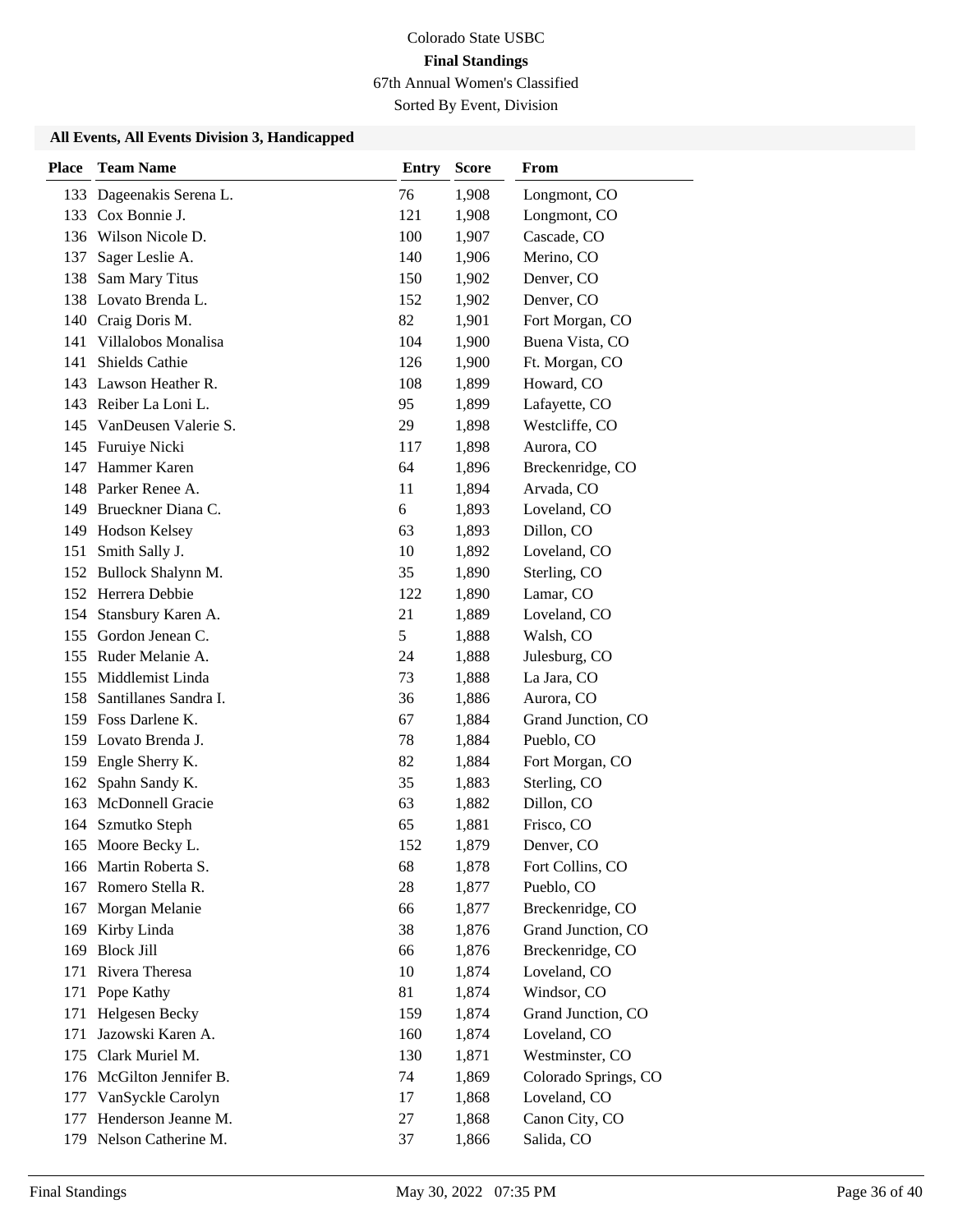Sorted By Event, Division

| <b>Place</b> | <b>Team Name</b>           | <b>Entry</b> | <b>Score</b> | From                 |
|--------------|----------------------------|--------------|--------------|----------------------|
| 179          | Espinosa Karilyn           | 73           | 1,866        | La Jara, CO          |
|              | 181 Rohr Vicki K.          | 36           | 1,865        | Aurora, CO           |
|              | 181 Hermanson Kathy        | 100          | 1,865        | Cascade, CO          |
| 181          | Fanning Cynthia A.         | 114          | 1,865        | Arvada, CO           |
| 184          | Gray Edith                 | 142          | 1,863        | Denver, CO           |
| 185          | Jiron Sally M.             | 98           | 1,862        | Montrose, CO         |
|              | 186 Bell Kristine N.       | 84           | 1,858        | Agate, CO            |
|              | 187 Le Blanc Jacque S.     | 12           | 1,857        | Sterling, CO         |
| 187          | Dominguez Alisha D.        | 93           | 1,857        | Lafayette, CO        |
| 189          | Gettman Jada R.            | 140          | 1,856        | Merino, CO           |
|              | 190 Lucero Lola J.         | 47           | 1,855        | Greeley, CO          |
| 191          | Andersen Jean F.           | 3            | 1,854        | Delta, CO            |
|              | 191 Williams Lorie L.      | 64           | 1,854        | Breckenridge, CO     |
|              | 191 Alexander Dee          | 151          | 1,854        | Denver, CO           |
|              | 194 Eastburn Andrea C.     | 99           | 1,853        | Colorado Springs, CO |
|              | 195 Prim Marjorie          | 46           | 1,851        | Dillon, CO           |
|              | 196 Briggs Dawn L.         | 160          | 1,850        | Loveland, CO         |
| 197          | Hebberd Janice M.          | 5            | 1,849        | Walsh, CO            |
|              | 198 Cobb Joanie C.         | 53           | 1,847        | Windsor, CO          |
|              | 199 Dayton Khrystalena C.  | 81           | 1,846        | Windsor, CO          |
|              | 200 Mildenberger Rhonda E. | 105          | 1,844        | Sterling, CO         |
| 201          | Shelton Sandra L.          | 19           | 1,843        | Lafayette, CO        |
|              | 202 Miller Cindy           | 59           | 1,842        | Aurora, CO           |
|              | 203 Kleist Linda L.        | 24           | 1,841        | Julesburg, CO        |
| 204          | Erickson Carla             | 46           | 1,837        | Dillon, CO           |
| 205          | Andreas Patti L.           | 89           | 1,836        | Salida, CO           |
|              | 206 Webb Linda I.          | 111          | 1,835        | Julesburg, CO        |
| 207          | Stahl Marilyn              | 51           | 1,834        | Howard, CO           |
| 207          | Lloyd Melba A.             | 131          | 1,834        | Bailey, CO           |
|              | 209 Lumba Marie            | 42           | 1,833        | Elizabeth, CO        |
|              | 210 Herman Mary L.         | 165          | 1,830        | Lakewood, CO         |
| 211          | Simmons Kim K.             | 156          | 1,827        | Lakewood, CO         |
| 212          | Jaques Taryn               | 34           | 1,826        | Arvada, CO           |
| 213          | Vidmar Tammy J.            | 29           | 1,825        | Westcliffe, CO       |
| 213          | Wiggins Kristi L.          | 97           | 1,825        | Longmont, CO         |
| 215          | Borroel Nicole J.          | 101          | 1,824        | Craig, CO            |
| 215          | Winkler Janene M.          | 133          | 1,824        | Denver, CO           |
| 217          | Ewing Sandra L.            | 21           | 1,822        | Loveland, CO         |
| 217          | Alvarado Esther J.         | 98           | 1,822        | Montrose, CO         |
| 219          | Carlton Andrea P.          | 165          | 1,821        | Lakewood, CO         |
| 220          | Aman Cathy M.              | 70           | 1,819        | Littleton, CO        |
| 221          | Whatley Cynthia R.         | 48           | 1,817        | La Junta, CO         |
|              | 222 Lorenz Teena M.        | 113          | 1,811        | Granby, CO           |
| 223          | Horton Phyllis N.          | 87           | 1,806        | Lafayette, CO        |
| 224          | Hodson Liz                 | 63           | 1,803        | Dillon, CO           |
| 225          | Andereck Lois              | 133          | 1,802        | Denver, CO           |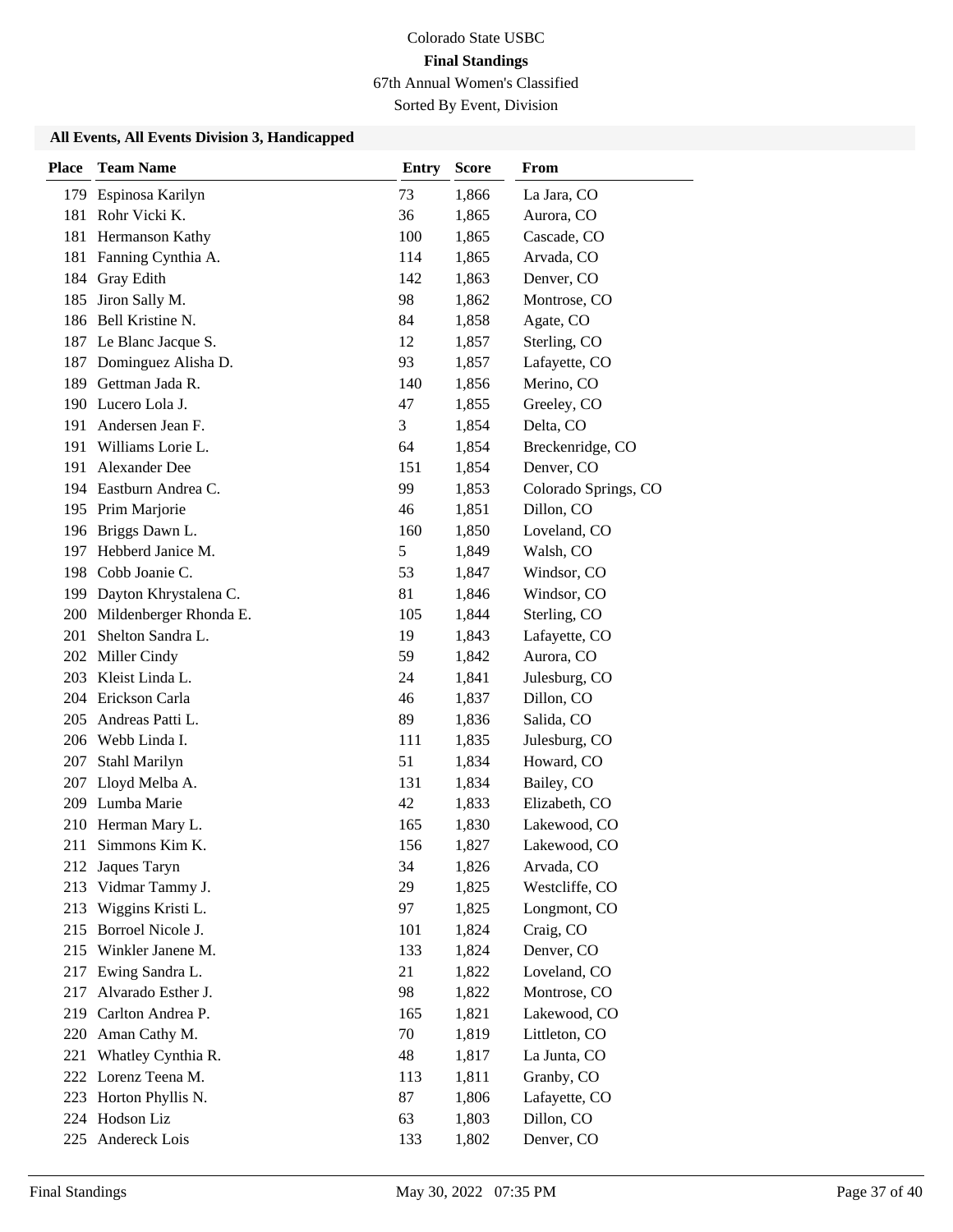Sorted By Event, Division

#### **All Events, All Events Division 3, Handicapped**

| <b>Place</b> | <b>Team Name</b>         | <b>Entry</b> | <b>Score</b> | <b>From</b>          |
|--------------|--------------------------|--------------|--------------|----------------------|
|              | 226 Johnson Geraldine H. | 51           | 1,801        | Howard, CO           |
|              | 226 Palser Lonnie        | 111          | 1,801        | Julesburg, CO        |
| 228          | Ferguson Kathie          | $\mathbf{1}$ | 1,799        | Fort Morgan, CO      |
| 228          | Sandoval Serina K.       | 152          | 1,799        | Denver, CO           |
| 230          | McGuffin Debra A.        | 99           | 1,798        | Colorado Springs, CO |
| 231          | <b>Smith Barb</b>        | 20           | 1,796        | Loveland, CO         |
| 231          | Meastas Marcella         | 28           | 1,796        | Pueblo, CO           |
|              | 231 Hilton Toni          | 58           | 1,796        | Aurora, CO           |
|              | 234 Ausmus Sheryl L.     | 122          | 1,792        | Lamar, CO            |
| 235          | Brundage Roxann L.       | 18           | 1,789        | Loveland, CO         |
| 235          | Martin Mary E.           | 126          | 1,789        | Ft. Morgan, CO       |
| 237          | Curtis Cindy A.          | 152          | 1,785        | Denver, CO           |
| 238          | Bard Natalie K.          | 27           | 1,784        | Canon City, CO       |
| 239          | Welle Marcene K.         | 126          | 1,782        | Ft. Morgan, CO       |
| 240          | Hernandez Diane E.       | 24           | 1,778        | Julesburg, CO        |
| 241          | Mascarenas Marilyn K.    | 104          | 1,758        | Buena Vista, CO      |
| 242          | Roderiquez Tillie W.     | 132          | 1,751        | Aurora, CO           |
| 243          | Kline Kimberly L.        | 138          | 1,723        | Fort Morgan, CO      |
| 244          | Tverberg Pam S.          | 156          | 1,718        | Lakewood, CO         |
| 245          | DeKoevend Mary A.        | 67           | 1,673        | Grand Junction, CO   |
| 246          | Garnhart Cindy L.        | 34           | 1,621        | Arvada, CO           |
| 247          | Schormann Becky L.       | 100          | 1,289        | Cascade, CO          |
| 248          | Goedert Sheila L.        | 106          | 1,260        | Ft Morgan, CO        |
| 249          | Dotson Beth A.           | 83           | 1,259        | Elizabeth, CO        |
| 250          | McClelland Bobbie J.     | 159          | 1,224        | Grand Junction, CO   |
| 251          | Kuchenbrod Karen L.      | 83           | 1,143        | Elizabeth, CO        |
| 252          | Amicone Shelley K.       | 109          | 689          | Loveland, CO         |
|              | 253 Garnhart Jane D.     | 34           | 510          | Arvada, CO           |

The lowest score to cash is 2034.

#### **Scratch All Events, All Events Scratch, Scratch**

| <b>Place</b> | <b>Team Name</b>     | Entry | <b>Score</b> | From                 |
|--------------|----------------------|-------|--------------|----------------------|
| 1            | Ausec Dana S.        | 164   | 2,134        | Colorado Springs, CO |
|              | 2 Powers Sharon M.   | 75    | 2,009        | Denver, CO           |
| 3            | Zapf Kelly K.        | 162   | 2,003        | Parker, CO           |
|              | Dato Angela N.       | 75    | 1,952        | Denver, CO           |
| 5.           | Struble Jo L.        | 26    | 1,949        | Thornton, CO         |
|              | Rogers Jennifer L.   | 164   | 1,949        | Colorado Springs, CO |
|              | Canfield Shannon     | 15    | 1,948        | Loveland, CO         |
| 8            | Mayland Michelle L.  | 85    | 1,937        | Thornton, CO         |
| 9            | <b>Finley Denise</b> | 76    | 1,921        | Longmont, CO         |
| 10           | Tonsing Chelsea L.   | 18    | 1,902        | Loveland, CO         |
| 11           | Cohrs Lauri A.       | 164   | 1,887        | Colorado Springs, CO |
| 12           | Maly Michelle M.     | 75    | 1,842        | Denver, CO           |
| 13           | Karam Kimberly M.    | 162   | 1,841        | Parker, CO           |
| 14           | Mears Dolores M.     | 77    | 1,830        | Evans, CO            |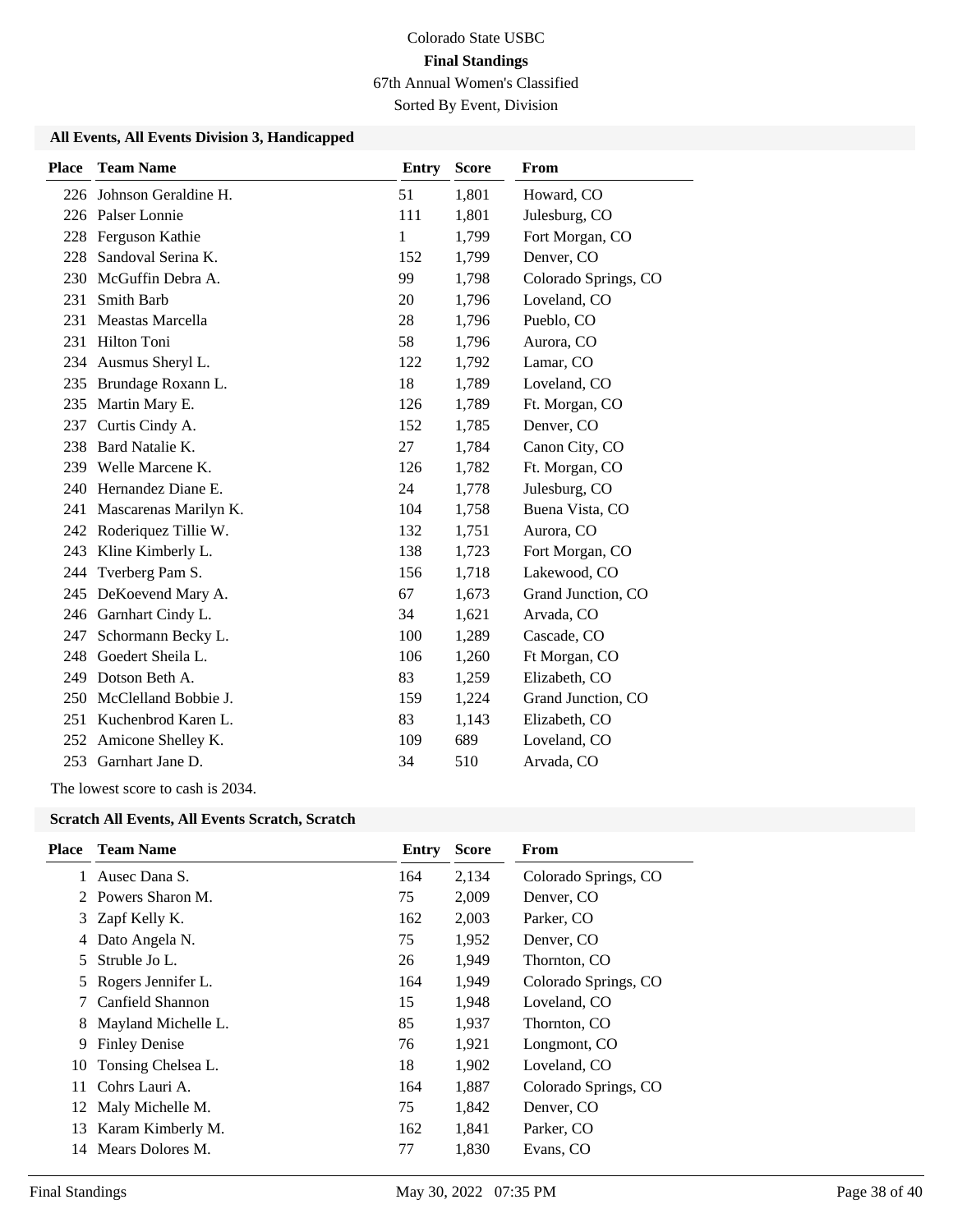Sorted By Event, Division

#### **Scratch All Events, All Events Scratch, Scratch**

| <b>Place</b> | <b>Team Name</b>         | <b>Entry</b> | <b>Score</b> | From                 |
|--------------|--------------------------|--------------|--------------|----------------------|
| 15           | <b>Arndt Emily</b>       | 18           | 1,820        | Loveland, CO         |
| 16           | Seres Kimberly           | 76           | 1,810        | Longmont, CO         |
| 17           | Meyer Loree L.           | 32           | 1,802        | Pueblo West, CO      |
| 18           | Ward Terri L.            | 22           | 1,801        | Loveland, CO         |
| 19           | Mc Mullen Debbie K.      | 75           | 1,785        | Denver, CO           |
| 20           | Lykins Rhonda D.         | 26           | 1,759        | Thornton, CO         |
| 21           | Theilgaard Jann M.       | 45           | 1,741        | Loveland, CO         |
| 22           | May-Bruce Jami           | 26           | 1,712        | Thornton, CO         |
| 23           | Elias Wanda              | 60           | 1,705        | Colorado Springs, CO |
| 24           | <b>Stone Pamper</b>      | 81           | 1,682        | Windsor, CO          |
| 25           | Walbaum Linda            | 164          | 1,668        | Colorado Springs, CO |
|              | 26 Becher Tiffanie J.    | 77           | 1,643        | Evans, CO            |
| 27           | Rayburn Peggy L.         | 32           | 1,631        | Pueblo West, CO      |
| 28           | Gee Becky L.             | 85           | 1,614        | Thornton, CO         |
| 29           | Horn Christy             | 113          | 1,602        | Granby, CO           |
| 30           | Horst Jill D.            | 32           | 1,600        | Pueblo West, CO      |
| 31           | Hale Jessica D.          | 40           | 1,592        | Canon City, CO       |
| 31           | Conklin Linda M.         | 85           | 1,592        | Thornton, CO         |
| 33           | Norris Karen E.          | 153          | 1,555        | Westminster, CO      |
| 34           | Moores Cassandra M.      | 154          | 1,553        | Pueblo, CO           |
| 35           | Harmon Maggie E.         | 17           | 1,549        | Loveland, CO         |
| 36           | Trickey Melinda          | $\mathbf{1}$ | 1,511        | Fort Morgan, CO      |
| 37           | Gretch Kimberly K.       | 35           | 1,448        | Sterling, CO         |
| 38           | Blair Connie L.          | 153          | 1,439        | Westminster, CO      |
| 39           | Beach Brenda             | 90           | 1,421        | Salida, CO           |
| 40           | Bond Deanna L.           | 32           | 1,414        | Pueblo West, CO      |
| 41           | Schafer Terri P.         | 1            | 1,391        | Fort Morgan, CO      |
| 42           | Musgrave Debbie J.       | 1            | 1,388        | Fort Morgan, CO      |
| 43           | Gaide Robin A.           | 29           | 1,369        | Westcliffe, CO       |
| 44           | Seiling Cindy            | 29           | 1,351        | Westcliffe, CO       |
| 45           | Wood Mickey R.           | 153          | 1,340        | Westminster, CO      |
| 46           | Stolba Annette K.        | 8            | 1,339        | Buena Vista, CO      |
| 47           | Jackson Tracy            | 18           | 1,333        | Loveland, CO         |
| 47           | Hammel Amber             | 153          | 1,333        | Westminster, CO      |
| 49           | Gaalaas Toni             | 89           | 1,316        | Salida, CO           |
| 50           | Whitman-Dizmang Joyce A. | 35           | 1,308        | Sterling, CO         |
| 51           | Veltri Marcia L.         | $8\,$        | 1,262        | Buena Vista, CO      |
| 52           | Pugh Brandi              | 90           | 1,250        | Salida, CO           |
| 53           | Spahn Sandy K.           | 35           | 1,229        | Sterling, CO         |
| 54           | Andreas Cindy            | 89           | 1,217        | Salida, CO           |
| 55           | Vidmar Tammy J.          | 29           | 1,204        | Westcliffe, CO       |
| 56           | Gaalaas Morgan           | 89           | 1,201        | Salida, CO           |
| 56           | Gaalaas Tandi J.         | 90           | 1,201        | Salida, CO           |
| 58           | Gaalaas Lana             | 90           | 1,181        | Salida, CO           |
| 59           | VanDeusen Valerie S.     | 29           | 1,178        | Westcliffe, CO       |
| 60           | Ferguson Kathie          | $\mathbf{1}$ | 1,169        | Fort Morgan, CO      |